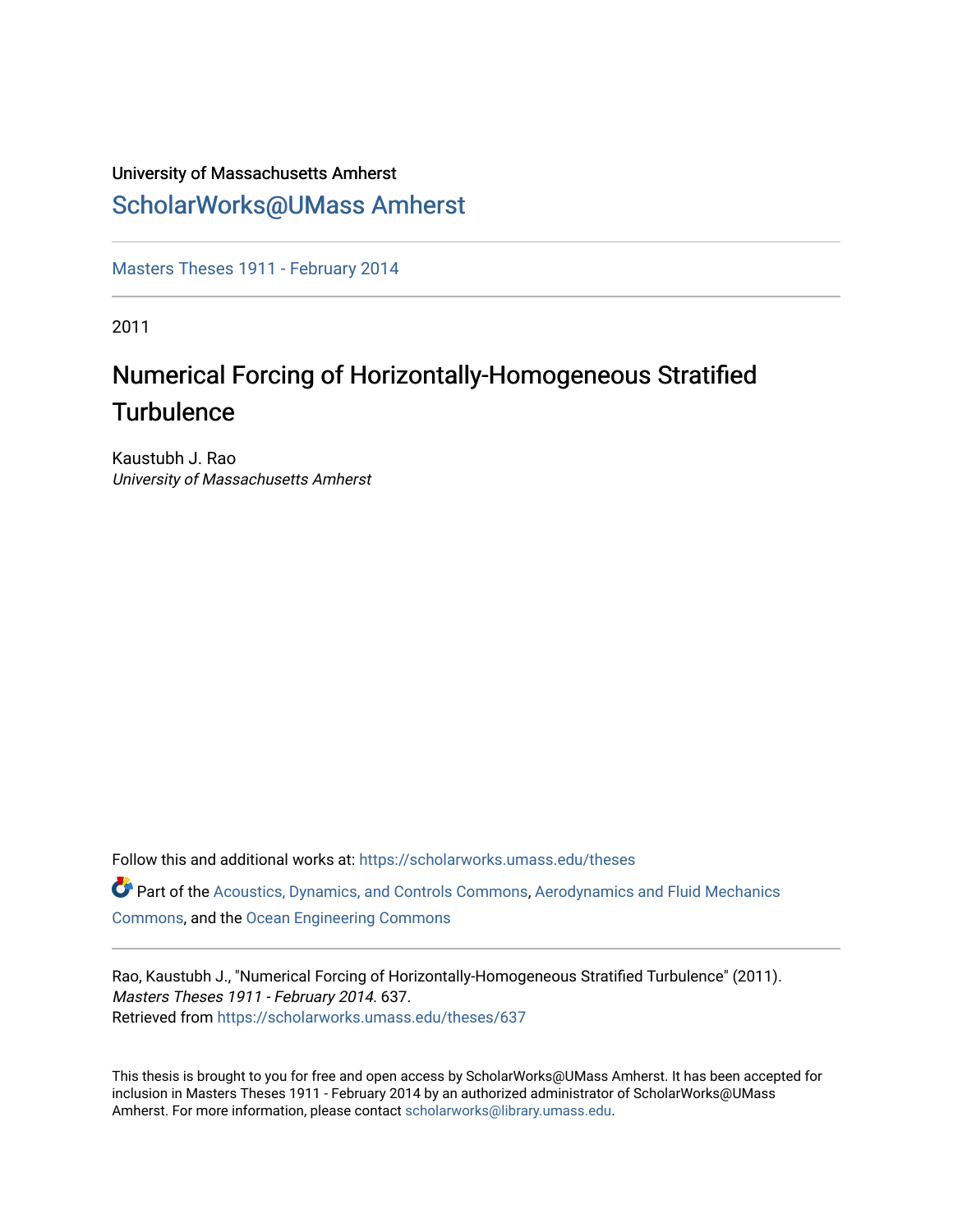# NUMERICAL FORCING OF HORIZONTALLY-HOMOGENEOUS STRATIFIED TURBULENCE

A Thesis Presented

by

KAUSTUBH RAO

Submitted to the Graduate School of the University of Massachusetts Amherst in partial fulfillment of the requirements for the degree of

MASTER OF SCIENCE IN MECHANICAL ENGINEERING

May 2011

Mechanical and Industrial Engineering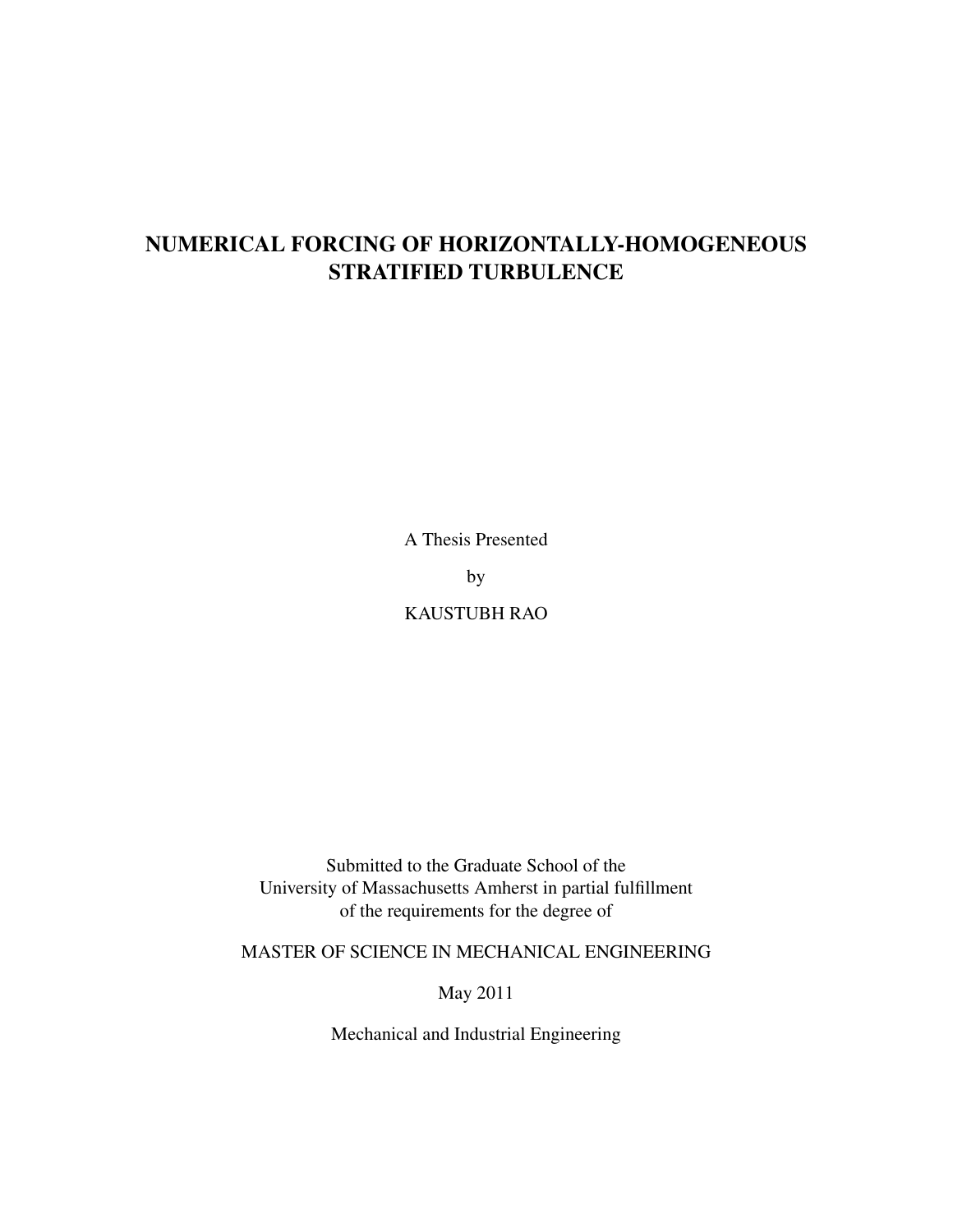## NUMERICAL FORCING OF HORIZONTALLY-HOMOGENEOUS STRATIFIED TURBULENCE

A Thesis Presented

by

### KAUSTUBH RAO

Approved as to style and content by:

Stephen de Bruyn Kops, Chair

David P. Schmidt, Member

Yahya Modarres-Sadeghi, Member

Donald L. Fisher, Department Chair Mechanical and Industrial Engineering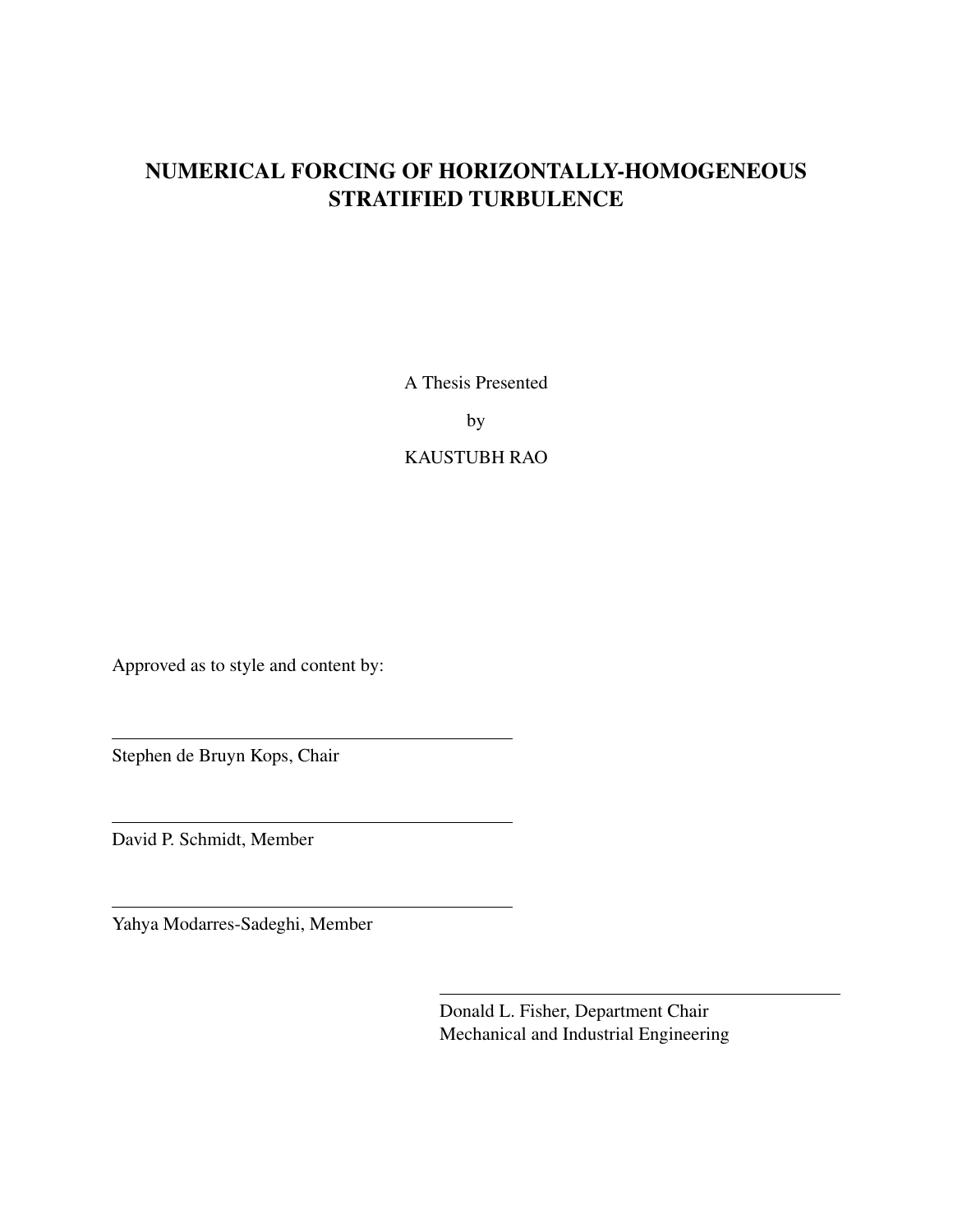*To my supportive and loving parents, Sandhya Jagannath & H. R. Jagannath*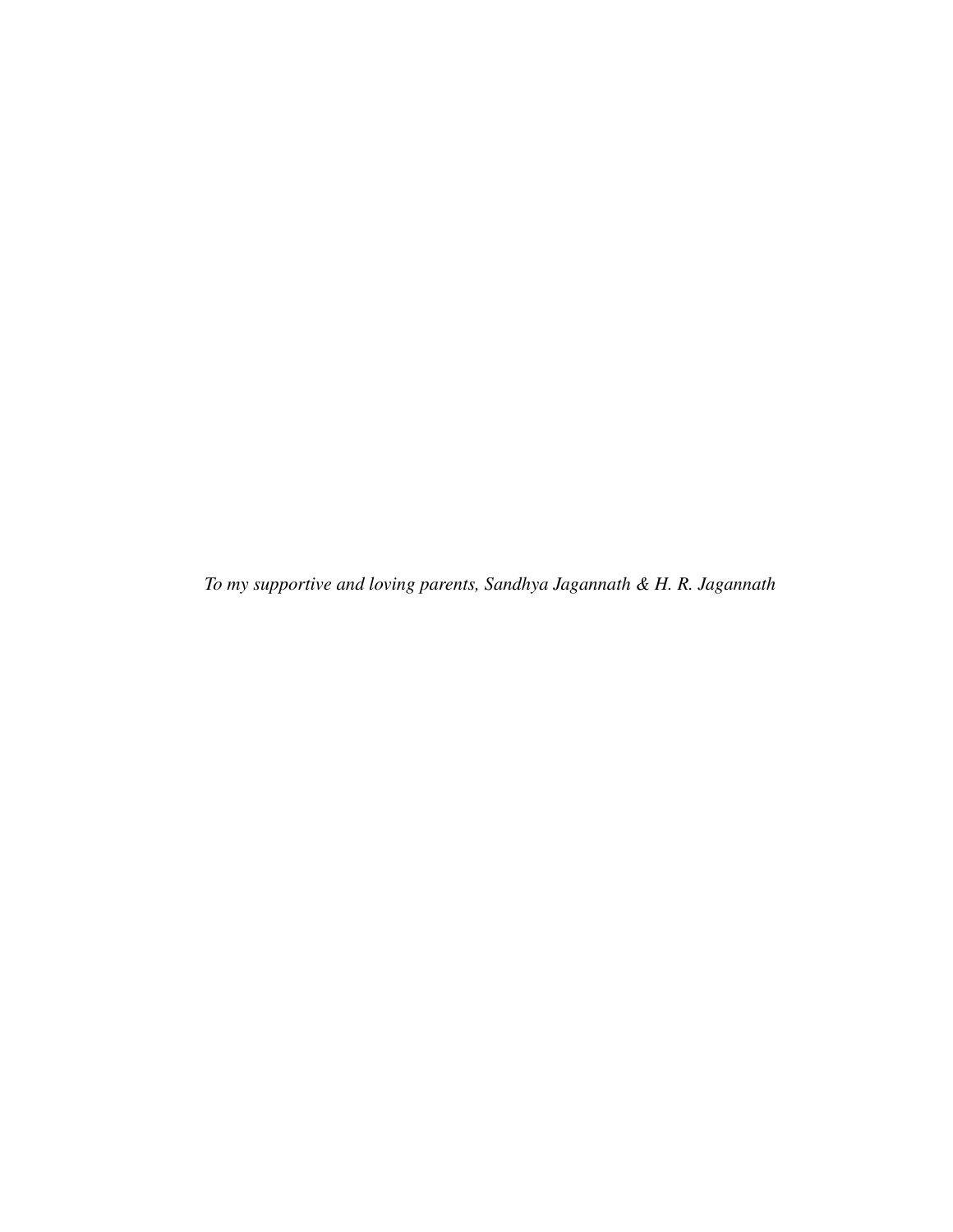#### ACKNOWLEDGMENTS

I would like to gratefully acknowledge the funding provided by the U.S. Office of Naval Research, Grant No. N00014-04-1-0687 N00014-08-1-0236 managed by Dr. R. D. Joslin and computational resources provided by the Arctic Region Supercomputing Center and the Army Engineer Research and Development Center.

I thank my advisor, Prof. Stephen de Bruyn Kops for his guidance and support. Thank you for helping me understand the subtle aspects of turbulence theory, building my foundation in high performance programming and teaching me to focus on the details.

Thanks to Prof. Blair Perot for the weekly meetings and for several fruitful discussions regarding the underlying mathematics of my work.

Thanks to Prof. David P. Schmidt for his support and insightful feedback.

Thanks to Prof. Yahya Modarres-Sadeghi for helping me translate control theory terminology into the language of fluid mechanics.

Thanks to my loving parents for their continued love and support during the writing of this thesis.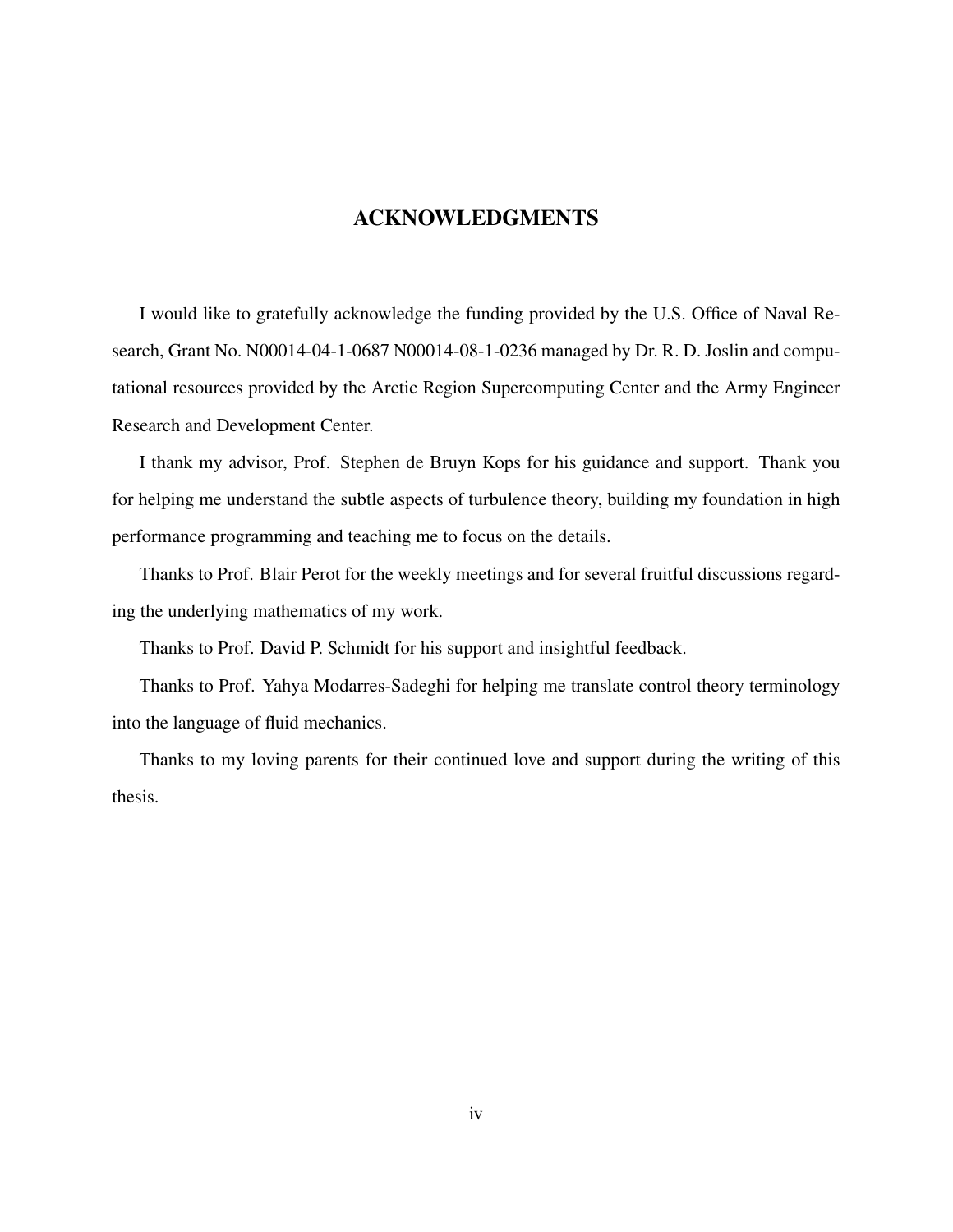### **ABSTRACT**

## NUMERICAL FORCING OF HORIZONTALLY-HOMOGENEOUS STRATIFIED TURBULENCE

MAY 2011

# KAUSTUBH RAO B.E., UNIVERSITY OF MUMBAI M.S.M.E., UNIVERSITY OF MASSACHUSETTS AMHERST

Directed by: Professor Stephen de Bruyn Kops

It is often desirable to study simulated turbulent flows at steady state even if the flow has no inherent source of turbulence kinetic energy. Doing so requires a numerical forcing scheme and various methods have been studied extensively for turbulence that is isotropic and homogeneous in three dimensions. A review of these existing schemes is used to form a framework for more general forcing methods. In this framework, the problem of developing a forcing scheme in Fourier space is abstracted into the two problems of (1) prescribing the spectrum of the input power and (2) specifying a force that has the desired characteristics and that adds energy to the flow with the correct spectrum. The framework is used to construct three forcing schemes for horizontally homogeneous and isotropic, vertically stratified turbulence. These schemes are implemented in large-eddy simulations and their characteristics analyzed. Which method is "best" depends on the purpose of the simulations, but the framework for specifying forcing schemes enables a systematic approach for identifying a method appropriate for a particular application.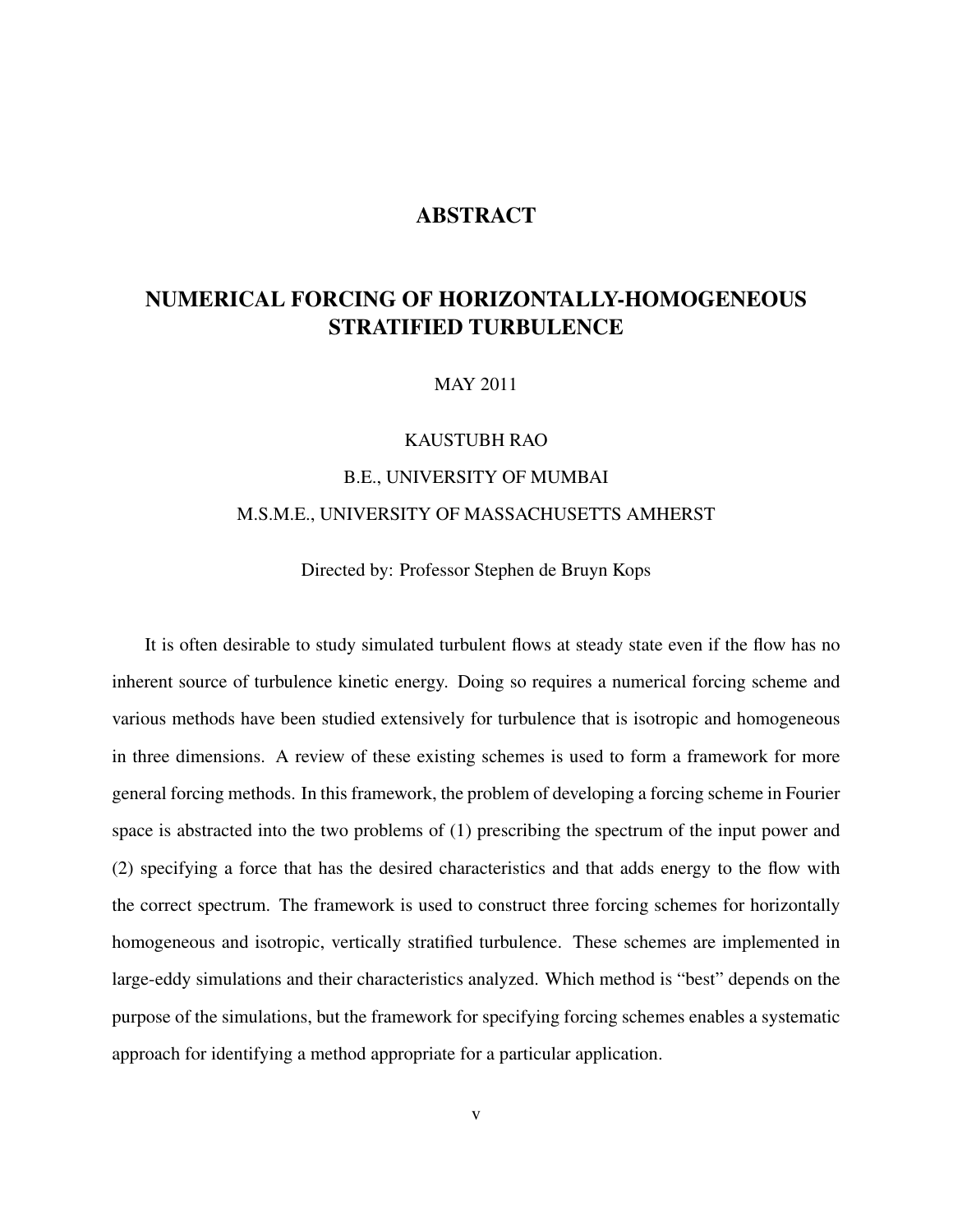# TABLE OF CONTENTS

## **CHAPTER**

|           | 1.1 |       |
|-----------|-----|-------|
|           | 1.2 |       |
|           | 1.3 |       |
|           |     |       |
|           | 2.1 |       |
|           | 2.2 |       |
|           |     |       |
|           | 2.3 |       |
|           | 2.4 |       |
|           | 2.5 |       |
|           | 2.6 |       |
|           | 2.7 |       |
|           | 2.8 |       |
| <b>3.</b> |     |       |
|           | 3.1 |       |
|           |     | 3.1.1 |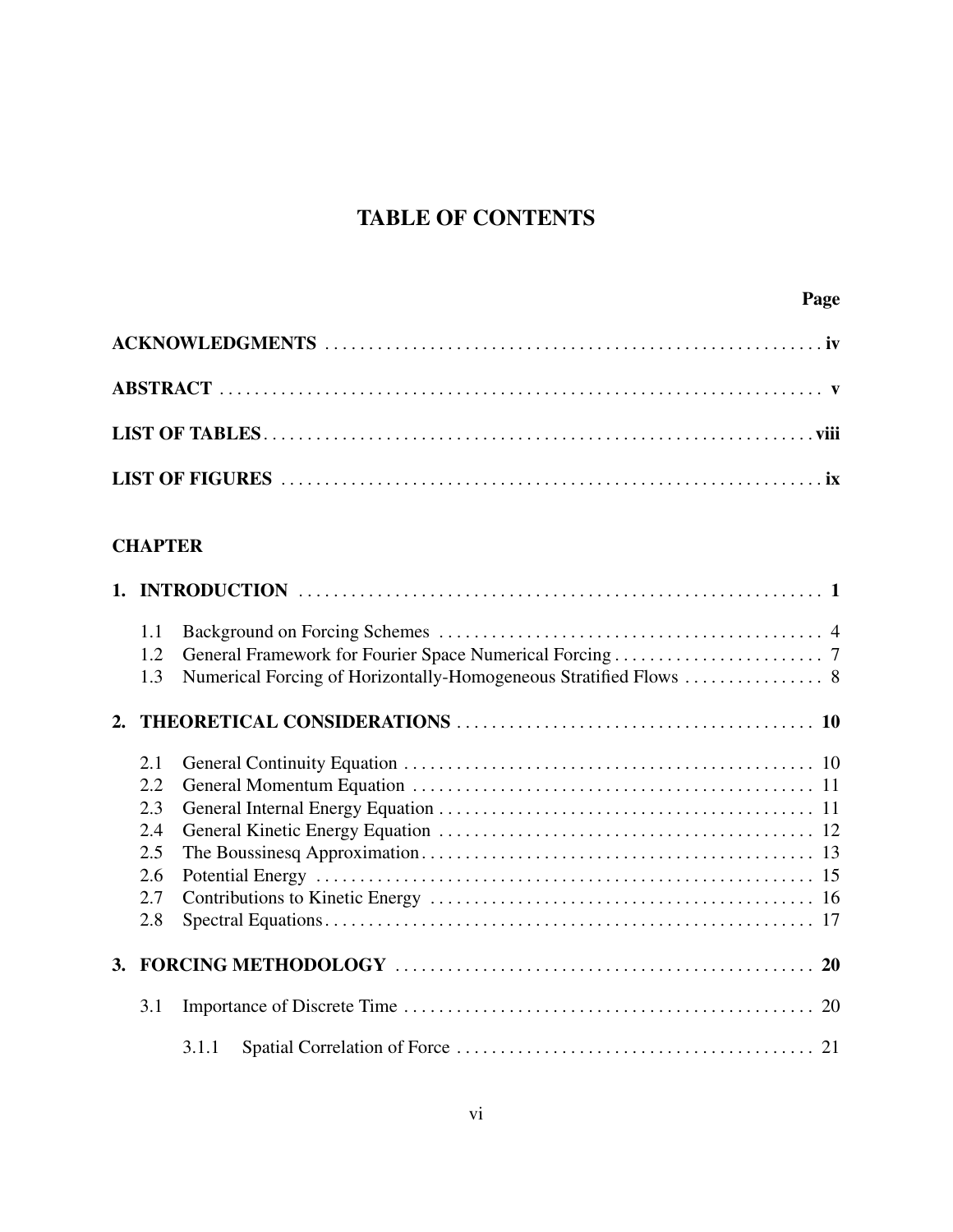|            | 3.1.2<br>3.1.3          |                                                                 |  |  |
|------------|-------------------------|-----------------------------------------------------------------|--|--|
| 3.2        |                         |                                                                 |  |  |
|            | 3.2.1<br>3.2.2<br>3.2.3 | Constructing a Horizontally-Homogeneous and Isotropic Force  25 |  |  |
|            |                         |                                                                 |  |  |
| 4.1<br>4.2 |                         |                                                                 |  |  |
|            |                         |                                                                 |  |  |
| 5.1<br>5.2 |                         |                                                                 |  |  |
|            | 5.2.1<br>5.2.2          |                                                                 |  |  |
| 5.3        |                         |                                                                 |  |  |

## APPENDICES

| D. HORIZONTAL AND VERTICAL CONTRIBUTIONS TO KINETIC |  |
|-----------------------------------------------------|--|
|                                                     |  |
|                                                     |  |
|                                                     |  |
|                                                     |  |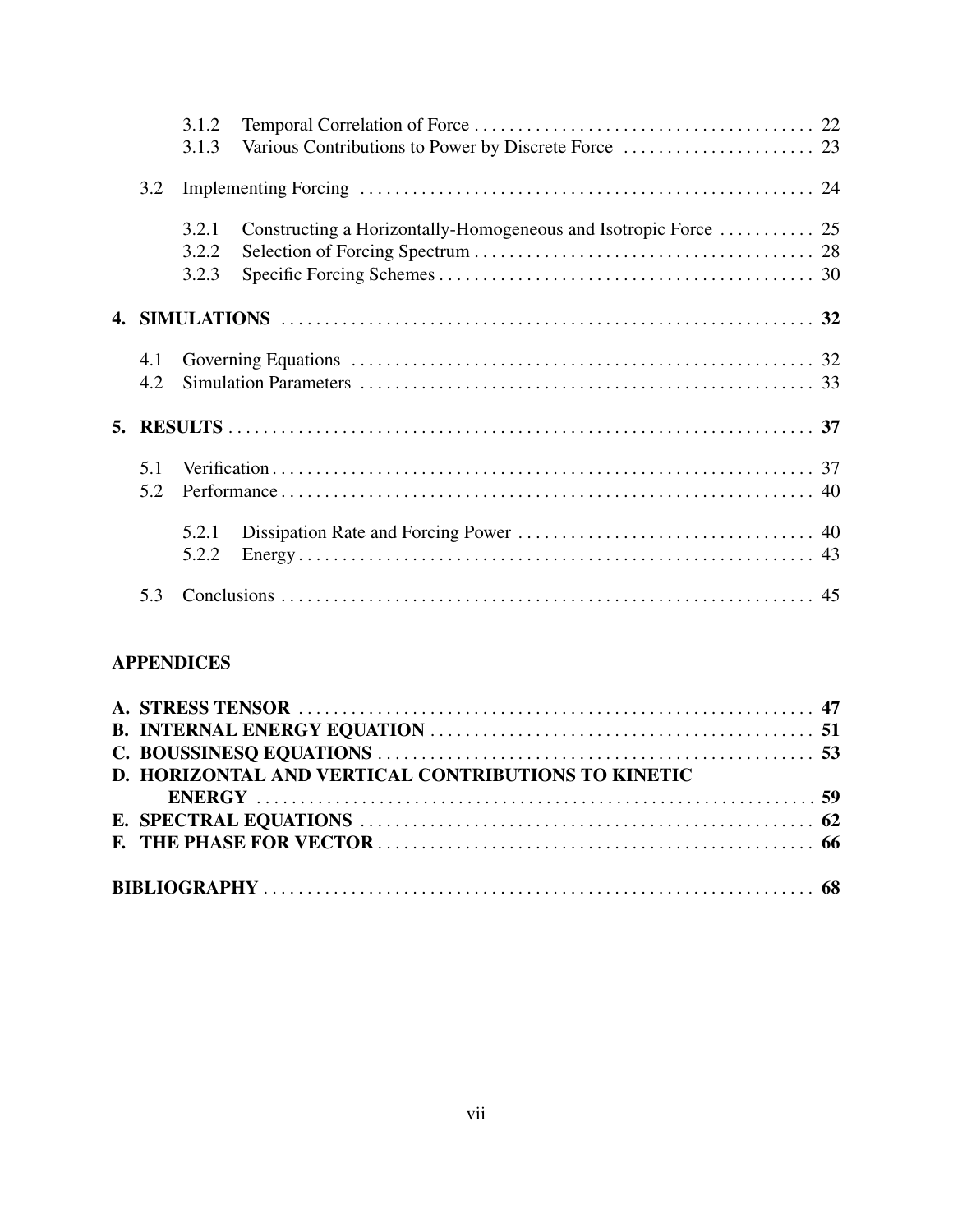# LIST OF TABLES

| Table | Page |  |
|-------|------|--|
|       |      |  |
|       |      |  |
|       |      |  |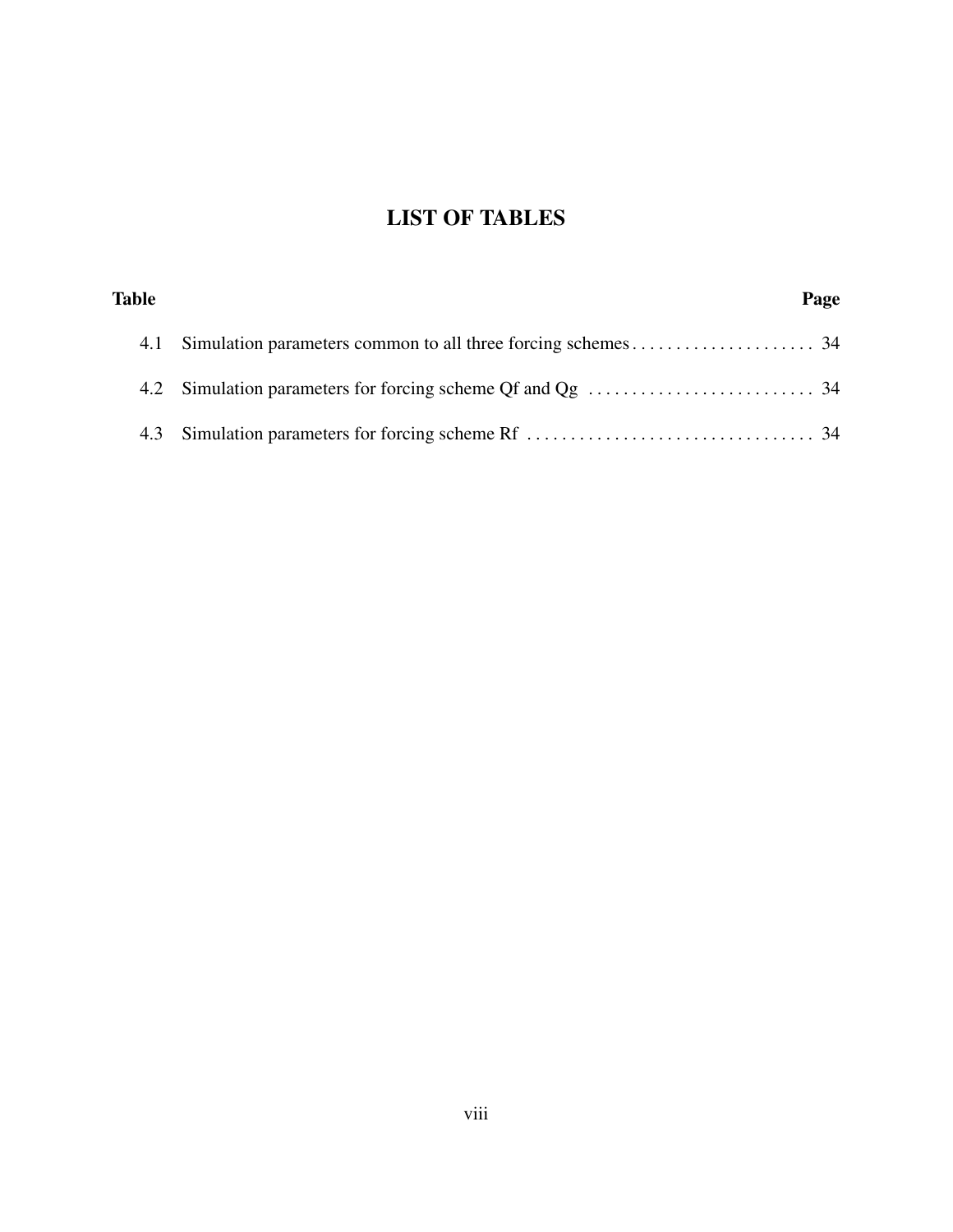# LIST OF FIGURES

| Page                                                                                                                         | Figure |
|------------------------------------------------------------------------------------------------------------------------------|--------|
|                                                                                                                              | 1.1    |
| Time evolution of the ratio of horizontal contribution to kinetic energy at the                                              | 4.1    |
| The agreement between forcing spectrum defined by equation (3.24) and actual                                                 | 5.1    |
| The agreement between model spectrum, $\mathbf{E}_m(\mathbf{K}_h)$ and $\mathbf{E}_f(\mathbf{K}_h)$ for the Rf scheme.<br>39 | 5.2    |
| The spatially averaged temporal autocorrelation of the force, $\vec{b}$ for each forcing                                     | 5.3    |
| Time evolution of spatially averaged energy dissipation rate, $\breve{\epsilon}(t)$ and forcing                              | 5.4    |
| Time evolution of spatially averaged energy dissipation rate, $\breve{\epsilon}(t)$ and forcing                              | 5.5    |
| Time evolution of the domain-averaged kinetic energy, $\check{\mathcal{E}}_k(\check{t})$ , for all schemes.  43              | 5.6    |
| Time evolution of kinetic energy in the modes being forced, $\check{\mathcal{E}}_f(\check{t})$ , for all<br>schemes.         | 5.7    |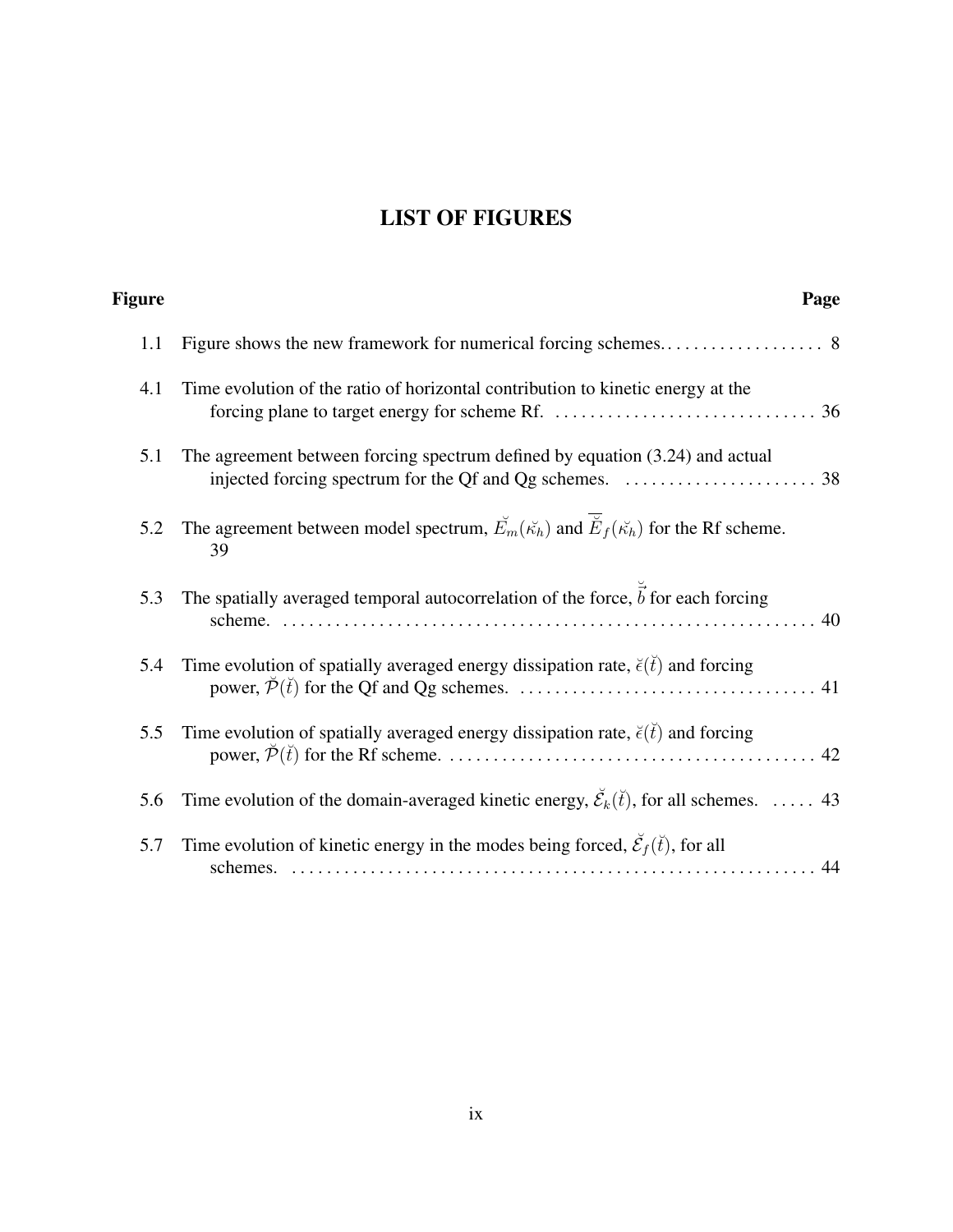# CHAPTER 1 INTRODUCTION

Turbulence is a non-linear phenomenon occurring in almost every aspect of nature that involves fluids. While an exact definition of turbulence is elusive, turbulent flows are recognized by chaotic-like velocity fluctuations in time and space, existence of a range of scales of motions and kinetic energy dissipation [Pope, 2000]. Turbulence usually stems from some instability in the fluid flow. For example, in homogeneous flows the instability arises from the destabilizing inertial forces overcoming the stabilizing viscous forces. The ratio of inertial to viscous forces known as Reynolds number (Re) gives an estimate on the instability, thereby giving a measure on the turbulent intensity of the flow. In the case of density stratified flows, in addition to viscosity, gravitational forces act as stabilizing forces. Density stratified flows are characterized by density gradients in the vertical direction leading to the formation of distinct density layers. Gravity plays an important role in the formation of layers and gives rise to buoyancy forces. Stratified flows are marked with intermittent patches of turbulence arising due to buoyancy forces. Strength of stratification is measured by the ratio of inertial to gravitational forces, known as Froude number  $(F_h)$ .

$$
F_h = \frac{\mathcal{U}}{N\mathcal{L}}.\tag{1.1}
$$

 $\mathcal L$  is the horizontal length scale into which energy is assumed to be fed,  $\mathcal U$  is the corresponding horizontal velocity scale (rms velocity) and  $N = (- (g/\rho_0) (d\tilde{\rho}/dz))^{1/2}$ , is the buoyancy frequency also known as the Brunt-Väisälä frequency. The requirement for stratified turbulence is that  $F_h \ll$ 1.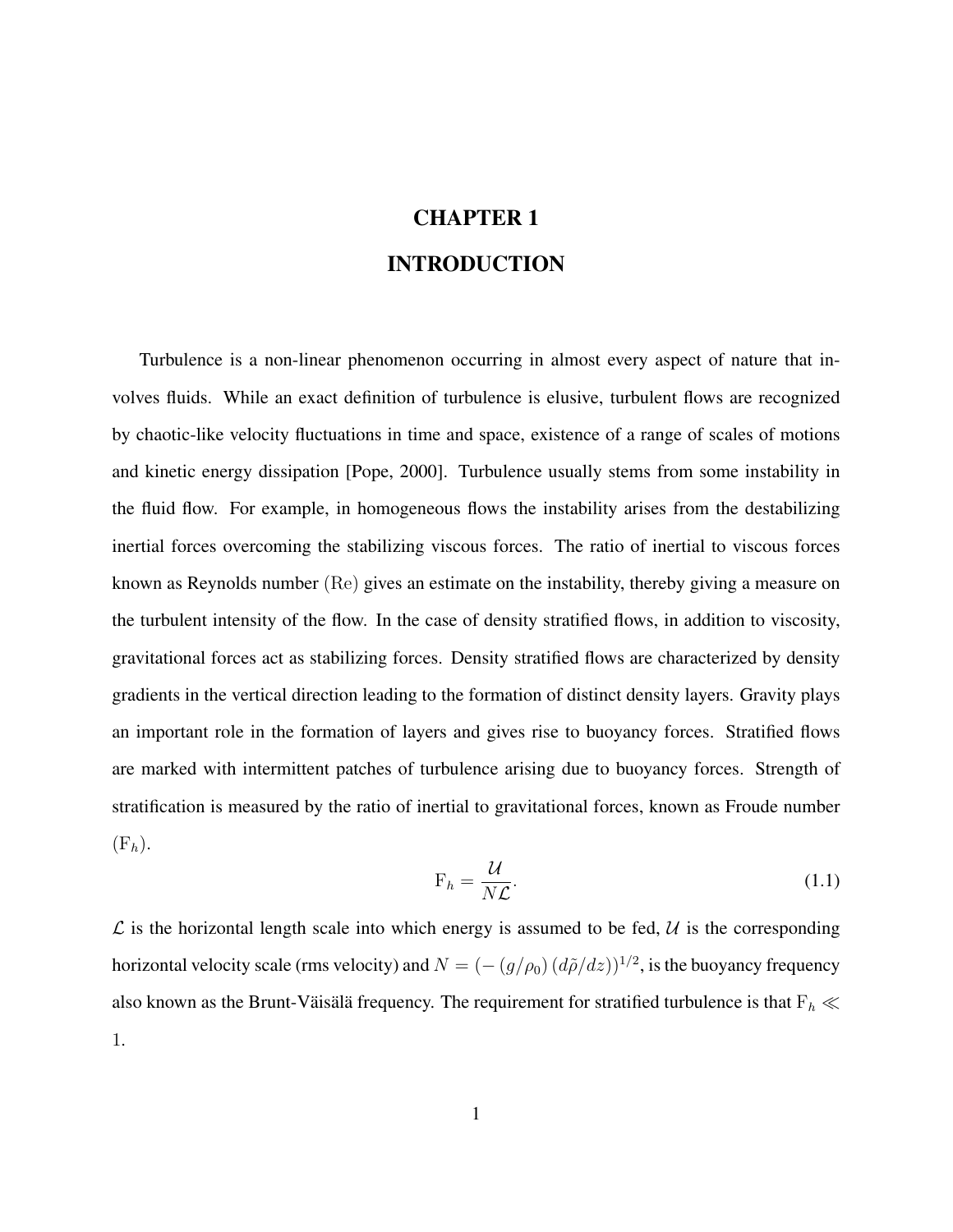A characteristic of the simplest canonical, or building block flows useful in research is that they are inherently dissipative due to viscosity and as a result are not stationary. This implies, in addition to the time scale of turbulent structures there exists a decay time scale. However, some canonical flows such as shear layers or channel flow are inherently stationary, also, in nature mean shear and other phenomena provide continual sources of turbulent kinetic energy to balance energy dissipation. These flows are often approximated to be statistically stationary on time scales that are longer compared to the time scales of turbulence. The question arises as to whether to study turbulent flows that lack a source of energy in their canonical form, that is, decaying in time, or to artificially force them to be statistically stationary. Both approaches have strengths and weaknesses.

Consider, for example, the simplest of all canonical turbulent flows, isotropic homogeneous turbulence [Pope, 2000]. In a laboratory, the flow is well approximated far downstream of a grid in a wind tunnel such as in the experiments of Comte-Bellot and Corrsin [1971]. Producing a direct numerical simulation of that experiment with the correct energy decay rate requires including in the simulation length scales that are much larger than the integral scale of the turbulence [de Bruyn Kops and Riley, 1998], and even then the simulation results have anomalies that appear to stem from the initialization technique and the finite size of the computational domain [Wang and George, 2002]. Therefore, despite the use of the best techniques known and significant computational resources, simulations of the most basic of turbulent flows do not necessarily yield results that are as close to the canonical case as one might like. Forcing the simulated flow to be statistically stationary through the addition of energy at the largest length scales breaks the link between the simulations and a realizable laboratory experiment and introduces an arbitrary forcing mechanism, but it eliminates the time scale of the energy decay which is so hard to get right in simulations of the decaying flow. It also eliminates the need to devote considerable computation effort to computing the flow at length scales much larger than the integral scale.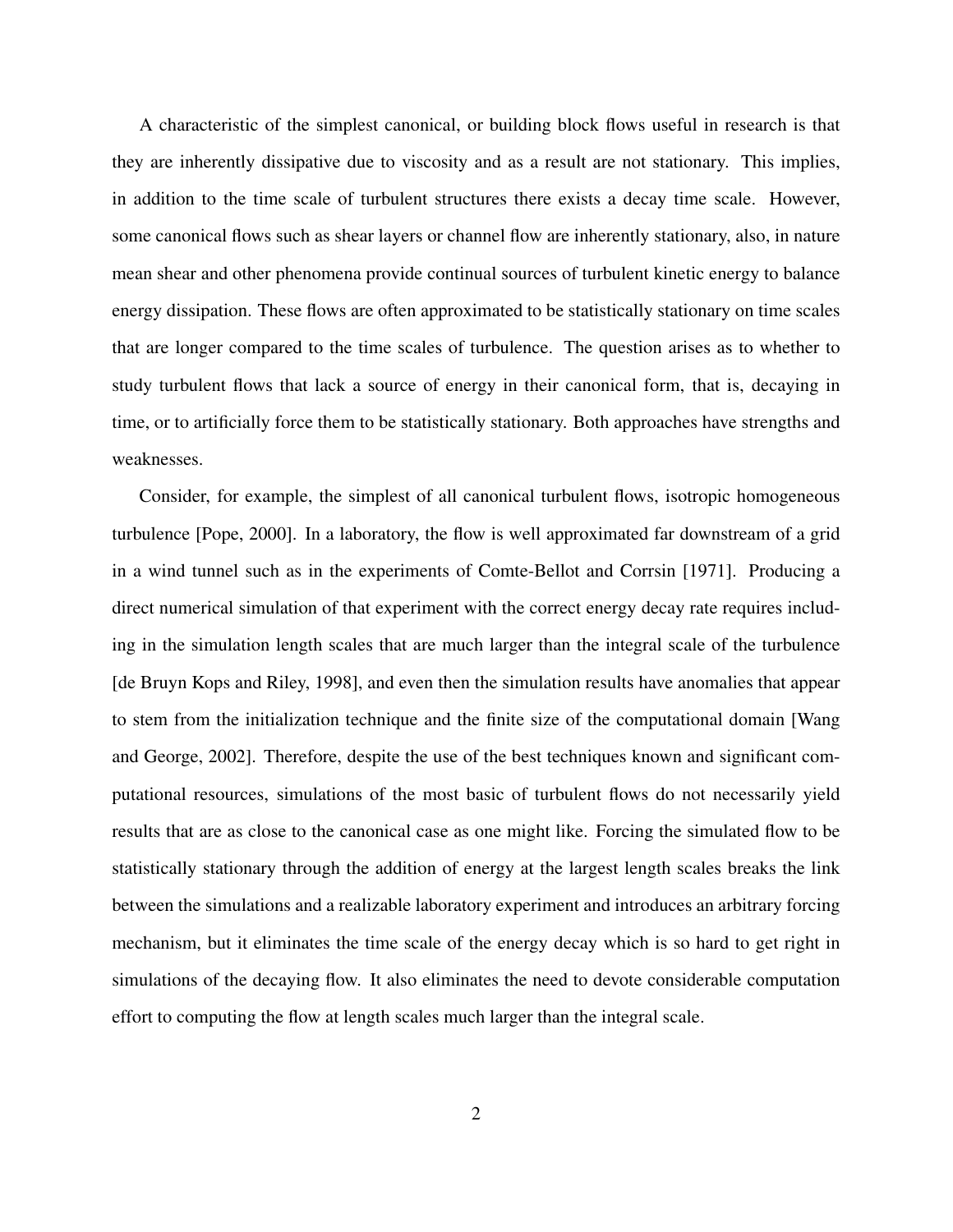In turbulence subject to strong stable stratification, one of the simplest canonical flow configurations is horizontally homogeneous and isotropic with a density gradient in the vertical direction. As with unstratified flows, simulating the "correct" temporal development of the flow might be a distraction from understanding other aspects of the flow physics. Riley and de Bruyn Kops [2003] ran simulations of a decaying flow based on turbulence downstream of a grid in a stratified tank. The simulations developed many characteristics observed in laboratory experiments but for a signification portion of the total simulation time the flow was either strongly influenced by the initial conditions or else had lost too much energy to have useful statistics. Lindborg [2006] simulated horizontally-homogeneous stratified turbulence forced to stationarity using a stochastic technique. In that paper, detailed characteristics of the forcing scheme were not highly relevant and were omitted. The study of stratified turbulence using numerical simulations of flows with no intrinsic source of turbulence kinetic energy, however, requires a full understanding of the effects of the forcing, which is the focus of this thesis.

The outline of the thesis is as follows. In section 1.1, a historical review of forcing schemes is presented with emphasis on unstratified turbulence since most work on forcing techniques has been focused on that flow regime. A generic framework for numerical Fourier space forcing is proposed in section 1.2. In chapter 2, basic equations are presented with emphasis on the Boussinesq approximation of Navier-Stokes equation. In chapter 3, the importance of discrete time in numerical simulations is revealed and the theory for random and deterministic Fourier space forcing of horizontally homogeneous stratified turbulence is developed. In chapter 4, appropriate simulation parameters for the forcing schemes developed are enlisted to enable their comparison with reference to Lindborg [2006] simulations. Finally, characteristics of the forcing schemes in terms of the temporal accuracy, the rate of convergence to a statistically stationary state and conclusions are drawn in the chapter 5.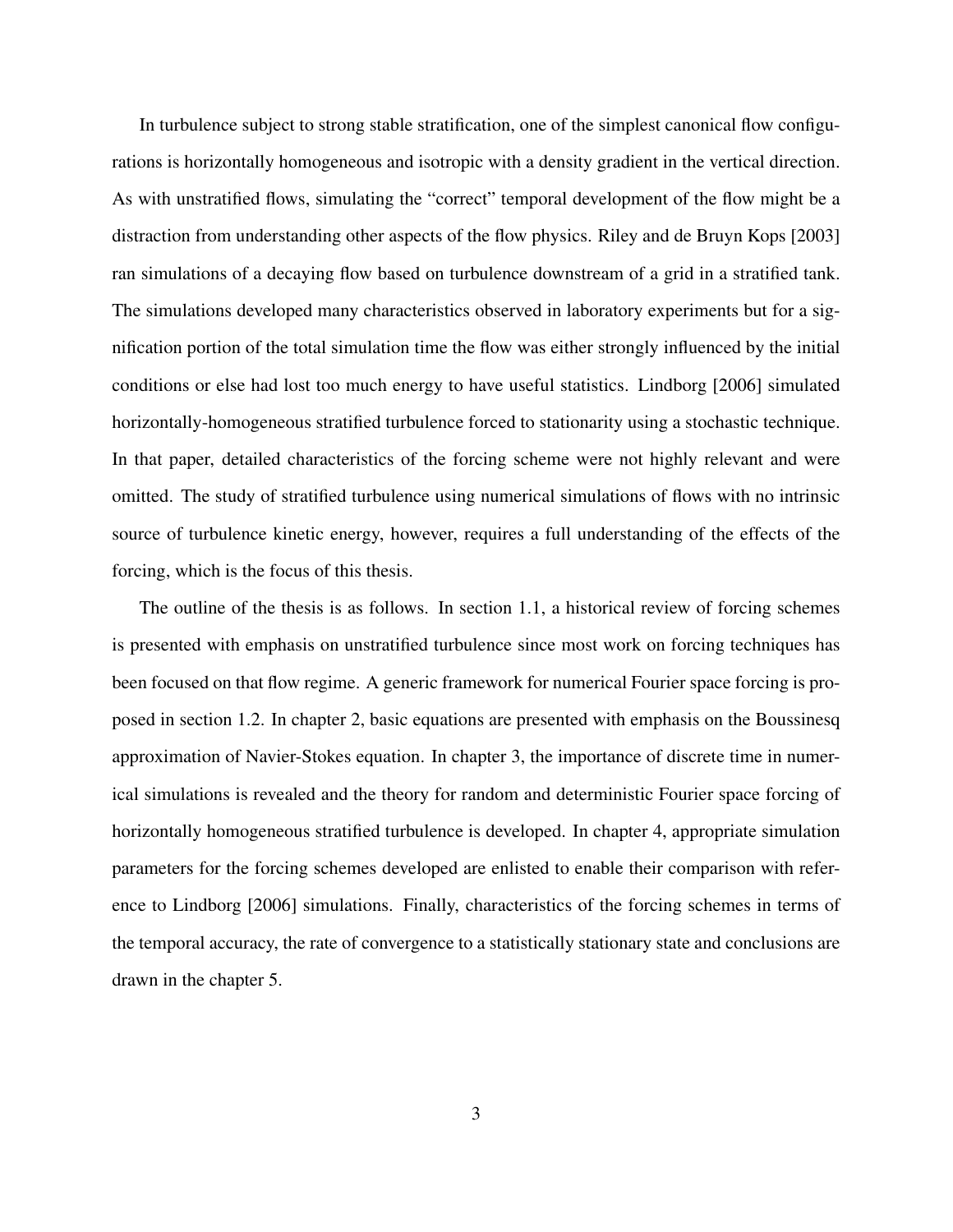#### 1.1 Background on Forcing Schemes

Historically, the credibility of numerical simulations of fluid flows has depended on favorable comparisons between the simulation results and measurements of physical flows. While acceptance has increased of simulations that are not referenced to specific measurements, it is nevertheless highly desirable to match simulations to laboratory flows. Doing this for statistically stationary flows outside of boundary layers is a challenge, but some progress has been made in developing laboratory experiments in turbulence that is mechanically forced [Hwang and Eaton, 2004; Variano and Cowen, 2008; Variano et al., 2004], and in simulations with stochastic real-space forcing [Lundgren, 2003; Perot, 2010(submitted); Rosales and Meneveau, 2005]. The most common approach to applying forcing in simulations of unbounded turbulent flows, however, is to do so in Fourier space. The drawback is that the simulations are not realizable in the laboratory but the methodology is well-supported by theory.

A review of Fourier-space forcing schemes reveals desirable characteristics of forcing techniques along with several pitfalls. Kuczaj and Geurts [2006] note that forcing techniques can be designed to add constant power or to maintain constant energy in, say, a range of wave numbers. Forcing can then be implemented via a stochastic approach or a deterministic one. One of the earliest forcing schemes sought to maintain the kinetic energy in the flow stationary by freezing the amplitude of the velocity in all modes with wave number magnitude in a given range, that is, in a particular "wave number band" [Siggia and Patterson, 1978]. This approach requires knowing *a priori* the desired energy in those modes and precludes any affect of motions at small length scales on the dynamics of the large length scales. Chasnov [1991] relaxes the latter constraint by requiring that the average energy in a wave number band be held fixed while allowing the energy in each mode to vary. Unfortunately, schemes of this type suffer from large excursions of the average kinetic energy of the flow in the process of converging [Sullivan et al., 1994; Vincent and Meneguzzi, 1991]. Alternative approaches hold constant the average energy in the flow [Gross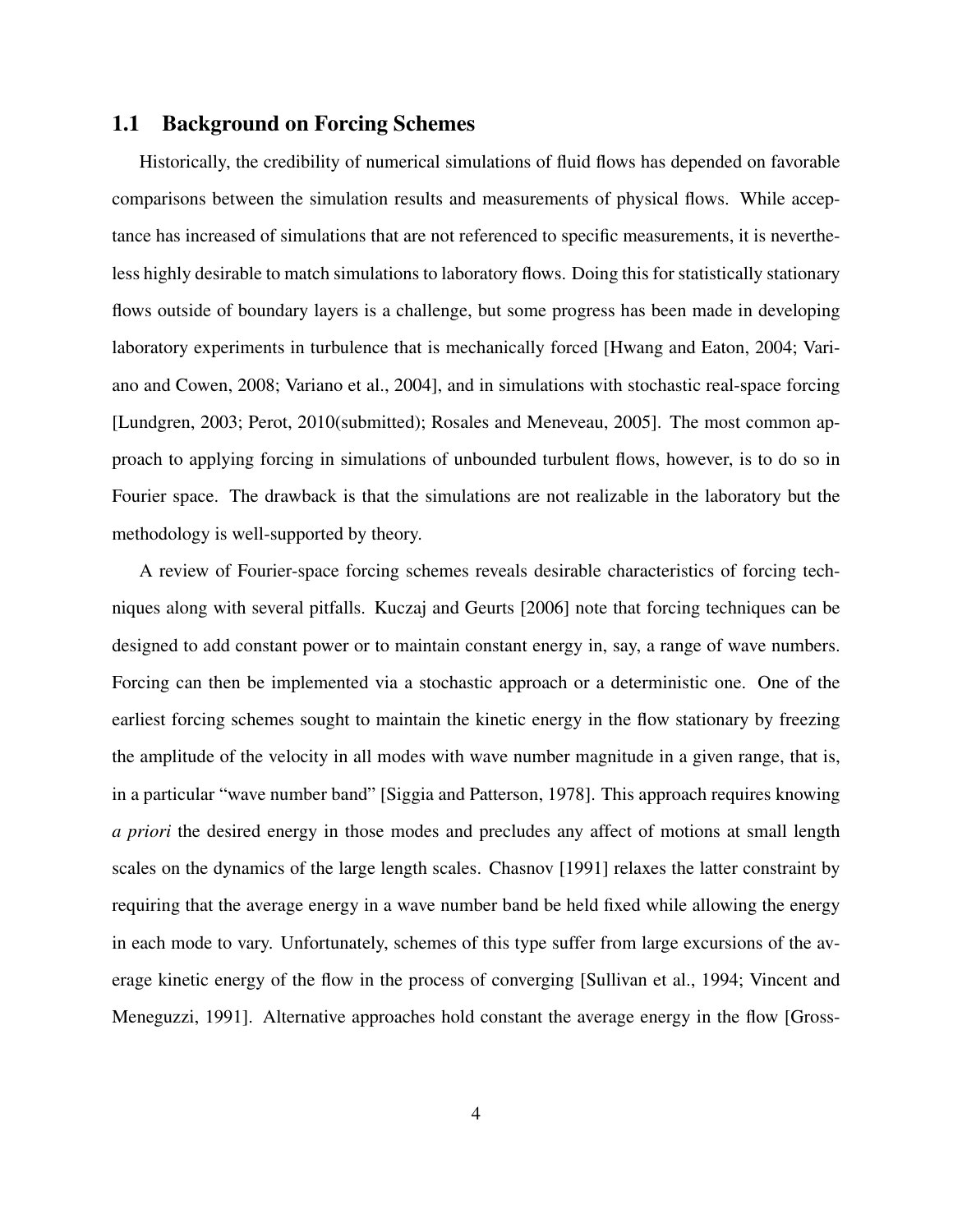mann and Lohse, 1992; Machiels, 1997] and allow the spectrum to evolve to stationarity, which can result in large excursions of the energy at particular wave numbers.

To address the problems with slow convergence and large energy fluctuations that are common to many schemes, Overholt and Pope [1998] force the flow toward the prescribed energy spectrum over some range of wave numbers but do not require that the target energy spectrum be matched exactly. Instead, a spring-damper analogy is used to construct differential equations for each band of wave numbers, the equations are tuned to be approximately critically damped, and their solutions are used to determine the force magnitudes at each time step. The forcing results in the energy spectrum of the flow optimally approaching the target.

In addition to having a mechanism for determining how much power to add to the flow and at what wave number bands, a forcing scheme must include a process for distributing the energy across the individual modes that make up a band. In the earliest schemes the modes were simply frozen. Many later schemes used linear amplification of the existing velocity field [Kerr, 1981; Overholt and Pope, 1998; Vincent and Meneguzzi, 1991]. This approach of adding energy by scaling existing velocities allows the large scales of the flow to evolve in time but it is not clear that the resulting simulation will be statistically stationary, and also large scale anisotropies are frozen [Vincent and Meneguzzi, 1991]. The method of Overholt and Pope uses linear amplification but the amplification factor is dynamically controlled to improve convergence.

Stochastic approaches can also be used to distribute the forcing power across multiple wave number modes. This avoids some of the problems associated with linear amplification. One of the first stochastic forcing schemes for homogeneous isotropic turbulence is that of Eswaran and Pope [1988]. In this approach, random acceleration forces are added when the velocities for the wave number modes being forced are advanced in time. Constraints are imposed so that the resulting velocity field remains non-divergent and that the forces are applied at the desired length scales for the desired duration.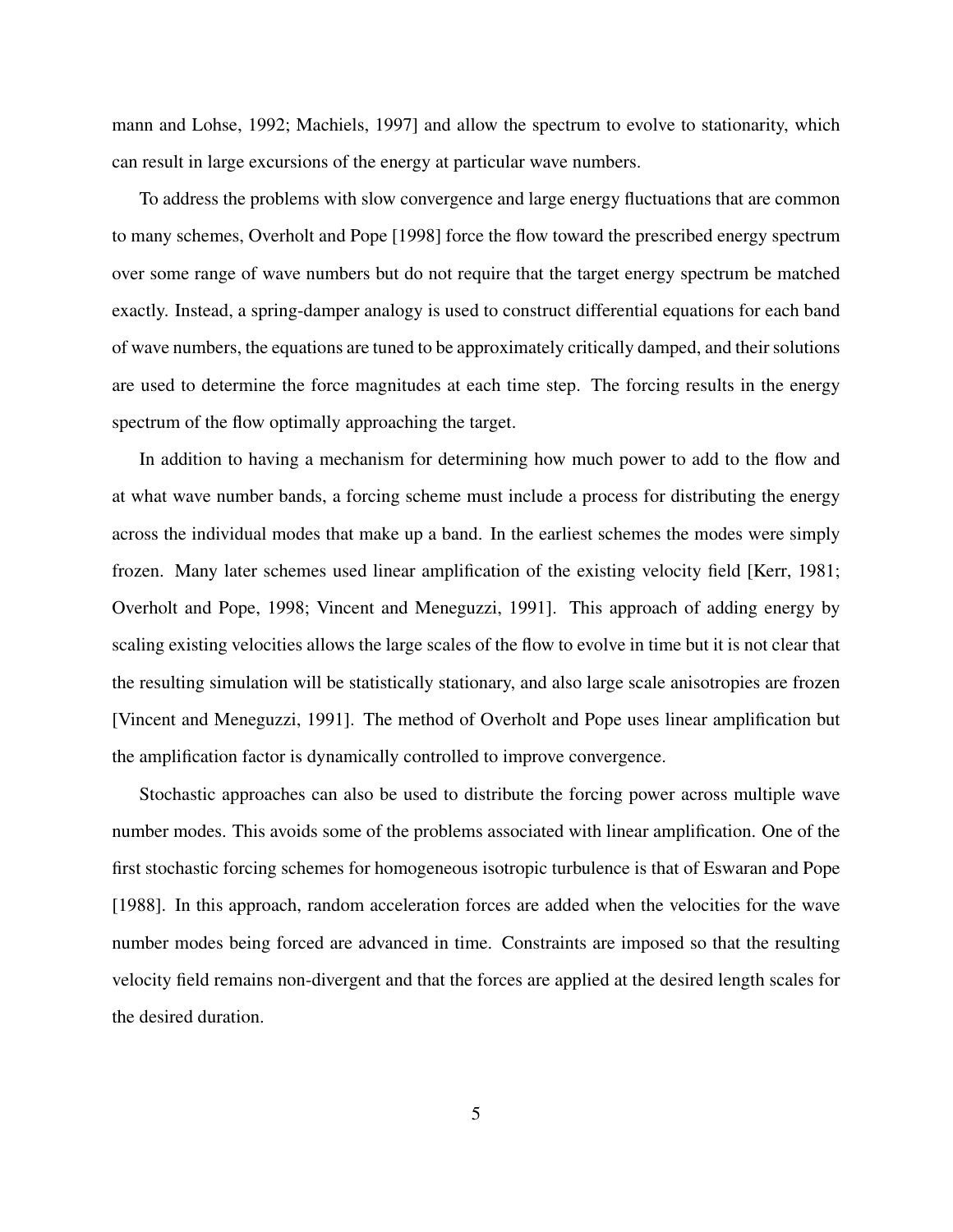In most of the schemes just considered, the kinetic energy is prescribed in one way or another. This is appropriate for flows for which theory is sufficiently developed to guide the selection of the target energy. The theory of stratified turbulence has not advanced to the point of providing such guidance. In fact, only recently has it been shown that energy input at the large scales of a stratified flow cascades to the small scales [Lindborg, 2006; Riley and de Bruyn Kops, 2003]. Therefore, a class of forcing schemes where power input is prescribed is attractive for simulations of stratified turbulence.

Ghosal et al. [1995] developed a non-stochastic, constant-power scheme in which linear amplification is used to add energy to the flow. Stationarity is observed when dissipation rate fluctuates about the constant power input. Very high energy levels and associated numerical problems can result with schemes of this type because of the time required for the turbulence cascade to develop. As with the constant-energy approaches, the side-effects of linear amplification can be ameliorated by stochastic methods [Carati et al., 1995; Misra and Pullin, 1997]. Methods have also been developed in which both the input power and the distribution of the input power across several wave number bands are prescribed [Chen, 1992; Wang et al., 1996].

Most of the work on forcing schemes have been focused on isotropic homogeneous flows. Numerical forcing of stratified flows is fairly recent and requires research. For the same, Lindborg [2006] approximates stratified flows to be horizontally-homogeneous and isotropic while using a variant of Alvelius forcing scheme to force just horizontal modes of horizontal velocity components. In this thesis a generic framework for Fourier space numerical forcing is developed and Lindborg [2006] simulations are reproduced. Thus proving that the framework is not limited only to the regime of isotropic homogeneous flows.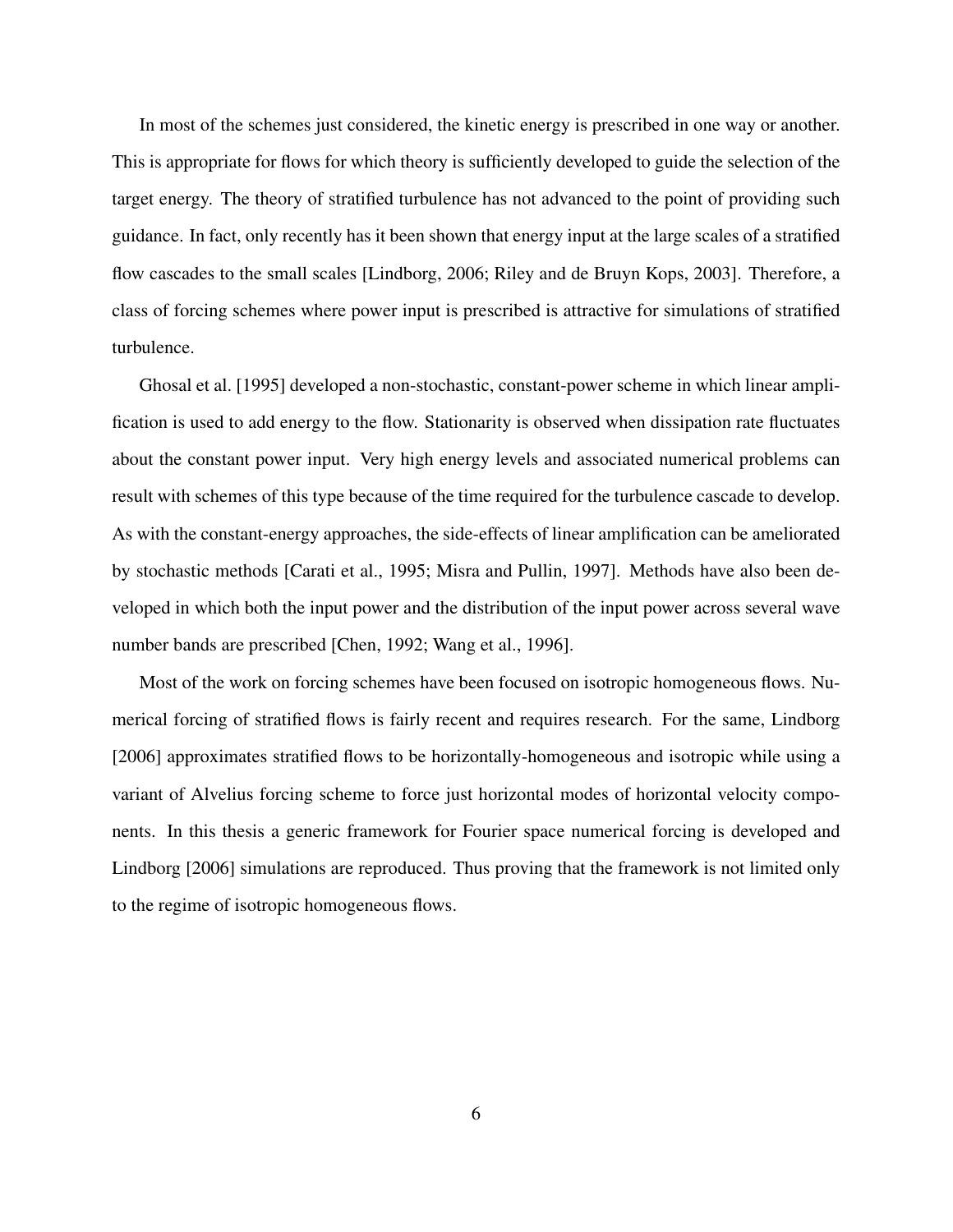#### 1.2 General Framework for Fourier Space Numerical Forcing

The preceding review reveals that the development of a Fourier-space forcing scheme is composed of two subproblems: determining how much energy to add to each wave number band and how to distribute the energy among the modes that make up each band. In this section, a framework is developed that enables the two subproblems to be addressed systematically. Before the framework is introduced it is important to consider the discrete time aspect of numerical forcing.

A characteristic of many forcing schemes is that they are derived in terms of equations that are continuous in time. Forcing is done by appending an artificial force term to the Navier-Stokes time-continuous momentum equation. The nature of the force is described by it's orientation and phase with respect to velocity. The addition of a force term in the momentum equation results in a spatial force-velocity correlation term in the kinetic energy equation. This implies, only a force that correlates with velocity can contribute to input power. In other words, only a force parallel-inphase with velocity can contribute to kinetic energy. Alvelius [1999] considers the discrete nature of time in numerical simulations and reveals the existence of an additional spatial force-force correlation term that contributes to kinetic energy. This term has no analog in the time-continuous evolution of kinetic energy and arises as a result of the force being constantly applied over the discrete interval of time. Due to the existence of this term, forces that do not correlate spatially with velocity can also inject power, hence forces that are perpendicular and parallel-out-of-phase with velocity can also contribute to kinetic energy. Thus the input power is considered to have contributions from forces perpendicular, parallel-out-of-phase and parallel-in-phase with velocity.

In section 3.2.1 it is shown for a prescribed distribution of power, the individual contributions to power by forces that correlate with velocity and those that don't can be controlled. The forcing scheme by Alvelius can be considered to avail a special case of this control, where contribution to power by force-velocity correlation is set to zero, thereby injecting power solely through force-force correlation. With this control, the problem of prescribing power is now isolated from prescribing the nature of force. This allows the framework for numerical forcing to be formulated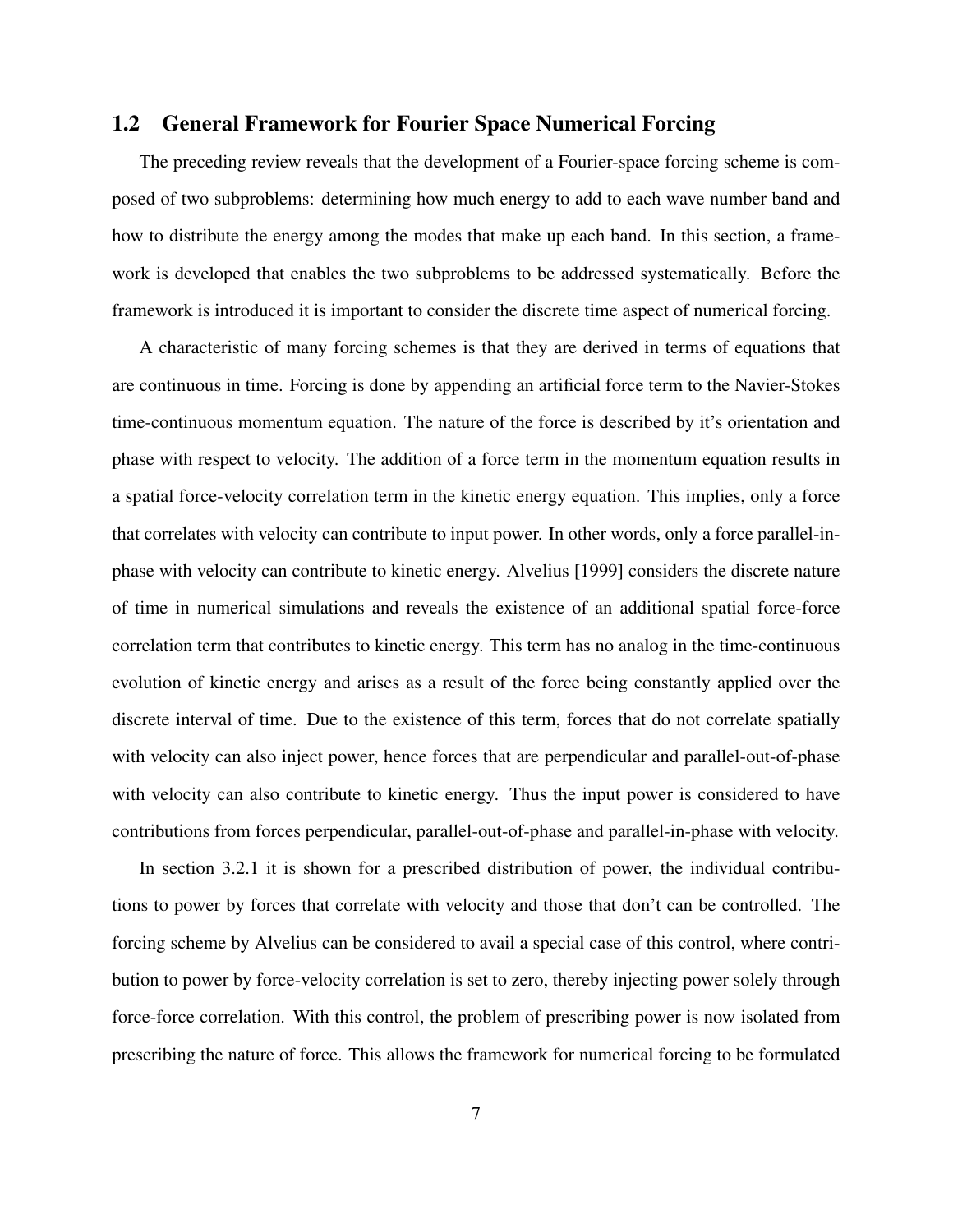

Figure 1.1. Figure shows the new framework for numerical forcing schemes.

as three addition steps. First, power is prescribed. For example, the power prescribed can have a constant wave-number distribution or adapt with time by a control equation [section 3.2.2]. Second, the nature (orientation and phase) of force is chosen [section 3.2.1]. Lastly, combine the first two steps into a practical algorithm constituting a simulation [section 3.2.3]. This framework is summarized in figure 1.1, where "Q" or "R" represent two ways to prescribe power and "f","g" and "d" represent three kinds of forces detailed in chapter 3.

#### 1.3 Numerical Forcing of Horizontally-Homogeneous Stratified Flows

The framework developed in this thesis is proved by successfully forcing horizontally-homogeneous stratified flow into a statistical steady state. To force such flows requires the force to be isotropic and homogenous in the horizontal plane while ensuring the velocity field remain non-divergent. In Fourier space this is achieved by forcing only the horizontal components of velocity in the horizontal plane  $\kappa_3 = 0$ . This makes the system highly constrained and as a result, force perpendicular to velocity cannot exist and the directional degree of freedom for choosing force is lost. This leaves only the phase and magnitude of the force to be modeled or stochastically assigned.

Numerical simulations run by Lindborg [2006] pertain to forcing horizontally-homogeneous stratified flows. These simulations are reproduced by developing a Qg scheme that is a specific case of the generic framework. The scheme takes advantage of the fact that for discrete time it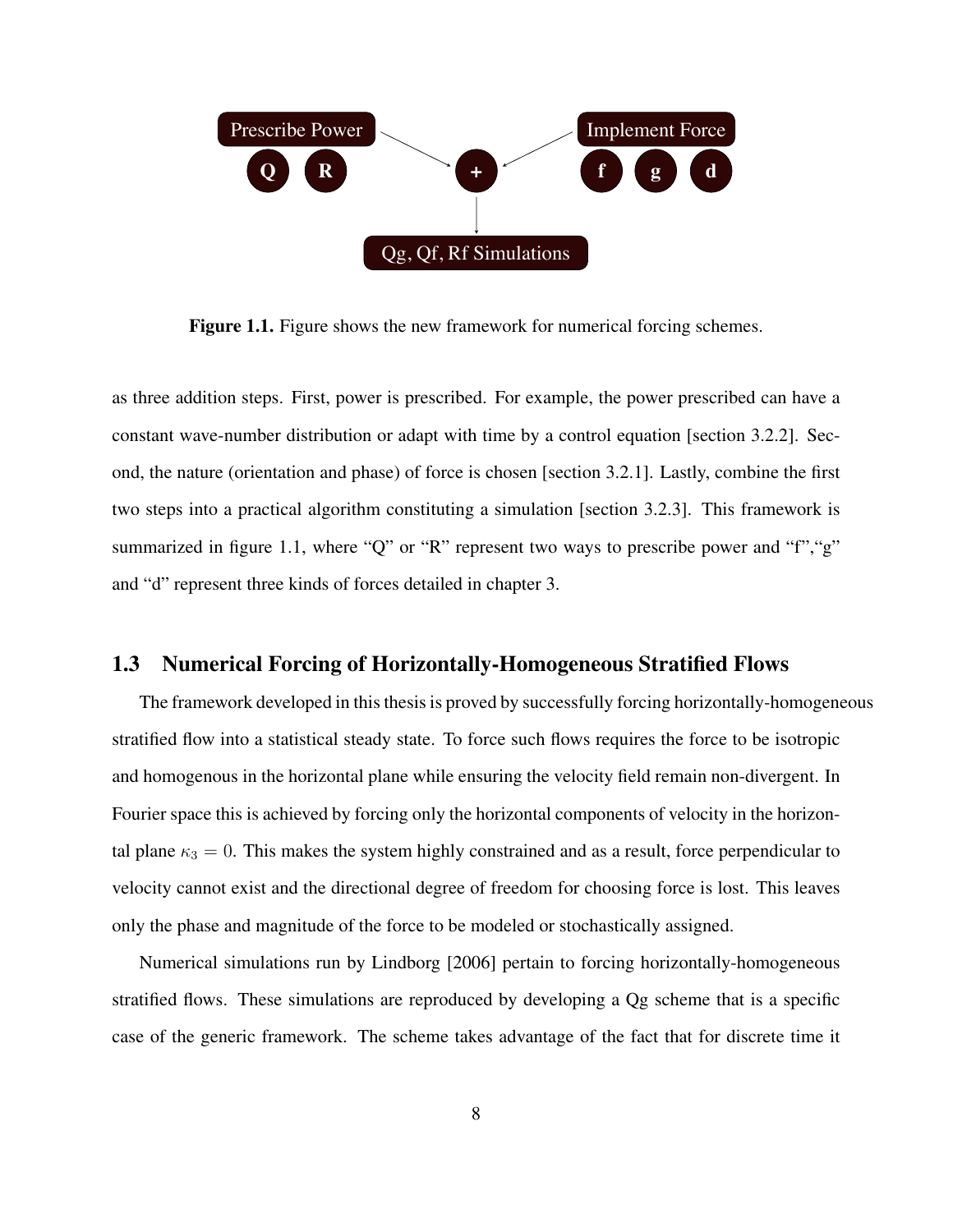is possible to inject power by spatial force-force correlation. The Qg scheme uses a "g" force that does not correlate with velocity. Since the power injected by the g force is an artifact of discretization, it is not desirable to have this force correlate in time with itself. To ensure this, stochastic processes similar to Alvelius is used.

The physical implications for an out-of-phase force (g force) is unclear. In order to justify that numerical forcing is a surrogate for slowly-developing large scales, two new forcing schemes are developed that utilize an "f" force that is spatially correlated with velocity. These are presented as specific cases of the framework. The first scheme termed as the Qf scheme, injects a constant power distribution similar to Qg scheme. The mechanism of input power distribution for both the Qg and Qf is constant and independent of the runtime flow dynamics. As a result, slow convergence to steady state is observed. To address this, a second "Rf scheme" based on Overholt and Pope [1998] is developed. In this scheme the mechanism of input power uses a control system that takes into account information from runtime flow dynamics (spectrum of kinetic energy at  $\kappa_3 = 0$  plane). Based on this information the distribution of input power among horizontal wave-number bands is accordingly adjusted to converge the flow to a given target spectrum. As expected, convergence to steady state is observed to be faster. This method, however requires a target spectrum to be provided, which for the horizontally-homogeneous stratified flow, does not exist. However, to test the methodology a target spectrum is acquired from the converged solutions of the Qf scheme.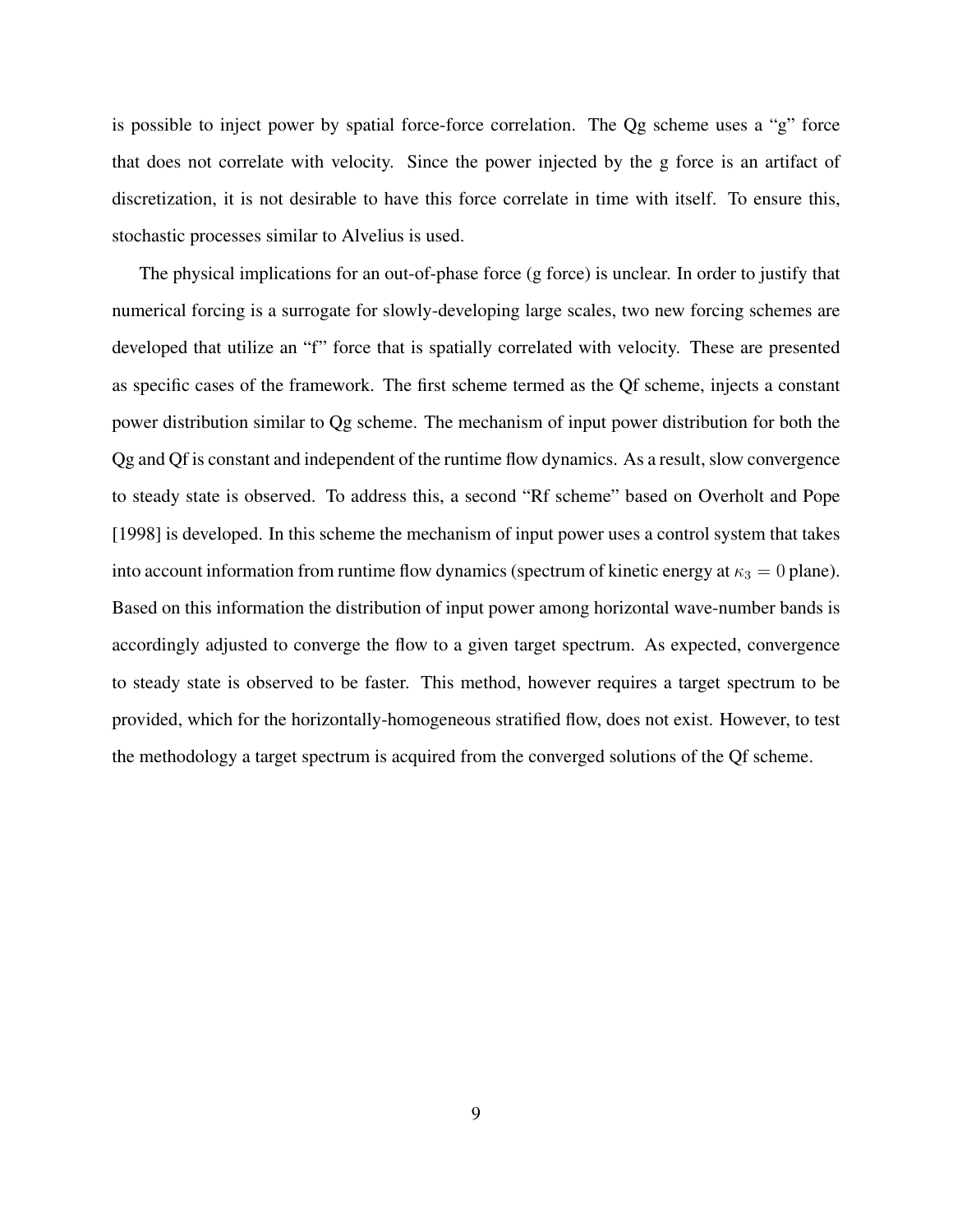#### CHAPTER 2

## THEORETICAL CONSIDERATIONS

This chapter defines terminology and nomenclature for various physical quantities that enable mathematical representation of forcing schemes. A brief overview on equations in physical space and Fourier space is given. A fluid flow can be expressed by conservation equations. These equations represent the balances, changes and fluxes of physical quantities pertaining to fluid flow with respect to space and time. The fundamental governing equations of a fluid element are the continuity, momentum and internal energy equation along with the equation of state. Using these equations, equations for potential and kinetic energy can be derived. For detailed derivations, refer Kundu and Cohen [2002]; Panton [1984]; Pope [2000]; Spiegel and Veronis [1960].

#### 2.1 General Continuity Equation

Consider a material region ( $\mathcal{M}$ ). Let dV be an infinitesimal volume with density  $\rho_t$ . As mass is conserved for all time, the rate of change of mass  $(M)$  of the material region (system) is zero. This is mathematically expressed as,

$$
\frac{D}{Dt}(M_{\mathcal{M}}) = \frac{D}{Dt}\left(\int_{\mathcal{M}} \rho_t dV\right) = 0,
$$
\n(2.1)

where  $D(\cdots)/Dt$  is the material derivative. Using Leibnitz's theorem to take the differential operator inside the integral and using Gauss theorem gives,

$$
\frac{\partial \rho_t}{\partial t} + \frac{\partial}{\partial x_i} (\rho_t u_i) = 0.
$$
\n(2.2)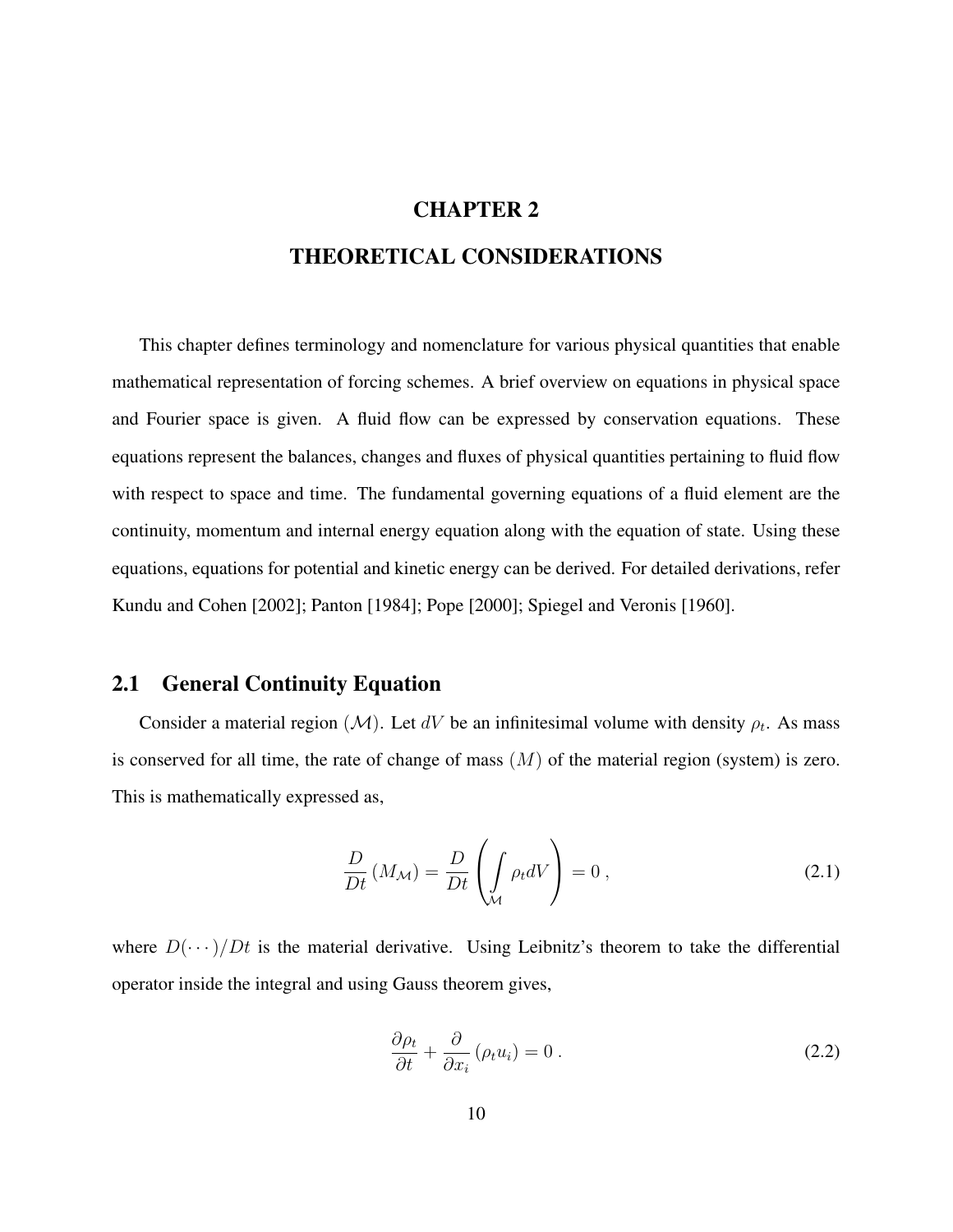$u_i$  is  $i^{th}$  component of the velocity vector  $(\vec{u})$  of the fluid element. This is the mass conservation equation or continuity equation for a fluid system in the domain of continuum mechanics [Panton, 1984].

## 2.2 General Momentum Equation

The momentum equation can be derived based on Newton's second law. For detailed derivation, refer appendix A and Panton [1984]. If external force  $\vec{b}$  and gravity  $\vec{g} = [0, 0, g]$  are the only body forces per unit mass then the general momentum equation is,

$$
\frac{\partial}{\partial t} \left( \rho_t u_i \right) + \frac{\partial}{\partial x_j} \left( \rho_t u_j u_i \right) = -\frac{\partial p_t}{\partial x_i} + \rho_t \left( -g \delta_{i3} + b_i \right) + \frac{\partial \tau_{ij}}{\partial x_j}, \tag{2.3}
$$

where  $\tau_{ij}$  is a symmetric viscous tensor. The Navier-Stokes momentum equation obtained by substituting equation (A.10) for  $\tau_{ij}$  is,

$$
\frac{\partial}{\partial t} \left( \rho_t u_i \right) + \frac{\partial}{\partial x_j} \left( \rho_t u_j u_i \right) = -\frac{\partial p_t}{\partial x_i} + \rho_t \left( -g \delta_{i3} + b_i \right) + 2 \frac{\partial}{\partial x_j} \left( \mu S_{ij} \right) - \frac{2}{3} \frac{\partial}{\partial x_i} \left( \mu \frac{\partial u_j}{\partial x_j} \right) . \tag{2.4}
$$

 $p_t$  is the thermodynamic pressure,  $\mu$  is molecular viscosity, g is the magnitude of gravitational acceleration and  $S_{ij}$  is the symmetric strain rate tensor (defined in equation (A.8)). Forcing schemes (discussed in chapter 3) acheive statistical steady by modeling the external force term  $\vec{b}$  appended to the momentum equation.

#### 2.3 General Internal Energy Equation

Internal energy of the fluid particle is due to microscopic motions. These include translational, vibrational and rotational motions. The sum of all these energies is the absolute thermodynamic internal energy. The internal energy per unit mass is,

$$
de \equiv C_v dT , \qquad (2.5)
$$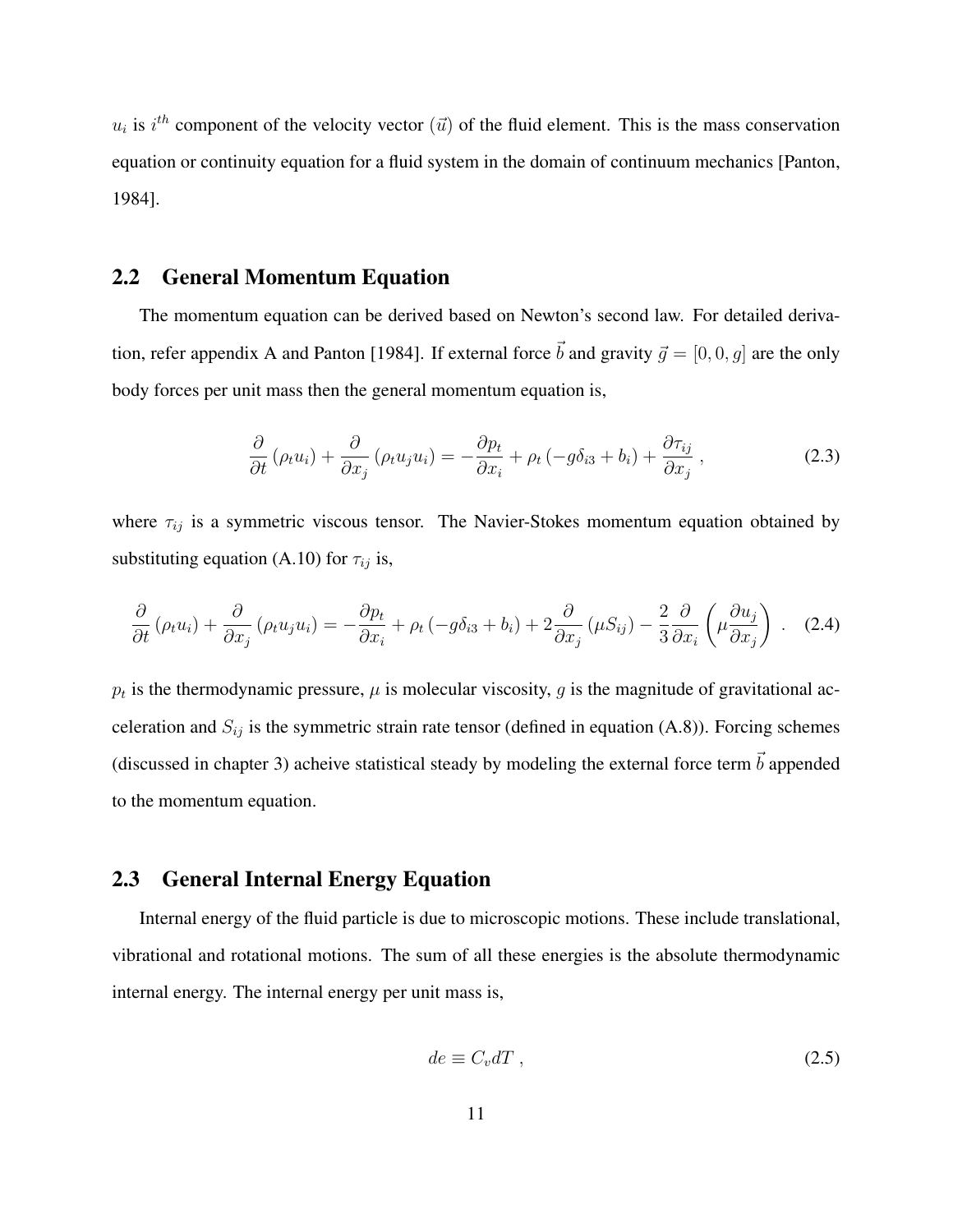where  $C_v$  is the specific heat at constant volume and  $dT$  is an infinitesimal change in temperature.

Internal energy of a system can change as a result of energy flux across the surface boundary of the system. Energy flux occurs due to heat transfer by conduction, convection, radiation or diffusion of different chemical species. Heat transfer is given by,  $-n_iq_idS$ , where  $\vec{q}$  denotes the heat flux per unit mass across surface element dS having outward normal  $\vec{n}$ . Heat flux is defined as

$$
q_i \equiv -k_T \frac{\partial T}{\partial x_i} \,, \tag{2.6}
$$

where  $k_T$  is the thermal conductivity of the fluid element. The equation for internal energy is,

$$
\frac{\partial}{\partial t} \left( \rho_t e \right) + \frac{\partial}{\partial x_i} \left( \rho_t u_j e \right) = \frac{\partial}{\partial x_i} \left( k_T \frac{\partial T}{\partial x_i} \right) - p_t \frac{\partial u_i}{\partial x_i} + \tau_{ij} \frac{\partial u_i}{\partial x_j} \,. \tag{2.7}
$$

Internal energy cannot be measured directly, instead it is inferred from measuring temperature. Thus it is convenient to cast the above equation in terms of temperature. Referring to appendix B for derivation and noting

$$
\rho_t : \rho_t \left( p_t, T, \xi \right) \,, \tag{2.8}
$$

the internal energy equation in terms of temperature is,

$$
\rho_t C_p \frac{DT}{Dt} = \frac{\partial}{\partial x_i} \left( k_T \frac{\partial T}{\partial x_i} \right) + T \beta_t \frac{D p_t}{Dt} \,. \tag{2.9}
$$

 $\beta_t$  is the coefficient of thermal expansion,  $C_p$  is the specific heat at constant pressure and  $\xi$  is entropy per unit mass.

#### 2.4 General Kinetic Energy Equation

The equation for kinetic energy is obtained by the dot product of velocity with the momentum equation (2.3). Using the relation  $u_i \partial u_i = (1/2) \partial (u_i u_i)$ , the kinetic energy equation is,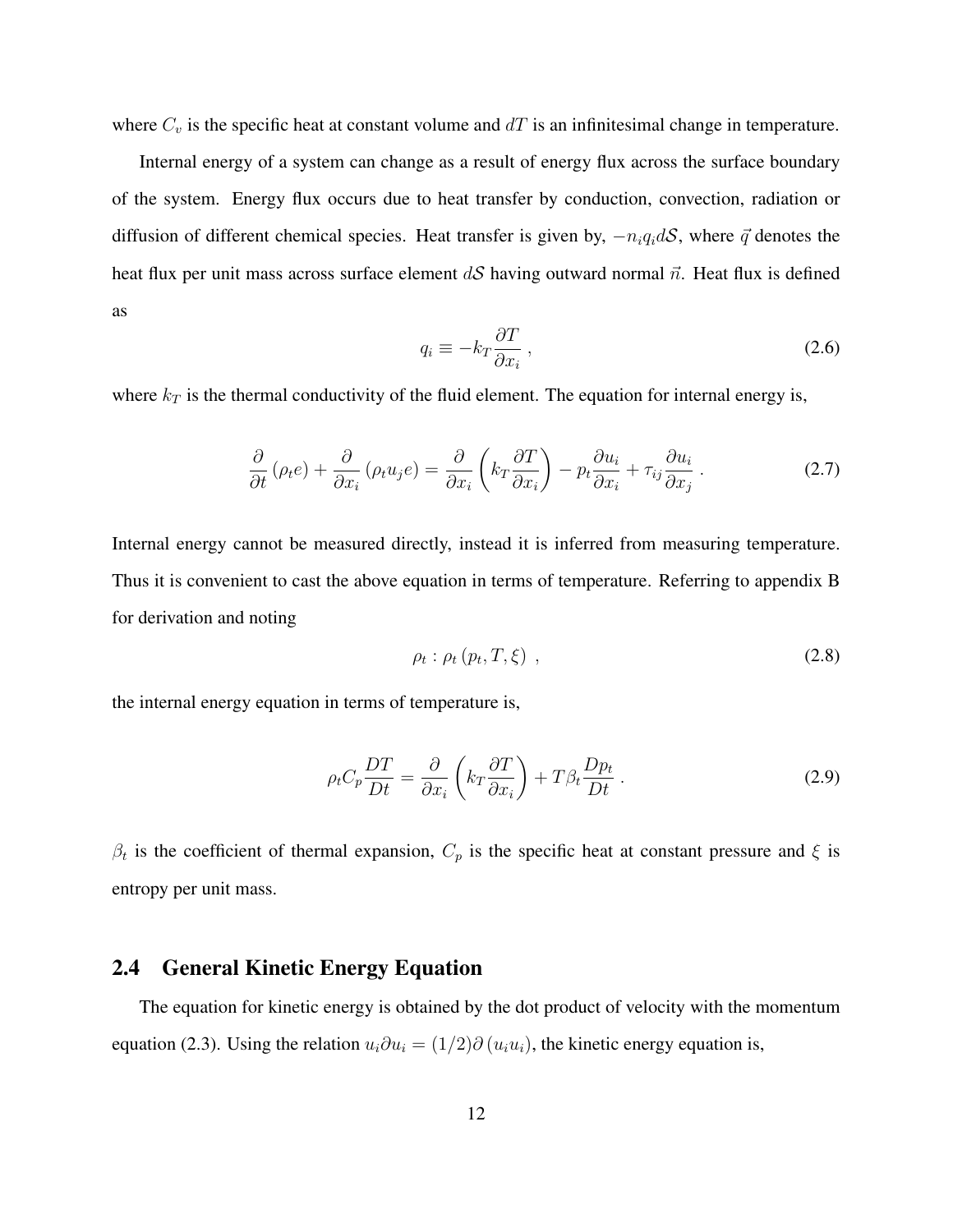$$
\frac{\partial}{\partial t}\left(\rho_t \frac{1}{2}u^2\right) + \frac{\partial}{\partial x_i}\left(\rho_t u_j \frac{1}{2}u^2\right) = -u_i \frac{\partial p_t}{\partial x_i} + u_i \frac{\partial \tau_{ij}}{\partial x_j} + \rho_t u_i \left(-g\delta_{i3} + b_i\right) \tag{2.10}
$$

where  $\tau_{ij}$  is given by equation (A.11),  $u = |\vec{u}|$  and  $\frac{1}{2}u^2 = \frac{1}{2}$  $\frac{1}{2}u_iu_i.$ 

## 2.5 The Boussinesq Approximation

First suggested by Boussinesq [1903], density stratified flows are modeled by the Boussinesq approximation of Navier-Stokes equation (equations (2.13), (2.14) and (2.15)). In the Boussinesq approximation it is assumed that density fluctuations are a result of thermal effects and the accelerations of the fluid element are small compared to that of gravity.

Any physical variable,  $\psi_t$ , can be decomposed into three components: spatial average,  $\psi_o$ , variation in absence of motion,  $\tilde{\psi}$ , and fluctuations due to fluid motion,  $\psi$  [Spiegel and Veronis, 1960]. Thus density  $\rho_t$  and pressure  $p_t$  can be decomposed respectively as,

$$
\rho_t(\vec{x},t) = \rho_0 + \tilde{\rho}(z) + \rho(\vec{x},t) ,
$$
  
\n
$$
p_t(\vec{x},t) = p_o + \tilde{p}(z) + p(\vec{x},t) ,
$$
\n(2.11a)

where z corresponds to depth. In the Boussinesq approximation, terms of order  $\varepsilon$  are kept, where

$$
\varepsilon \equiv \frac{\Delta \tilde{\rho}}{\rho_0} \ll 1 \tag{2.12}
$$

and  $\Delta \tilde{\rho} = (\tilde{\rho}_{max} - \tilde{\rho}_{min})$  is the maximum variation in density.

The Boussinesq approximation of the continuity, density, momentum and kinetic energy equation are derived in appendix C. The internal energy equation combined with equation of state gives [refer section C.3.3],

$$
\frac{\partial \rho}{\partial t} + u_i \frac{\partial \rho}{\partial x_i} + u_i \frac{d\tilde{\rho}(z)}{dx_i} \delta_{i3} = D_m \frac{\partial^2 \rho}{\partial x_i^2} \,. \tag{2.13}
$$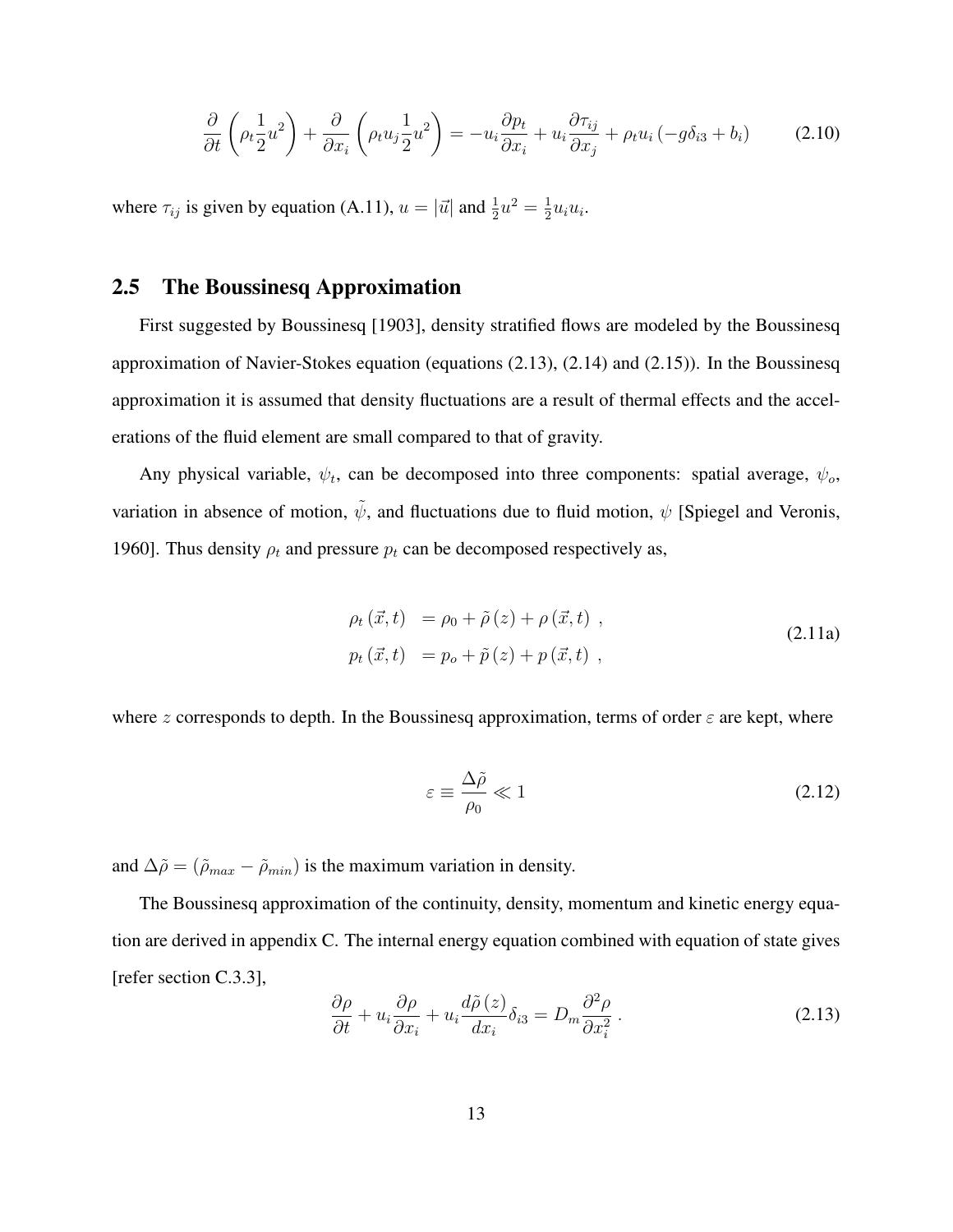$D_m = k_T / (\rho_0 C_p)$  is the mass diffusivity. The continuity equation is (refer section C.3.1),

$$
\frac{\partial u_i}{\partial x_i} = 0 \tag{2.14}
$$

The momentum equation is (refer section C.3.2),

$$
\frac{Du_i}{Dt} = -\frac{1}{\rho_0} \frac{\partial p}{\partial x_i} - \frac{\rho}{\rho_0} g \delta_{i3} + b_i + \nu \frac{\partial^2 u_i}{\partial x_j^2} \,. \tag{2.15}
$$

 $\nu = \mu/\rho_0$  is the kinematic viscosity (assumed to be a constant). Defining vorticity to be  $\omega_i \equiv$  $\varepsilon_{ijk}$  ( $\partial u_k/\partial x_j$ ) and using the identity,

$$
u_j \frac{\partial u_i}{\partial x_j} = -\varepsilon_{ijk} \omega_j u_k + \frac{1}{2} \frac{\partial}{\partial x_i} (u_j u_j) , \qquad (2.16)
$$

the momentum equation  $(2.15)$  in terms of vorticity is,

$$
\left(\frac{\partial}{\partial t} - \nu \frac{\partial^2}{\partial x_j^2}\right) u_i = \varepsilon_{ijk} u_j \omega_k - \frac{\partial}{\partial x_i} \left(\frac{1}{\rho_0} p + \frac{1}{2} u_j u_j\right) + b_i - \frac{\rho}{\rho_0} g \delta_{i3}.
$$
 (2.17)

The momentum equation is conveniently written as,

$$
\frac{\partial u_i}{\partial t} = A_i + Z_i + D_i + b_i - B_i \,. \tag{2.18}
$$

Where,

$$
A_i \equiv \varepsilon_{ijk} u_j \omega_k .
$$
  
\n
$$
Z_i \equiv -\frac{\partial}{\partial x_i} \left( \frac{1}{\rho_0} p + \frac{1}{2} u^2 \right) ,
$$
  
\n
$$
D_i \equiv \nu \frac{\partial^2}{\partial x_j^2} u_i ,
$$
  
\n
$$
B_i \equiv \frac{g_i}{\rho_0} \rho \delta_{i3} .
$$
\n(2.19)

 $A_i$  represents advection of momentum,  $Z_i$  is the gradient of the modified pressure,  $D_i$  represents the viscous diffusion of momentum and  $B_i$  is the gravity term.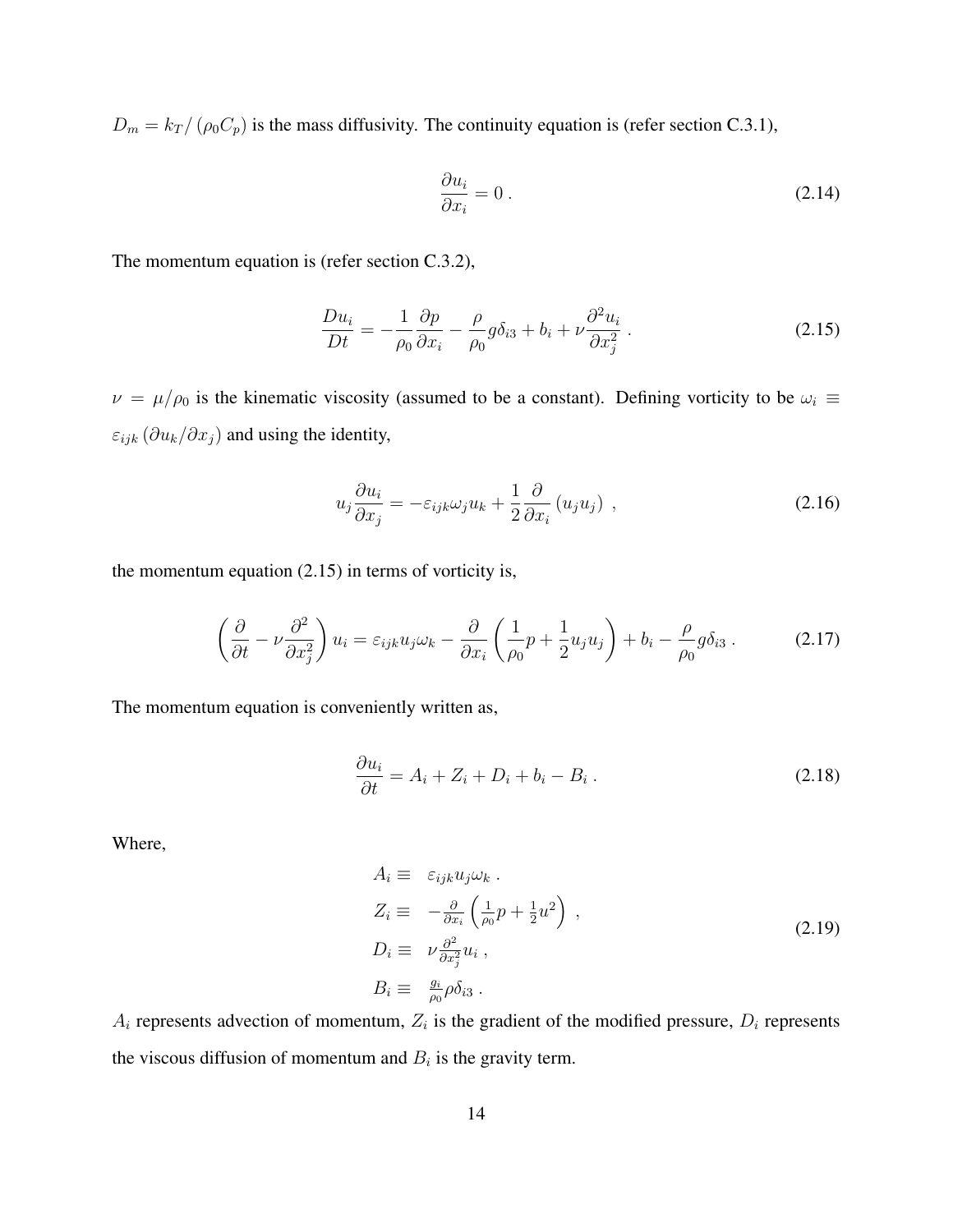The kinetic energy equation from equations  $(C.22)$  and  $(C.23)$  is

$$
\frac{\partial \mathcal{E}_k}{\partial t} + u_j \frac{\partial \mathcal{E}_k}{\partial x_j} = -\frac{u_i}{\rho_0} \frac{\partial p}{\partial x_i} - \frac{\rho}{\rho_0} u_i g \delta_{i3} + u_i b_i + 2\nu \frac{\partial}{\partial x_j} (u_i S_{ij}) - \epsilon_k ,
$$
\n(2.20)

where  $\mathcal{E}_k = \frac{1}{2}$  $\frac{1}{2}u^2$  is the kinetic energy per unit mass,  $\epsilon_k$ , defined in equation (C.24), is the dissipation of kinetic energy (refer section C.3.4). The term,  $(\rho/\rho_0)u_ig\delta_{i3} = (\rho/\rho_0)gu_3$  is known as the buoyancy flux term. It acts as a coupling term between kinetic and potential energy by transferring energy back and forth between these two forms of energy.

By using the Boussinesq approximation, it is assumed that density fluctuations are only due to temperature fluctuations and not due to pressure effects. With this assumption the internal energy equation (2.9) simplifies to

$$
\rho_t C_p \frac{DT}{Dt} = \frac{\partial}{\partial x_i} \left( k_T \frac{\partial T}{\partial x_i} \right) . \tag{2.21}
$$

#### 2.6 Potential Energy

In this section the evolution of potential energy equation is given and the corresponding terms are defined. For more details refer Holliday and McIntyre [1981]; Lorenz [1955]; Winters et al. [1995].

The evolution equation for potential energy can be obtained by multiplying equation (2.13) with  $\rho$  and appropriately scaling so that the buoyancy flux term appearing in the kinetic energy equation (2.20) and potential energy equation (2.22) are identical and of opposite signs. The equation for potential energy obtained is,

$$
\frac{\partial \mathcal{E}_p}{\partial t} + u_i \frac{\partial \mathcal{E}_p}{\partial x_i} = \frac{g}{\rho_0} \rho u_i \delta_{i3} + D_m \frac{\partial^2 \mathcal{E}_p}{\partial x_i^2} - \epsilon_p \tag{2.22}
$$

where,

$$
\mathcal{E}_p = \frac{-g}{2\rho_0 \frac{d\tilde{\rho}}{dz}} \rho^2 \tag{2.23}
$$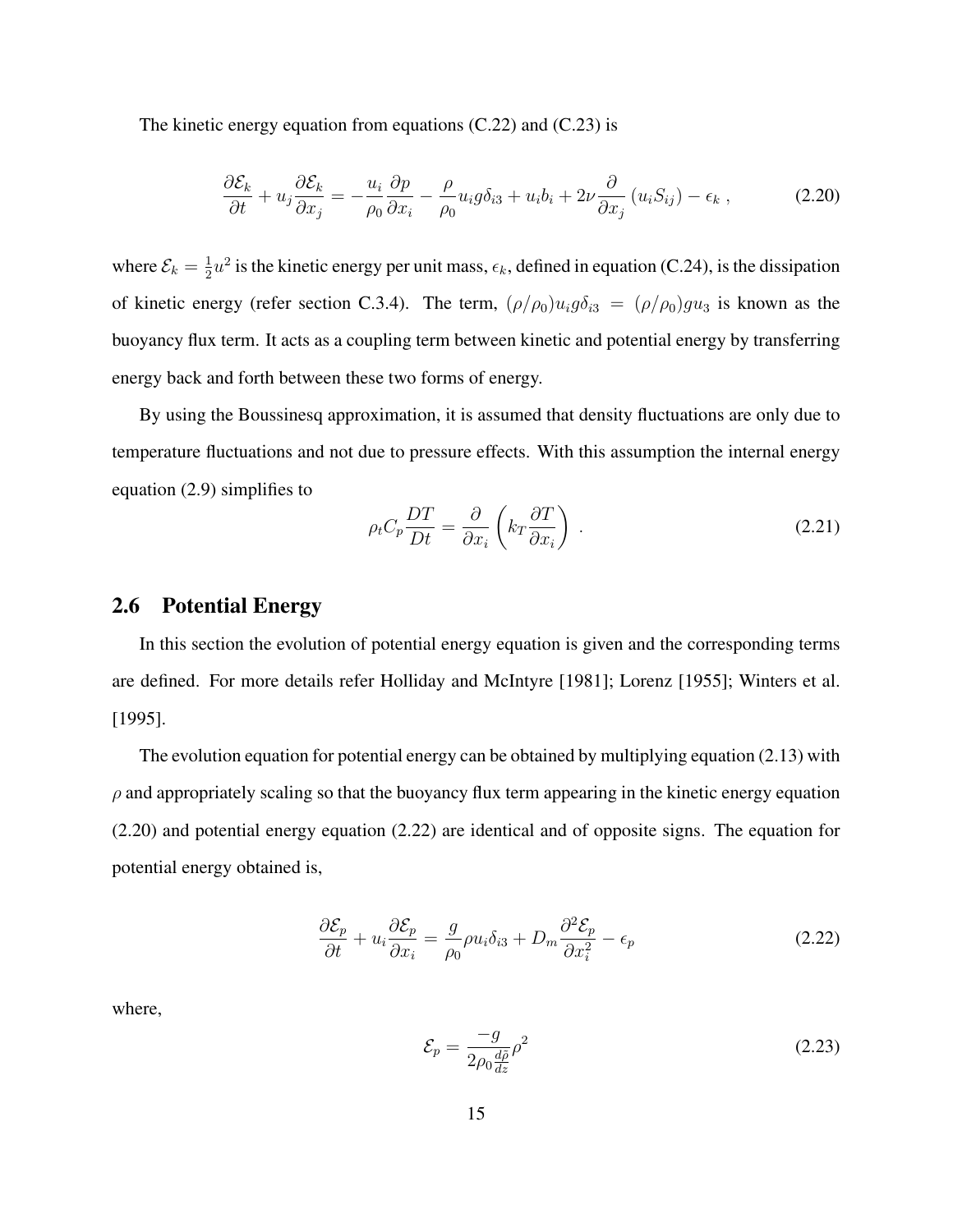is the available potential energy of the fluid element and

$$
\epsilon_p = -\frac{g}{\rho_0 \frac{\partial \tilde{\rho}}{dz}} D_m \frac{\partial \rho}{\partial x_i} \frac{\partial \rho}{\partial x_i}, \qquad (2.24)
$$

is the dissipation of potential energy.

## 2.7 Contributions to Kinetic Energy

Total kinetic energy can be decomposed into contributions by horizontal and vertical velocity components. The contribution to kinetic energy by horizontal velocity components gives the horizontal contribution to kinetic energy,  $\mathcal{E}_h$ . Similarly, contribution by the vertical component of velocity gives vertical contribution to kinetic energy,  $\mathcal{E}_v$ . For research purposes, the simplest density stratified flows considered are horizontally-homogeneous and isotropic. Decomposing kinetic energy into  $\mathcal{E}_h$  and  $\mathcal{E}_v$  gives a better understanding of the energetics the flow and terms responsible for the transfer of energy between  $\mathcal{E}_h$  and  $\mathcal{E}_v$  become apparent. Mathematical expressions for  $\mathcal{E}_h$ and  $\mathcal{E}_v$  are derived in appendix D.

$$
\mathcal{E}_h \equiv \frac{1}{2} (u_1 u_1 + u_2 u_2) ,
$$
  
\n
$$
\mathcal{E}_v \equiv \frac{1}{2} u_3 u_3 ,
$$
  
\n
$$
\mathcal{E}_k = \mathcal{E}_h + \mathcal{E}_v .
$$
\n(2.25a)

Horizontal components are denoted by subscript  $_h$ . For a vector  $(\vec{\cdot})_h$  implies index  $h = 1, 2$ . With this notation, horizontal component of velocity is,  $u_h = [u_1, u_2]$  and  $\mathcal{E}_h = (1/2)u_hu_h$ . Vertical components are denoted by subscript v and for a vector  $(\vec{\cdot})_v = (\vec{\cdot})_3$  and  $\mathcal{E}_v = (1/2)u_3u_3$ .

The horizontal and vertical contributions to kinetic energy are derived in appendix D. The equation for the horizontal contribution to kinetic energy  $(\mathcal{E}_h)$  is,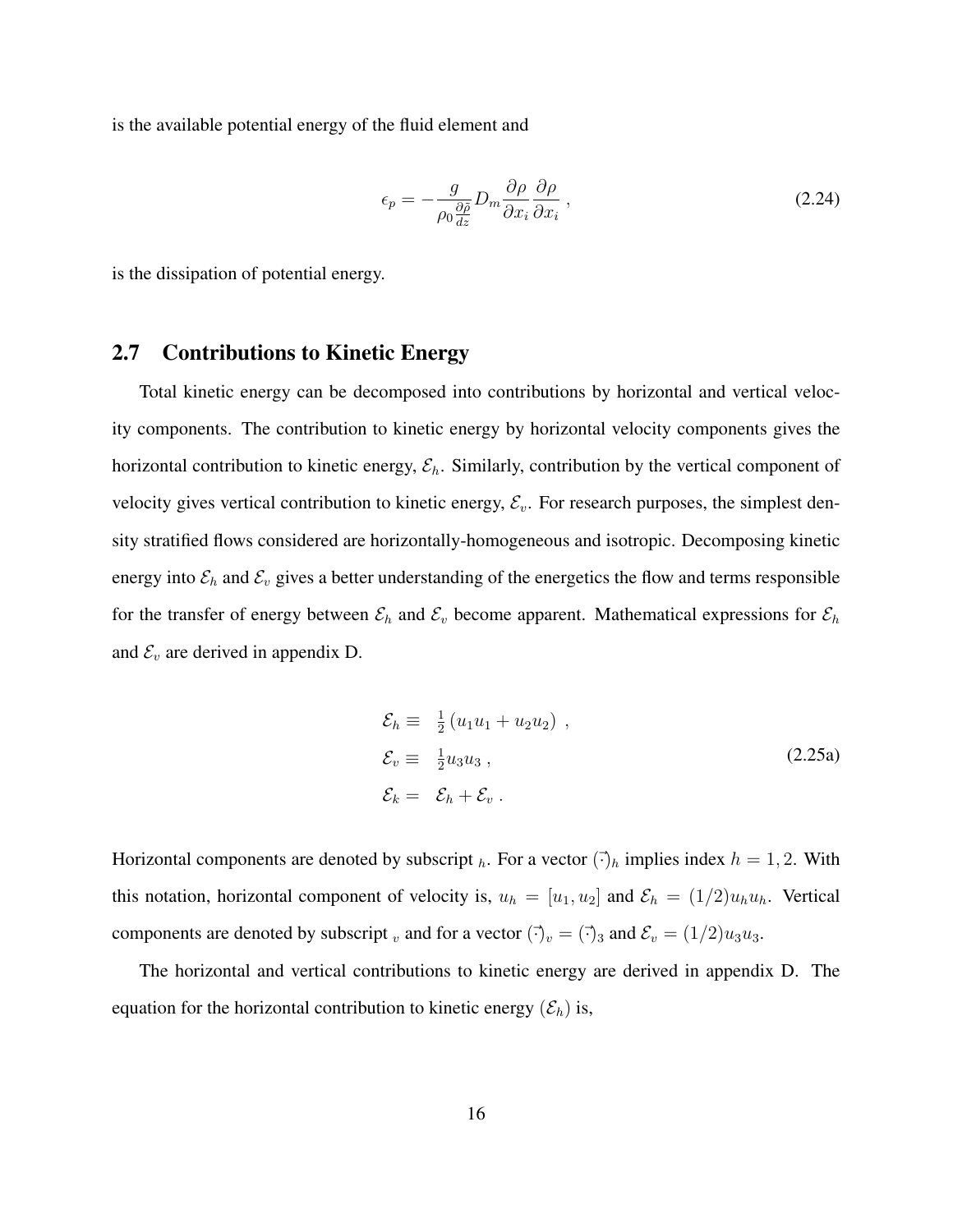$$
\frac{\partial \mathcal{E}_h}{\partial t} + u_h \frac{\partial \mathcal{E}_h}{\partial x_h} + u_3 \frac{\partial \mathcal{E}_h}{\partial x_3} = -\frac{u_h}{\rho_0} \frac{\partial p}{\partial x_h} + b_h u_h + 2\nu \frac{\partial}{\partial x_j} (u_h S_{hj})
$$
\n
$$
-2\nu S_{hj} S_{hj} + 2\nu (S_{13} r_{13} + S_{23} r_{23}),
$$
\n(2.26)

where  $r_{ij}$  is the angular deformation rate tensor. The vertical contribution to kinetic energy  $(\mathcal{E}_v)$  is

$$
\frac{\partial \mathcal{E}_v}{\partial t} + u_h \frac{\partial \mathcal{E}_v}{\partial x_h} + u_3 \frac{\partial \mathcal{E}_v}{\partial x_3} = -\frac{u_3}{\rho_0} \frac{\partial p}{\partial x_3} - \frac{\rho}{\rho_0} u_3 g + b_v u_3 + 2\nu \frac{\partial}{\partial x_j} (u_3 S_{3j})
$$
\n
$$
-2\nu S_{3j} S_{3j} - 2\nu (S_{13} r_{13} + S_{23} r_{23}).
$$
\n(2.27)

By decomposing  $\mathcal{E}_k$  into  $\mathcal{E}_h$  and  $\mathcal{E}_v$  contributions (equations (2.26) and (2.27)), the existence of  $2\nu (S_{13}r_{13} + S_{23}r_{23})$  term is revealed. Observing the sign of this term in both the equations, it appears to be a viscous coupling term between horizontal and vertical contribution to kinetic energy.

#### 2.8 Spectral Equations

Fourier space numerical forcing requires Fourier transforming the basic equations in the three spatial directions. In this section the mathematical terminology used to describe and quantify Fourier space quantities is presented.

Let  $(\cdot)$  denote Fourier transform along the three spatial directions of  $(\cdot)$ . The Fourier transform of the continuity equation (2.14) is,

$$
\kappa_i \hat{u}_i = 0 \tag{2.28}
$$

 $\kappa_i$  is the  $i^{th}$  component of the three dimensional wave-vector,  $\vec{\kappa}$ . The Fourier transform of the momentum equation  $(2.18)$  is,

$$
\frac{\partial}{\partial t}\hat{u}_i(\vec{\kappa},t) = \hat{A}_i(\vec{\kappa},t) - \hat{B}_i(\vec{\kappa},t) + \hat{Z}_i(\vec{\kappa},t) + \hat{b}_i(\vec{\kappa},t) + \hat{D}_i(\vec{\kappa},t) \,. \tag{2.29}
$$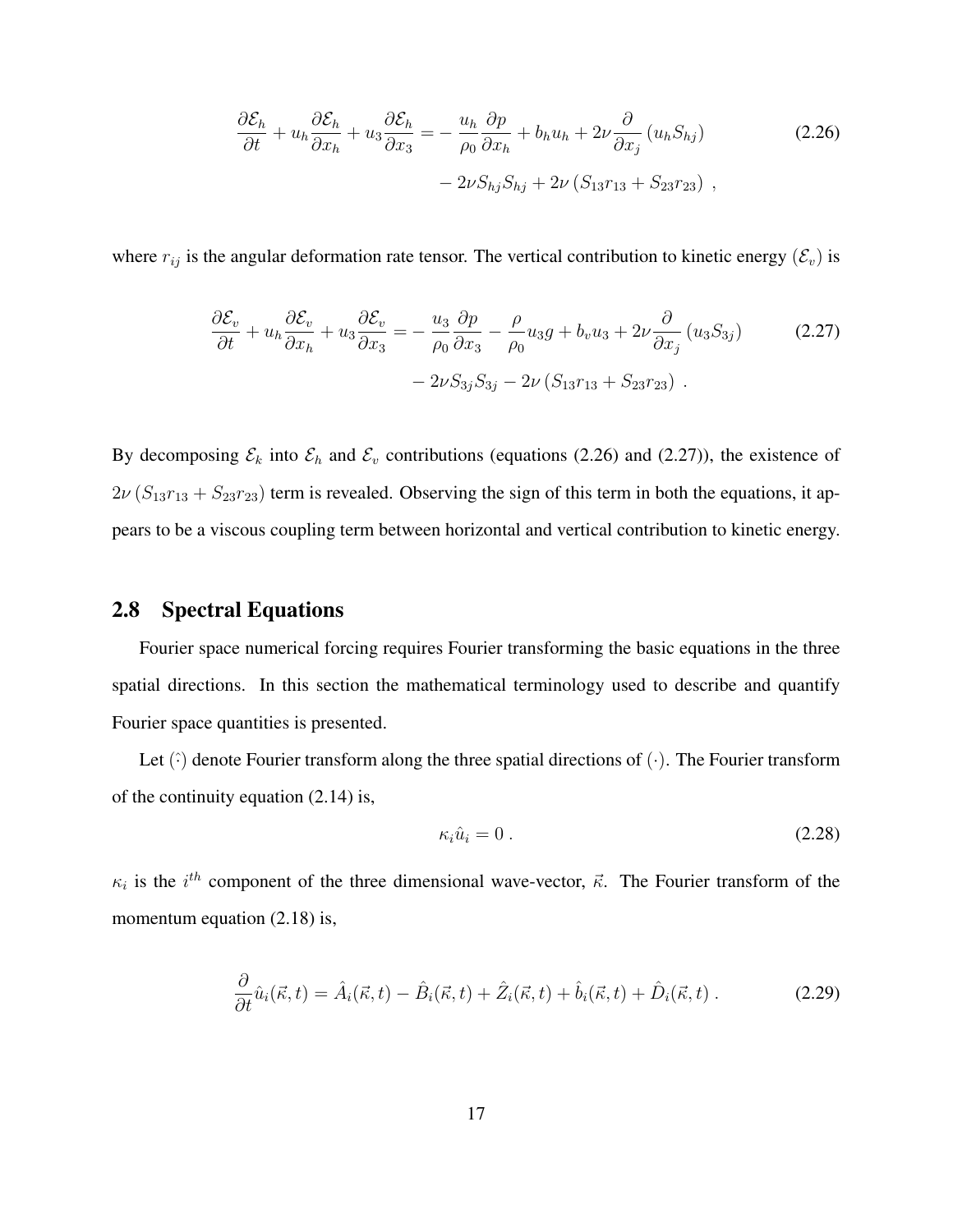Eliminating the  $\hat{Z}_i$  term, the Fourier space momentum equation for forced density stratified flows is (refer appendix E),

$$
\frac{\partial \hat{u}_i}{\partial t} = \Lambda_{ij} \left( \hat{A}_j - \hat{B}_j \right) - \nu \kappa^2 \hat{u}_i + \hat{b}_i \,. \tag{2.30}
$$

 $\hat{\vec{A}} \equiv (\widehat{\vec{u} \times \vec{\omega}}), \, \Lambda_{ij} \equiv [\delta_{ij} - (\kappa_i \kappa_j)/\kappa^2]$  and  $\kappa \equiv |\vec{\kappa}|$  is the magnitude of the wave-vector. The momentum equation (2.30) is conveniently written as,

$$
\frac{\partial \hat{u}_i(\vec{\kappa},t)}{\partial t} = \hat{a}_i(\vec{\kappa},t) + \hat{b}_i(\vec{\kappa},t)
$$
\n(2.31)

where  $\hat{b}_i$  is the forcing term and  $\hat{a}_i$  represents the contribution from Navier-Stokes accelerations.

Let  $(\cdot)^*$  denote complex-conjugate. The equation for Fourier space kinetic energy  $(\hat{E}_k)$  $\hat{u}_i \hat{u}_i^*/2$  is obtained by the dot product of equation (2.30) with the complex-conjugate of velocity vector  $(\hat{u}_i^*)$ . Equation for  $\hat{E}_k$  derived in section E.2 restated is,

$$
\frac{\partial \hat{E}_k(\vec{\kappa},t)}{\partial t} = \Lambda_{ij} \left(\hat{A}_j - \hat{B}_j\right) \hat{u}_i^* + \hat{b}_i \hat{u}_i^* - \nu \kappa^2 \hat{E}_k . \tag{2.32}
$$

The equation for Fourier space kinetic energy is conveniently written as,

$$
\frac{\partial \hat{E}_k(\vec{\kappa},t)}{\partial t} = \hat{T}_k(\vec{\kappa},t) - \hat{T}_B(\vec{\kappa},t) + \hat{T}_b(\vec{\kappa},t) + \hat{T}_{\epsilon_k}(\vec{\kappa},t) \,. \tag{2.33}
$$

Where  $\hat{T}_k(\vec{\kappa}, t)$  is a non-linear term responsible for transferring energy from low wave numbers to high wave numbers or, in other words, transferring energy from large scales to smaller scales of motion.  $\hat{T}_b(\vec{\kappa}, t)$  is the injected power due to forcing,  $\hat{T}_B(\vec{\kappa}, t)$  is the buoyancy flux term and  $\hat{T}_{\epsilon_k}(\vec{\kappa},t)$  is the Navier-Stokes dissipation term. These terms are defined in appendix E, equation (E.14).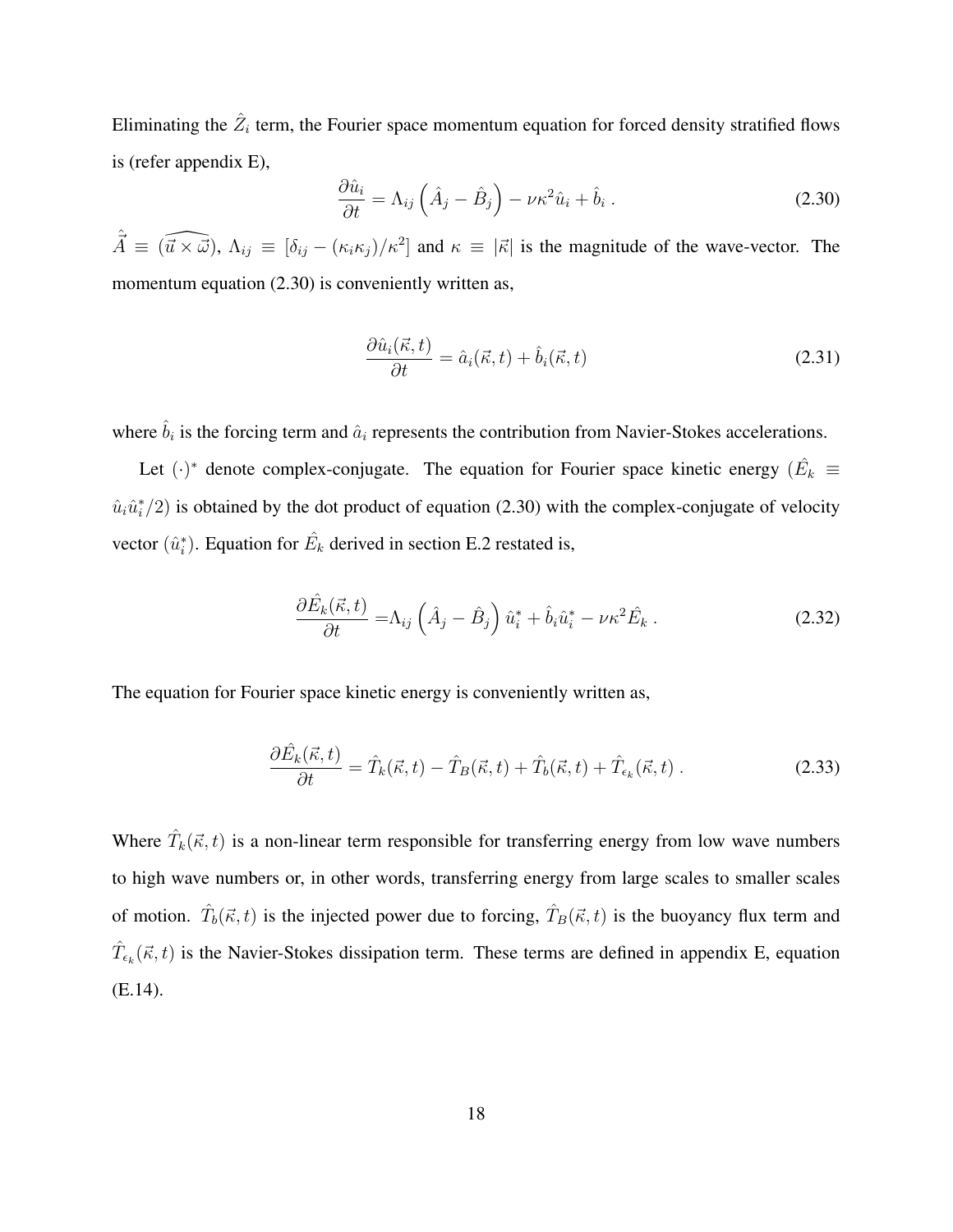The Fourier transform of density equation (2.13) multiplied with scaling constant  $\mathcal{C} = -g/\left(2\rho_0(d\tilde{\rho}/dz)\right)$  is,

$$
\mathcal{C}\frac{\partial\hat{\rho}}{\partial t} + \left(\widehat{\mathcal{C}u_i\frac{\partial\rho}{\partial x_i}}\right) - \frac{g}{\rho_0}\hat{u}_3 = -\mathcal{C}D_m\kappa^2\hat{\rho} \,. \tag{2.34}
$$

The above equation is multiplied by the complex conjugate of  $\hat{\rho}$  (refer appendix E, section E.3) to give the Fourier space equation of available potential energy  $(\hat{E}_p)$ ,

$$
\frac{\partial \hat{E}_p(\vec{\kappa},t)}{\partial t} = -\hat{T}_p(\vec{\kappa},t) + \hat{T}_B(\vec{\kappa},t) + \hat{T}_{\epsilon_p} \,. \tag{2.35}
$$

 $\hat{T}_p$  is the transfer of potential energy,  $\hat{T}_B$ , discussed earlier is the buoyancy flux term and  $\hat{T}_{\epsilon_p}$  is the dissipation of potential energy. These terms are defined in appendix E, equation (E.19).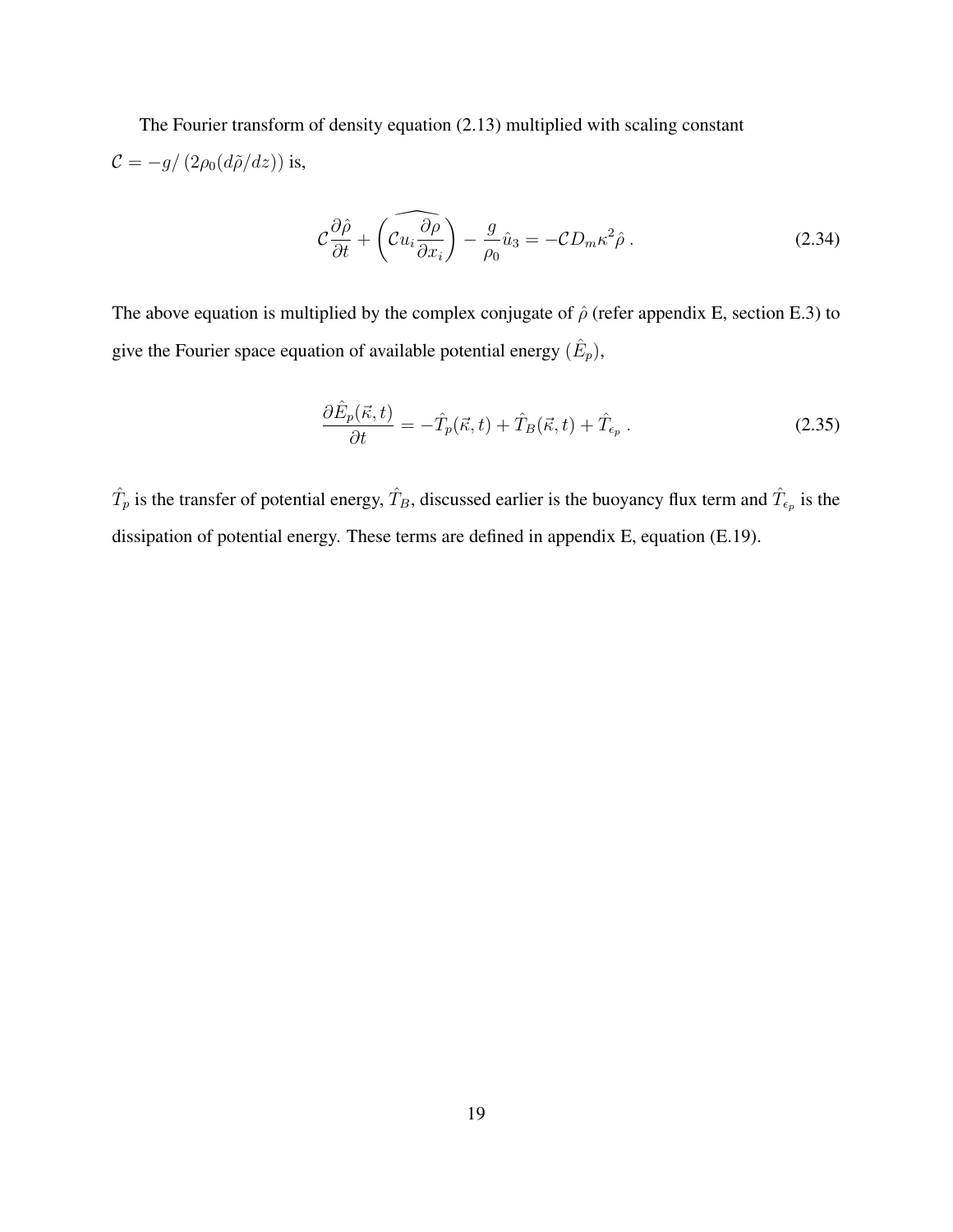# CHAPTER 3

### FORCING METHODOLOGY

This chapter presents a general framework for numerical forcing in Fourier space. Numerical forcing in Fourier space can be decomposed into two isolated problems, namely determining the distribution of energy over wave-number bands and how to distribute energy among the modes that make up each band. Three forcing schemes are developed as specific cases of this framework. However, before introducing the framework, the importance of considering discrete time in numerical simulations is first discussed.

## 3.1 Importance of Discrete Time

A characteristic of many forcing schemes is that they are derived in terms of equations that are continuous in time. In continuous time domain, power can only be injected via a spatial forcevelocity correlation. From equation (2.20), this can be achieved only by a force parallel-in-phase with velocity. Alvelius [1999] considers the discrete nature of time in the time evolution of energy and reveals the existence of an additional spatial force-force correlation term that also contributes to adding energy. This term has no analog in the time-continuous evolution of energy and arises as a result of the force being constantly applied over a discrete interval of time. The existence of an additional force-force correlation term allows three possible sources of input power. These are, force perpendicular, in-phase-parallel and out-of-phase-parallel to velocity.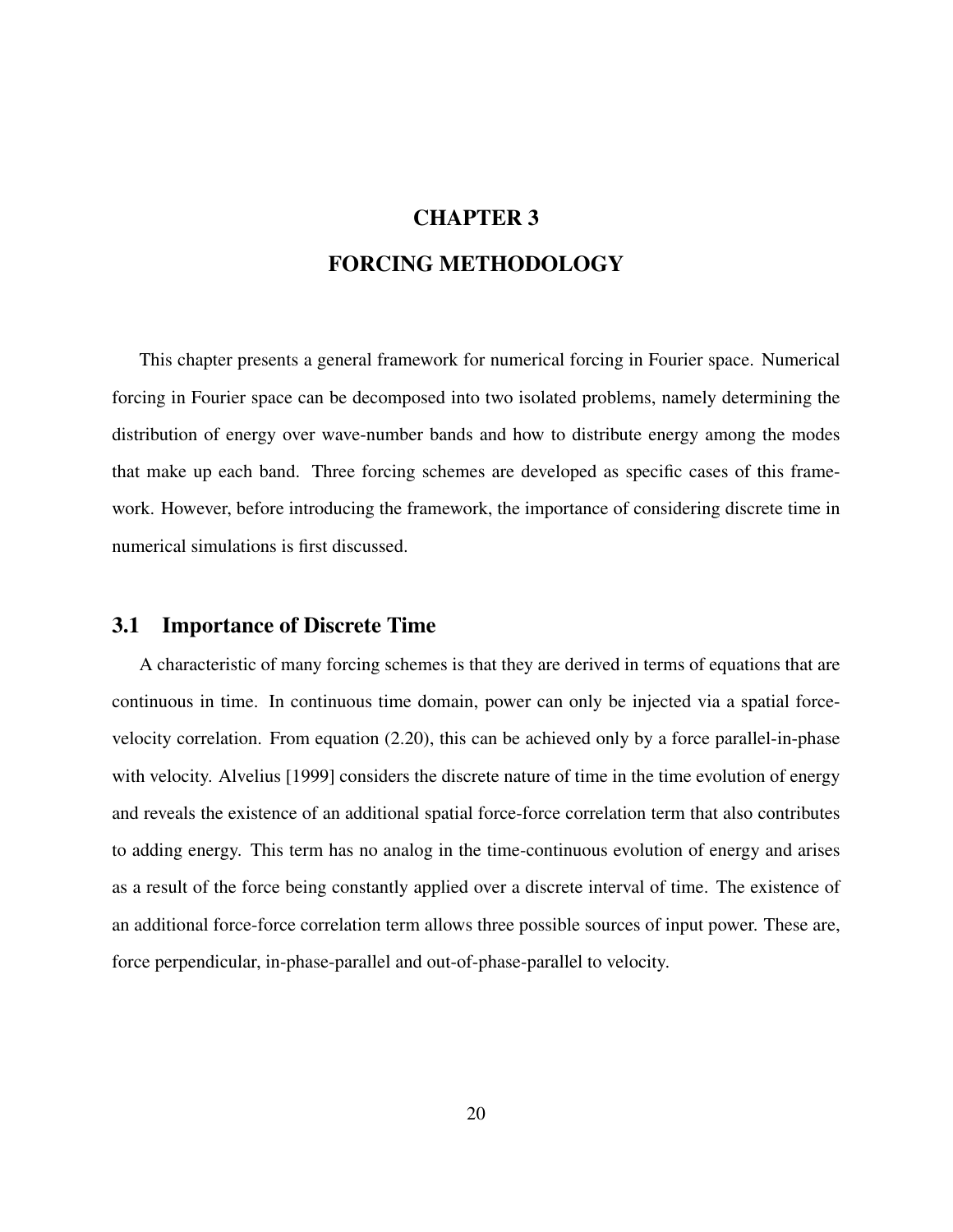#### 3.1.1 Spatial Correlation of Force

An important aspect that results from discretizing time is the contribution to power by spatial force-force correlation. Let  $\vec{a}$  represent all the Navier-Stokes acceleration terms in momentum equation (2.18) giving,

$$
\frac{\partial u_i(\vec{x},t)}{\partial t} = a_i(\vec{x},t) + b_i(\vec{x},t) \tag{3.1}
$$

To simplify analysis, consider discretizing above equation by an Euler step. Dropping the representation of spatial and temporal dependence yields,

$$
u_i^{(n+1)} = u_i^{(n)} + (a_i^{(n)} + b_i^{(n)})\Delta t. \tag{3.2}
$$

 $\Delta t$  is the discrete time-step over which physical terms remain constant and the superscript  $(n)$ indicates the discrete time step number  $(t^{(n)})$ . Average kinetic energy  $\langle \mathcal{E}_k \rangle_\ell$  for the  $(n + 1)^{th}$ time-step is

$$
\left\langle \mathcal{E}_k^{(n+1)} \right\rangle_{\ell} = \frac{1}{2} \left\langle u_i^{(n+1)} u_i^{(n+1)} \right\rangle_{\ell} .
$$

 $\langle \cdots \rangle_{\ell}$  indicates spatial average. Substituting equation (3.2) in the above equation yeilds,

$$
\left\langle \mathcal{E}_k^{(n+1)} \right\rangle_{\ell} = \frac{1}{2} \left[ \left\langle u_i^{(n)} u_i^{(n)} \right\rangle_{\ell} + \left\langle (a_i^{(n)} + b_i^{(n)})^2 \Delta t \Delta t \right\rangle_{\ell} + 2 \left\langle (u_i^{(n)} a_i^{(n)} + u_i^{(n)} b_i^{(n)}) \Delta t \right\rangle_{\ell} \right] \ . \tag{3.3}
$$

Dropping the  $\langle \cdots \rangle_{\ell}$  notation, the rate of change of kinetic energy is:

$$
\frac{\mathcal{E}_k^{(n+1)} - \mathcal{E}_k^{(n)}}{\Delta t} = \frac{\Delta \mathcal{E}_k}{\Delta t} = \left\{ \frac{1}{2} b_i^{(n)} b_i^{(n)} \Delta t + u_i^{(n)} b_i^{(n)} + u_i^{(n)} a_i^{(n)} \right\} + \left[ a_i^{(n)} + b_i^{(n)} \right] a_i^{(n)} \Delta t \,. \tag{3.4}
$$

In the above equation,  $u_i^{(n)}$  $\binom{n}{i}b_i^{(n)}$  $i^{(n)}$  is analogous to  $u_i b_i$  term in continuous time kinetic energy equation (2.20). This is the contribution to power by spatial force-velocity correlation.  $u_i^{(n)} a_i^{(n)}$  $i^{(n)}$  corresponds to the Navier-Stokes energy terms and terms in [· · · ] brackets correspond to first order error terms resulting from Euler discretization. Also present in the above equation is  $b_i^{(n)}$  $\binom{n}{i}b_i^{(n)}$  $i^{(n)}$  term that has no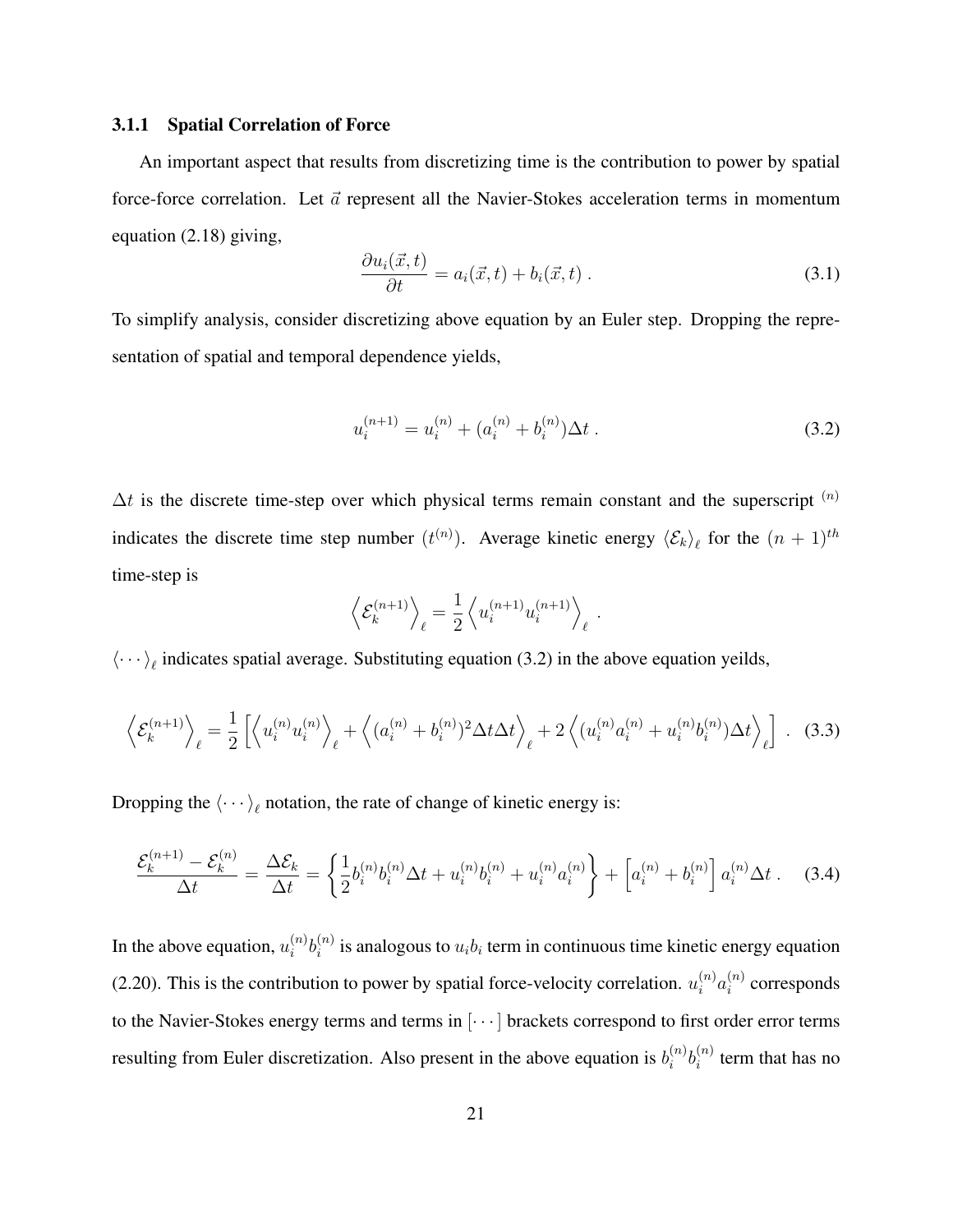analogue in the time continuous equation (2.20). This is the contribution to power by the spatial force-force correlation.

The  $b_i^{(n)}$  $\binom{n}{i}b_i^{(n)}$  $\sum_{i=1}^{n}$  term is an artifact of discretizing time and is a result of force remaining constant over the discrete interval of time, ∆t. To emphasize, assume the effects of Navier-Stokes acceleration to be negligible  $(a_i^{(n)} \approx 0)$  and resulting equation is,

$$
\frac{\Delta \mathcal{E}_k}{\Delta t} = \frac{1}{2} b_i^{(n)} b_i^{(n)} \Delta t + u_i^{(n)} b_i^{(n)} . \tag{3.5}
$$

This shows that, in the limit  $\Delta t$  tends to zero the power contribution from spatial force-force term goes to zero and is bounded.

#### 3.1.2 Temporal Correlation of Force

To emphasize and for simplicity consider the sole effect of force on a fluid element (thus Navier-Stokes accelerations are ignored). Force  $b_i$  causes an acceleration of the fluid element given by,

$$
\frac{\partial u_i(\vec{x},t)}{\partial t} = b_i(\vec{x},t) \tag{3.6}
$$

Solving equation (3.6) yeilds,

$$
u_i(\vec{x},t) = \int_{t_0}^t b_i(\vec{x},\tau)d\tau + u_i(\vec{x},t_0).
$$
 (3.7)

Where  $t_0$  is some point in time when velocity  $u_i(\vec{x}, t_0)$  is known.

We can define integrated kinetic energy as  $\langle \mathcal{E}_k \rangle_\ell(t) = \frac{1}{2} \langle u_i u_i \rangle_\ell$ . Power input,  $\mathcal{P}(t)$  is the rate of change of integrated kinetic energy. Differentiating  $\langle \mathcal{E}_k \rangle_{\ell}(t)$  with respect to t yields,

$$
\frac{d\left\langle \mathcal{E}_{k}\right\rangle_{\ell}(t)}{dt} = \left\langle u_{i}b_{i}\right\rangle_{\ell} = \int_{t_{0}}^{t} \left\langle b_{i}(t)b_{i}(\tau)\right\rangle_{\ell} d\tau + \left\langle b_{i}(t)b_{i}(t_{0})\right\rangle_{\ell} . \tag{3.8}
$$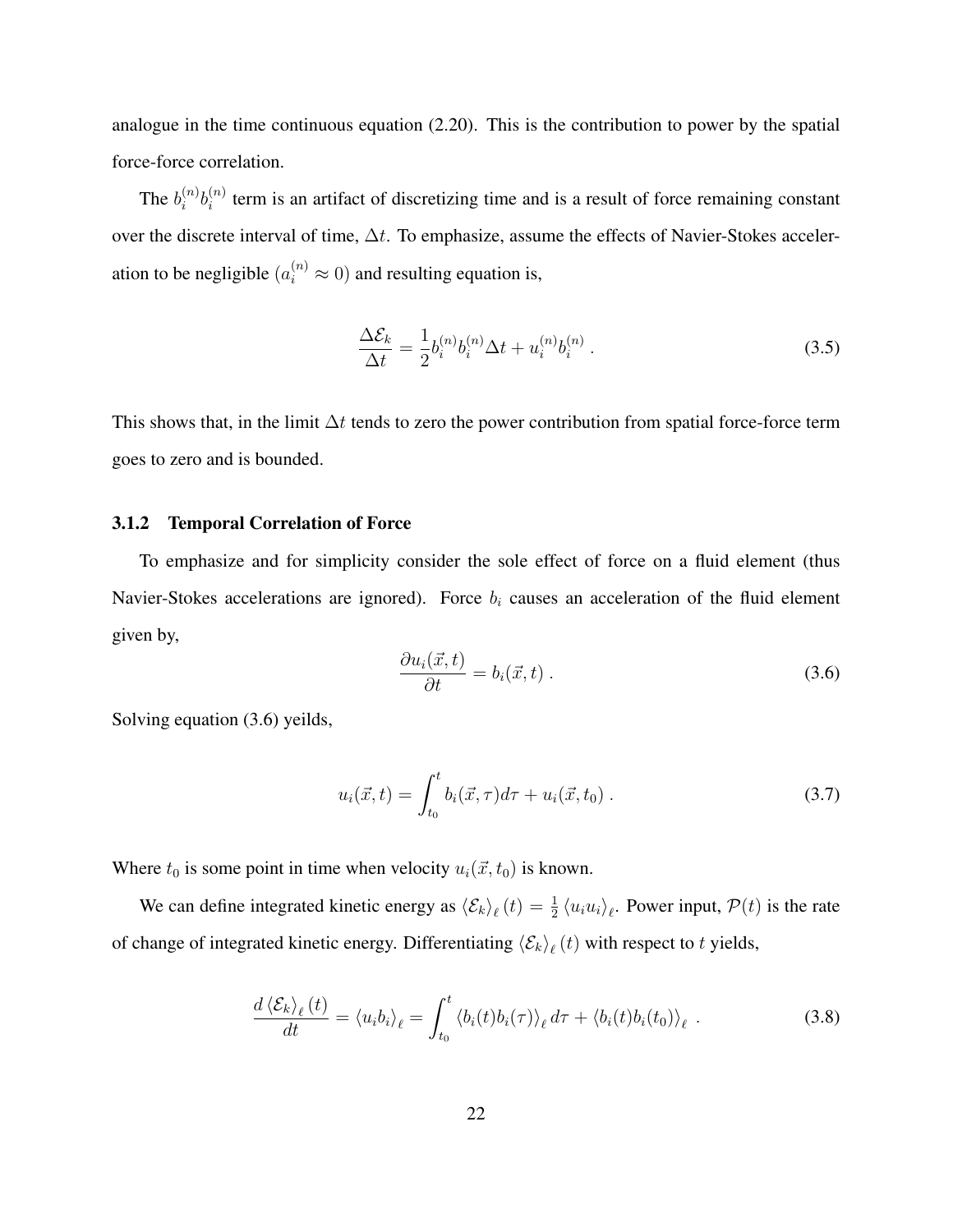Thus power input is,

$$
\mathcal{P}(t) = \frac{d}{dt} \left\langle \left\langle \mathcal{E}_k \right\rangle_\ell \right\rangle_\infty = \int_{t_0}^t \left\langle \left\langle b_i(t) b_i(\tau) \right\rangle_\ell \right\rangle_\infty d\tau + \left\langle \left\langle b_i(t) b_i(t_0) \right\rangle_\ell \right\rangle_\infty , \tag{3.9}
$$

where  $\langle \cdots \rangle_{\infty}$  represents ensemble averages over infinite number of realizations. The last term of the above equation shows that temporal force-force correlation contributes to power input and must be accounted for.

The forcing scheme developed by Alvelius uses a force that injects power solely through the fictitious force-force correlation. From equation (3.9) it becomes clear that temporal correlation of this force must be accounted for. For the same, Alvelius employs stochastic processes to ensure that temporal correlation of this force is limited only to the discrete instant in time it exists. In other words,  $\langle\langle b_i(t)b_i(t_0)\rangle_\ell\rangle_\infty$  term in equation (3.9) is set to zero by using stochastic processes.

#### 3.1.3 Various Contributions to Power by Discrete Force

A force in general can be decomposed into components that are perpendicular to the velocity, parallel-in-phase and parallel-out-of-phase with velocity. Consider the Fourier transform of discrete momentum equation (3.2) in all three directions

$$
\hat{u}_i^{(n+1)}(\vec{\kappa}) = \hat{u}_i^{(n)}(\vec{\kappa}) + \left(\hat{a}_i^{(n)}(\vec{\kappa}) + \hat{b}_i^{(n)}(\vec{\kappa})\right)\Delta t \,. \tag{3.10}
$$

 $\vec{\kappa}$  is the wave vector and hat ( $\hat{\cdot}$ ) signifies the three dimensional Fourier transform of the quantity. In order to avoid cumbersome notation, for the moment, let the dependence on  $\vec{\kappa}$  be dropped. Before steady-state is attained the momentum equation is driven largely by the force term rather than the Navier-Stoke's acceleration terms. Thus,  $\hat{a}_i^{(n)} \Delta t$  is assumed to be negligible and ignored. The rate of change of kinetic energy due to the forcing is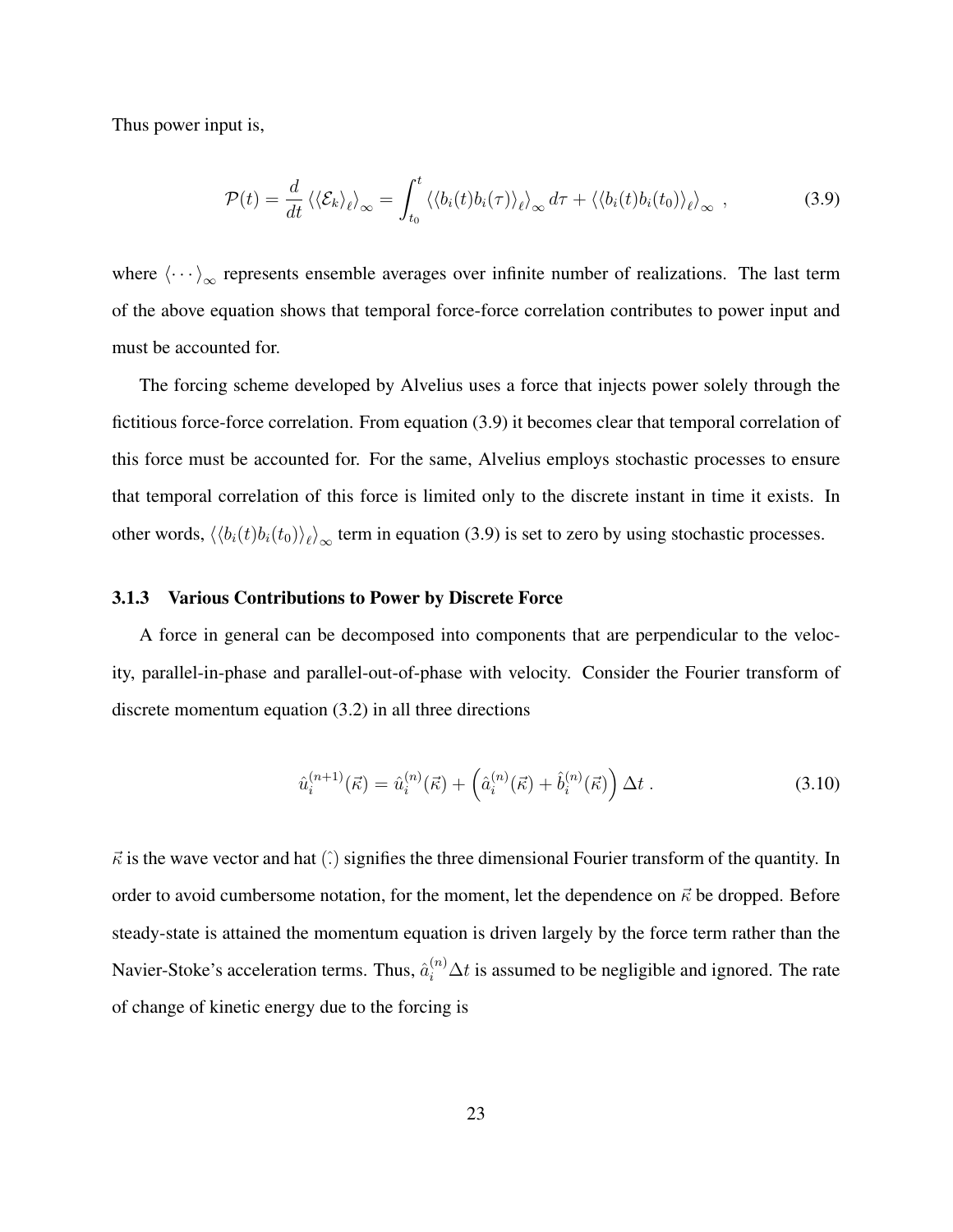$$
\frac{\Delta \hat{E}_k}{\Delta t} = \frac{1}{\Delta t} \left( \frac{1}{2} \hat{u}_i^{(n+1)} \hat{u}_i^{(n+1)*} - \frac{1}{2} \hat{u}_i^{(n)} \hat{u}_i^{(n)*} \right) \n= \frac{\Delta t}{2} \hat{b}_i^{(n)} \hat{b}_i^{(n)*} + \frac{1}{2} \left( \hat{u}_i^{(n)} \hat{b}_i^{(n)*} + \hat{u}_i^{(n)*} \hat{b}_i^{(n)} \right) ,
$$
\n(3.11)

where asterisk,  $(\hat{\cdot})^*$  denotes complex conjugate. The  $\hat{b}_i^{(n)}$  $\hat{b}_i^{(n)}\hat{b}_i^{(n)*}\Delta t/2$  term arises as a result of force being constant over the discrete interval of time  $\Delta t$ . Let the phase and orientation describe the nature of the force.  $\hat{b}_i$  can be decomposed into forces that are parallel-in-phase, parallel-out-of-phase and perpendicular with respect to velocity. The contribution to power by these forces respectively are  $\hat{P}_1(\vec{\kappa})$ ,  $\hat{P}_2(\vec{\kappa})$ , and  $\hat{P}_3(\vec{\kappa})$ . Observing equation (2.20), in the continuous time formulation, energy is added to the flow only by the component of force parallel-in-phase with velocity. Whereas in discrete time, existence of  $\hat{b}_i^{(n)}$  $\hat{b}_i^{(n)}\hat{b}_i^{(n)*}$  $t_i^{(n)*}$  term allows force components parallel-out-of-phase and perpendicular to velocity to add energy. This can be expressed mathematically as,

$$
\frac{\Delta \hat{E}_k(\vec{\kappa})}{\Delta t} = \hat{P}_1(\vec{\kappa}) + \hat{P}_2(\vec{\kappa}) + \hat{P}_3(\vec{\kappa})
$$
\n
$$
= \hat{P}(\vec{\kappa}) .
$$
\n(3.12)

The above equation represents power input at a discrete instant in time.

#### 3.2 Implementing Forcing

Implementing a specific forcing scheme requires three addition steps. The first step is to impose constraints on the force direction and phase. This determines the contributions of  $\hat{P}_1$ ,  $\hat{P}_2$  and  $\hat{P}_3$  to the forcing spectrum. In most schemes, the only constraint is that the force should not result in a divergent velocity field. Alvelius [1999] shows how to choose a force with an additional constraint being that the force is uncorrelated with the velocity field. Second, the left hand side (LHS) of equation (3.12) must be chosen. In many schemes, equation (3.12) is averaged over wave number bands so that it is in terms of discrete power spectra. Then the LHS is the spectrum of the input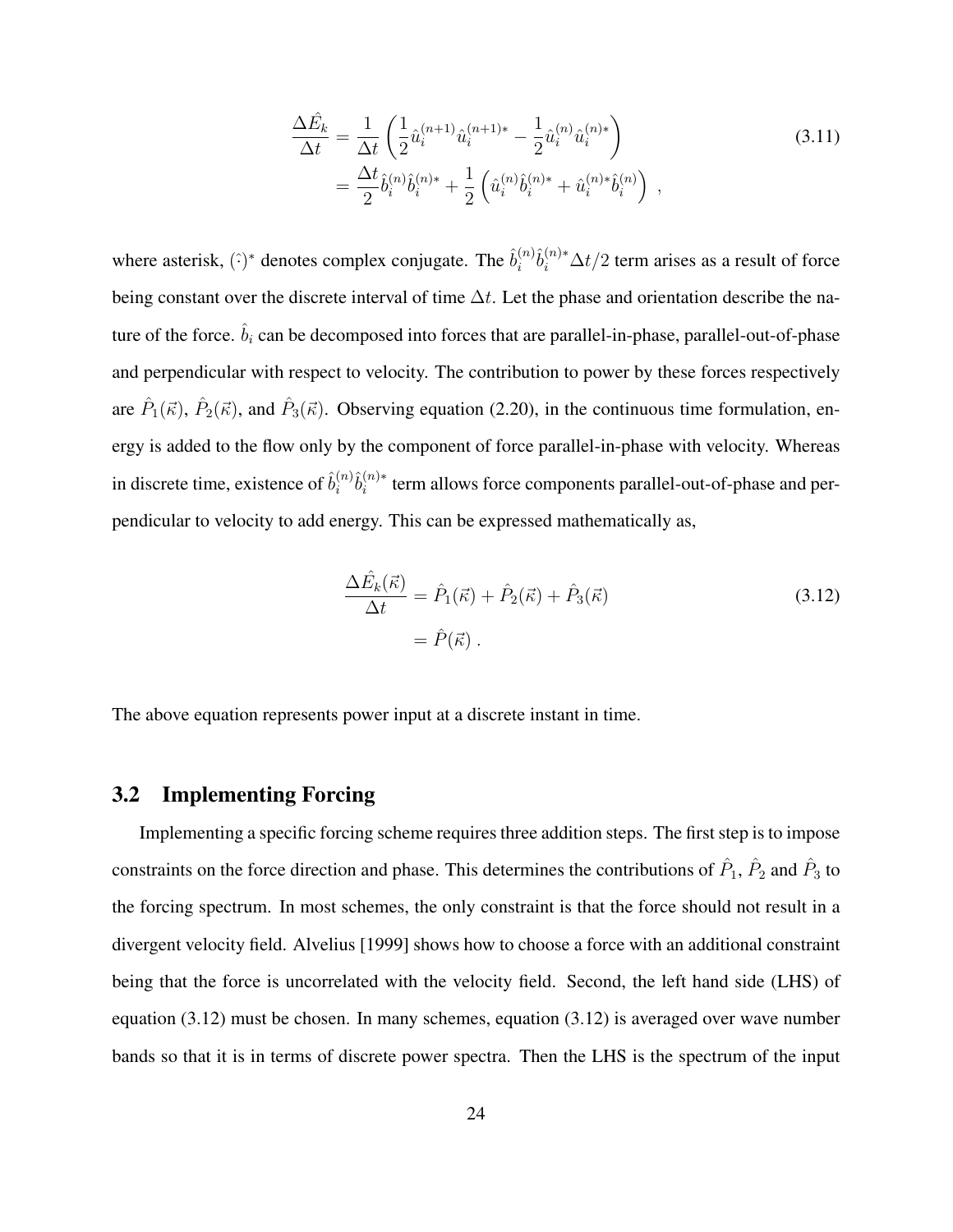power, hereafter referred to as the "forcing spectrum." For instance, in the scheme of Overholt and Pope [1998] the forcing spectrum is determined by solving differential equations for each wave number band to optimally converge the simulation to a model power spectrum. In the scheme of Alvelius [1999], the forcing spectrum is a Gaussian centered at a specific wave number and invariant in time. The third step in developing a forcing scheme is to combine the previous two steps into a practical algorithm

#### 3.2.1 Constructing a Horizontally-Homogeneous and Isotropic Force

To develop a forcing scheme that is horizontally-homogeneous and isotropic, consider a horizontal force,  $\hat{h}_i(\vec{\kappa})$ , invariant in the vertical direction, that is,  $\hat{h}_i \equiv 0$  if  $\kappa_3 \neq 0$ . Here  $\vec{\kappa} =$  $(\kappa_1, \kappa_2, \kappa_3)$  is the wave number vector. This force expressed in terms of phase and magnitude is

$$
\hat{h}_i(\kappa_1, \kappa_2, 0) = \left| \hat{h}_i(\kappa_1, \kappa_2, 0,)\right|_c e^{i\theta_h} e_i , \qquad (3.13)
$$

with  $e_i$  the unit vector defining the direction,  $|\cdots|_c$  denoting the magnitude of a complex number, and  $\theta_h$  the phase. It can be shown that for a horizontally-homogeneous isotropic force that is nondivergent, the horizontal components of the force have the same phase  $\theta_h$  (refer appendix F). The force is applied for the duration of time step  $n$ , but the superscript indicating the time step number is omitted to avoid cumbersome notation.

The complex velocity in the plane  $\kappa_3 = 0$  can be expressed similarly as

$$
\hat{u}_i(\kappa_1, \kappa_2, 0) = |\hat{u}_i(\kappa_1, \kappa_2, 0)|_c e^{i\theta_u} e_i , \qquad (3.14)
$$

where  $\theta_u$  is the phase of velocity. From continuity,  $\kappa_1e_1 + \kappa_2e_2 = 0$  so that  $e_i = (-\kappa_2, \kappa_1)/\kappa_h$ where  $\kappa_h = (\kappa_1^2 + \kappa_2^2)^{1/2}$ . The constraint that the force not cause divergence in the velocity field requires that the force and velocity be parallel and so  $e_i$  in equations (3.13) and (3.14) must be the same vector.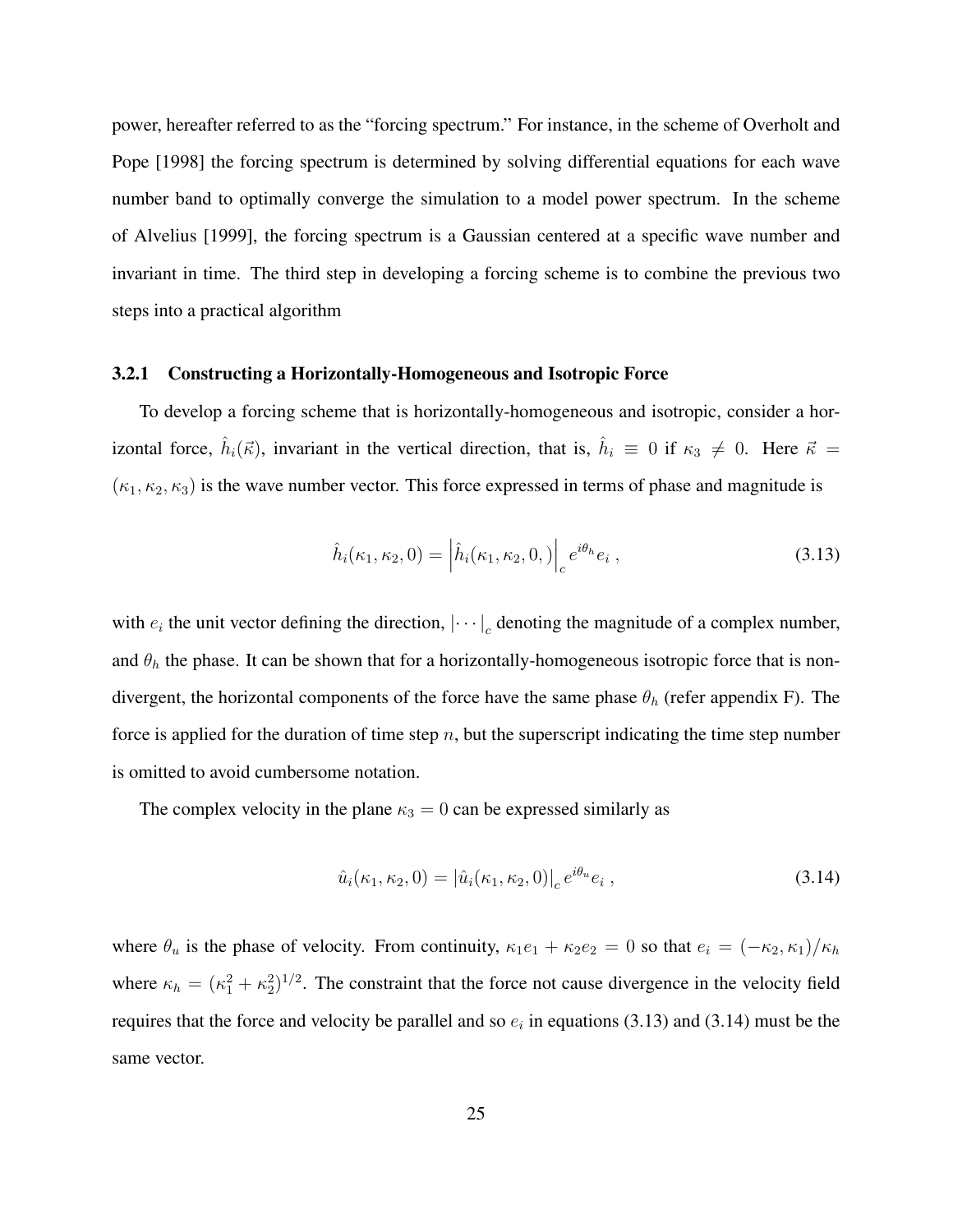Next, so that the force is horizontally-homogeneous, denote an integral over a circle of radius  $\kappa_h$  by  $\oint$  ( ) $d\mathcal{S}(\kappa_h)$ , and define

$$
U(\kappa_h) = \oint (|\hat{u}_i(\kappa_1, \kappa_2, 0)|_c) d\mathcal{S}(\kappa_h) ,
$$

$$
H(\kappa_h) = \oint (\left| \hat{h}_i(\kappa_1, \kappa_2, 0) \right|_c) d\mathcal{S}(\kappa_h) ,
$$

and

$$
P(\kappa_h) = \oint \hat{P}(\kappa_1, \kappa_2, 0) d\mathcal{S}(\kappa_h) .
$$

The latter is simply the forcing spectrum from equation (3.12). In terms of the velocity and the horizontal force spectra,

$$
P(\kappa_h) = \frac{\Delta t}{2} H^2(\kappa_h) + H(\kappa_h) U(\kappa_h) \frac{\left(e^{i(\theta_h - \theta_u)} + e^{-i(\theta_h - \theta_u)}\right)}{2}
$$
  
= 
$$
\frac{\Delta t}{2} H^2(\kappa_h) + H(\kappa_h) U(\kappa_h) \cos(\theta_h - \theta_u) ,
$$
 (3.15)

which is a quadratic equation in  $H(\kappa_h)$ . Given a forcing spectrum,  $P(\kappa_h)$ ,  $H(\kappa_h)$  is now defined. Furthermore, we have arrived at the comforting result that for the force,  $h_i$ , to be real,  $P(\kappa_h)$  must be non-negative (refer section 3.2.2). The first term on the RHS of equation (3.15) corresponds to the power input due to the spatial force-force correlation at a given discrete time-step. That is, it is the horizontal spectrum corresponding to  $\hat{P}_1$ , which arises from the discretization of time in a simulation. The second term is due to the force-velocity correlation and corresponds to  $\hat{P}_2$ . A term corresponding to  $\hat{P}_3$  cannot occur in this forcing scheme because of the requirement that in 2D the force be parallel to the velocity in order to avoid forcing the flow to be divergent.

Equation (3.15) provides the magnitude of the force that will add to the flow power with spectrum  $P(\kappa_h)$ . It remains to select the phase of the force. In general,  $\theta_h$  is a free parameter that can be selected, e.g., stochastically. In this research, the limiting cases of the force and velocity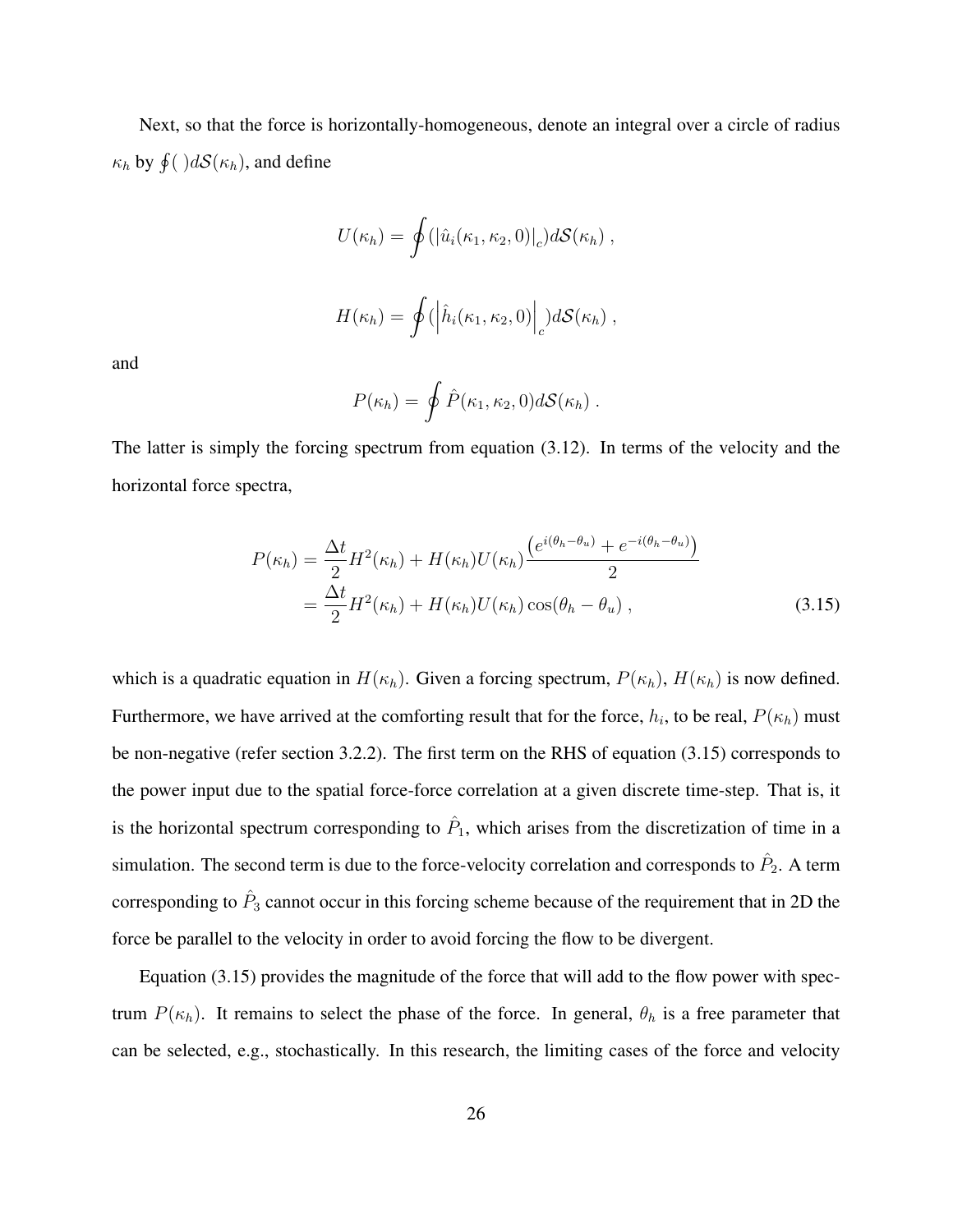being exactly in phase or out of phase are considered, and their magnitudes are denoted  $F(\kappa_h)$  and  $G(\kappa_h)$  that satisfy the equations

$$
P(\kappa_h) = \frac{\Delta t}{2} F^2(\kappa_h) + F(\kappa_h) U(\kappa_h) , \qquad (3.16)
$$

$$
P(\kappa_h) = \frac{\Delta t}{2} G^2(\kappa_h) \,. \tag{3.17}
$$

The force magnitudes have been defined as functions of  $\kappa_h$ . The force can be a function of the local wave number components,  $\kappa_1$  and  $\kappa_2$ , and so there remains a free parameter in the description of the force, namely the distribution of the force among all the nodes with horizontal wave number magnitude  $\kappa_h-\Delta\kappa_h \leq \kappa_h < \kappa_h+\Delta\kappa_h$  where  $\Delta\kappa_h$  defines the size of a wave number band. In this paper, entirely different approaches are used for choosing this free parameter for the in-phase force than for the out-of-phase force. For the former, it is reasoned that force is applied by amplifying the velocity magnitude and so is inherently distributed across the wave number band. It could be distributed a different way, but a physical justification for doing so is not clear and we choose not to. Therefore

$$
\hat{f}_i(\kappa_1, \kappa_2, 0) = F(\kappa_h) e^{i\theta_u} e_i.
$$
\n(3.18)

The out-of-phase force arises entirely from the discretization of time and, therefore, it has no physical analog. It is inherently uncorrelated with the velocity. As shown by Alvelius, it can also be made uncorrelated with itself in time, such that from equation (3.7) its correlation in time will have the property,

$$
\langle g_i(t)g_i(\tau)\rangle_{\infty} = \mathcal{P}\delta(t-\tau) \tag{3.19}
$$

Where, as mentioned earlier  $\langle \cdots \rangle_{\infty}$  represents ensemble averaging over infinite number of realizations,

$$
\mathcal{P} = \int_{\kappa_h = \kappa_{min}}^{\kappa_h = \kappa_{max}} P(\kappa_h) d\kappa_h . \qquad (3.20)
$$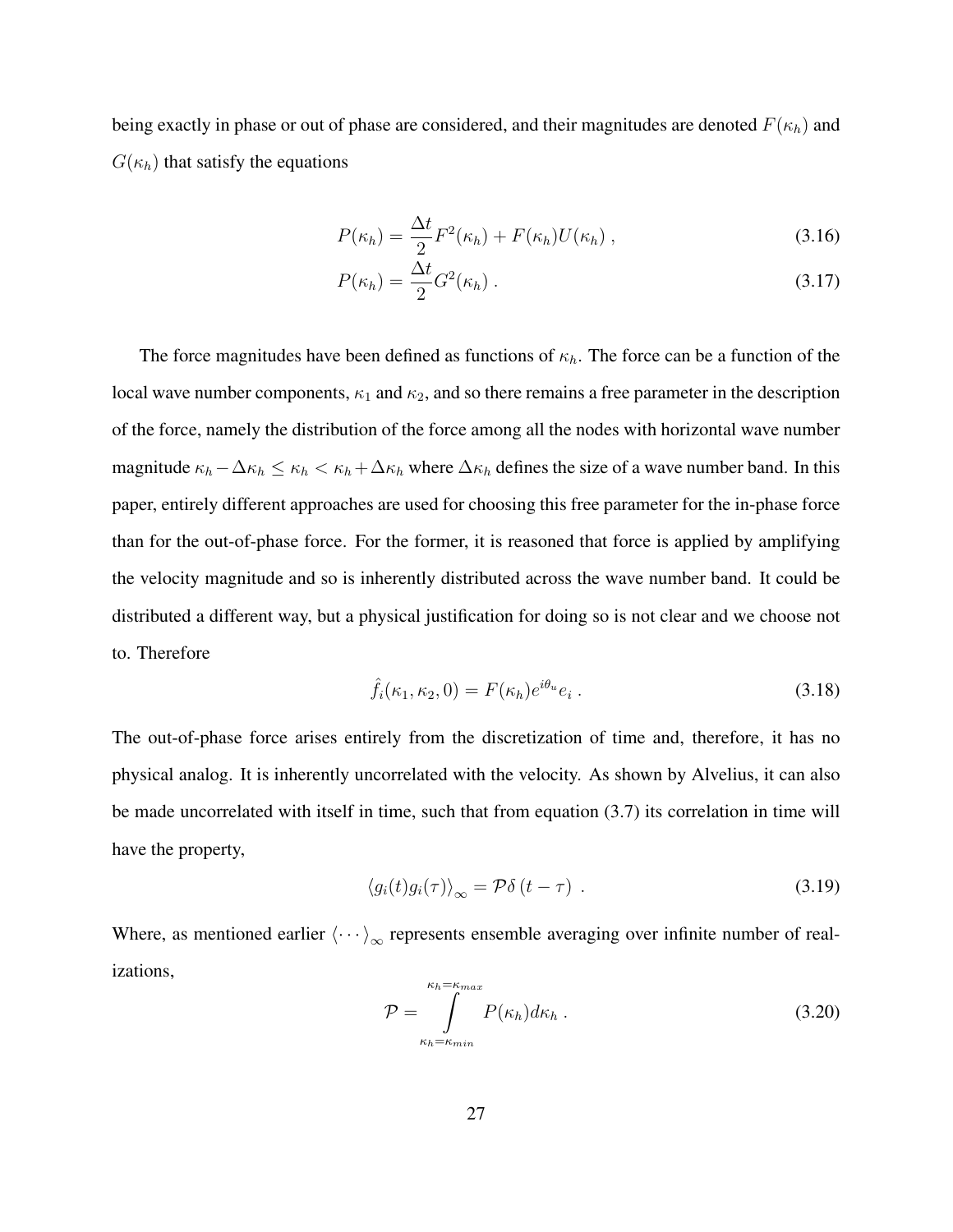is the total power injected and  $\kappa_{min}$  and  $\kappa_{max}$  are the maximum and minimum horizontal wavenumbers which indicate the domain of the simulation. Using equation (3.19) in equation (3.9) we can conclude on an average only force-force correlation contributes to the power input,

$$
\mathcal{P} = \frac{d}{dt} \left\langle \mathcal{E}_k \right\rangle_{\infty} = \int_{t_n}^t \left\langle \left\langle b_i(t) b_i(\tau) \right\rangle_{\ell} \right\rangle_{\infty} d\tau \ . \tag{3.21}
$$

This is possible if the force is stochastically directed among the modes in the wave number band. To achieve this,  $G(\kappa_h)$  is replaced by  $A(\kappa_h)B(\kappa_1, \kappa_2)$  with  $B(\kappa_1, \kappa_2)$  a real random variable uniform in [0...1] and  $A(\kappa_h)$  defined by

$$
A^{2}(\kappa_{h}) = \frac{G^{2}(\kappa_{h})}{\oint B^{2}(\kappa_{1}, \kappa_{2})dS(\kappa_{h})}.
$$
\n(3.22)

Thus, the out-of-phase force is

$$
\hat{g}_i(\kappa_1, \kappa_2, 0) = A(\kappa_h) B(\kappa_1, \kappa_2) e^{i\theta_u + \pi/2} e_i.
$$
\n(3.23)

#### 3.2.2 Selection of Forcing Spectrum

In section 3.2.1, it is shown how to construct forces that will yield a given forcing spectrum,  $P(\kappa_h, t)$ . Here, the dependence of the forcing spectrum on time is explicitly shown. As reviewed in section 1.1, quite a few approaches have been used in the past to prescribe the forcing spectrum for turbulence that is homogeneous and isotropic turbulence in all three directions. Here two methods are presented for specifying  $P(\kappa_h, t)$ . The first method is based on that of Lindborg [2006] and results in constant input power. The forcing spectrum, denoted  $Q(\kappa_h)$ , is Gaussian centered around forcing wave number,  $\kappa_f$ , and with characteristic width, c:

$$
Q(\kappa_h) = C \exp\left[-\left(\frac{\kappa_h - \kappa_f}{c}\right)^2\right].
$$
 (3.24)

The constant C determines the total input power.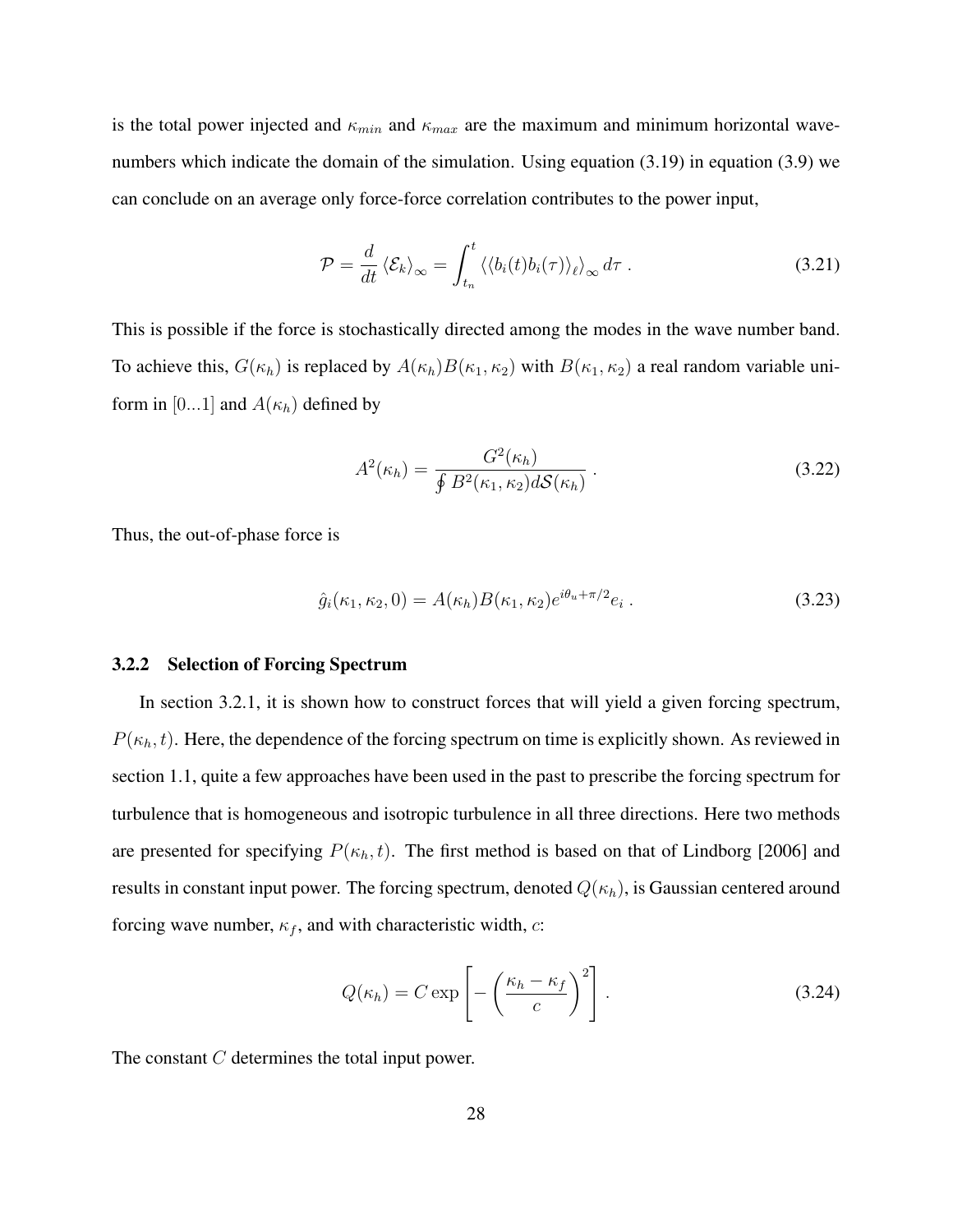The second method for specifying  $P(\kappa_h, t)$  is based on that of Overholt and Pope [1998]. The resulting spectrum is denoted  $R(\kappa_h, t)$ . Let  $E_k(\kappa_h, t)$  be the horizontally averaged kinetic energy spectrum of the flow at time t and let  $E_m(\kappa_h)$  be the target spectrum, that is, the desired  $E_k(\kappa_h, t)$ when the simulation is statistically steady. In a simulation with forcing, the spectrum evolves in time according to

$$
\frac{\partial E_k(\kappa_h,t)}{\partial t} = R(\kappa_h,t) + \Lambda(\kappa_h,t) ,
$$

where  $\Lambda(\kappa_h)$  accounts for all of the terms in the Navier-Stokes equations except for forcing. For the horizontally-homogeneous isotropic flow scenario, only the horizontal components of velocity with  $\kappa_3 = 0$  are forced. Thus,

$$
E_f(\kappa_h, t) = \frac{1}{2} \oint (\hat{u}_i(\kappa_1, \kappa_2, 0) \hat{u}_i^*(\kappa_1, \kappa_2, 0)) dS(\kappa_h)
$$
\n(3.25)

\nfor  $i = 1, 2$ 

is the part of kinetic energy spectrum directly affected by forcing. The goal is to determine  $R(\kappa_h,t)$ as a function of time that will optimally converge  $E_f(\kappa_h, t)$  to  $E_m(\kappa_h)$ . Letting  $E_f(t)$ ,  $R(t)$ , and  $E_m$  be shorthand notation for  $E_f(\kappa_h, t)$ ,  $R(\kappa_h, t)$ , and  $E_m(\kappa_h)$ , respectively, and using dots to indicate differentiation in time,

$$
\ddot{E}_f(t) = -\beta \dot{E}_f(t) - \omega_0^2 [E_f(t) - E_m]
$$
\n(3.26)

is an ordinary differential equation for a specific value of  $\kappa_h$  with  $\beta$  the damping coefficient and  $\omega_0$ is the angular frequency at which the solution oscillates. Assuming that the forcing dominates the Navier-Stokes terms until the simulation is nearly converged suggests writing equation (3.26) with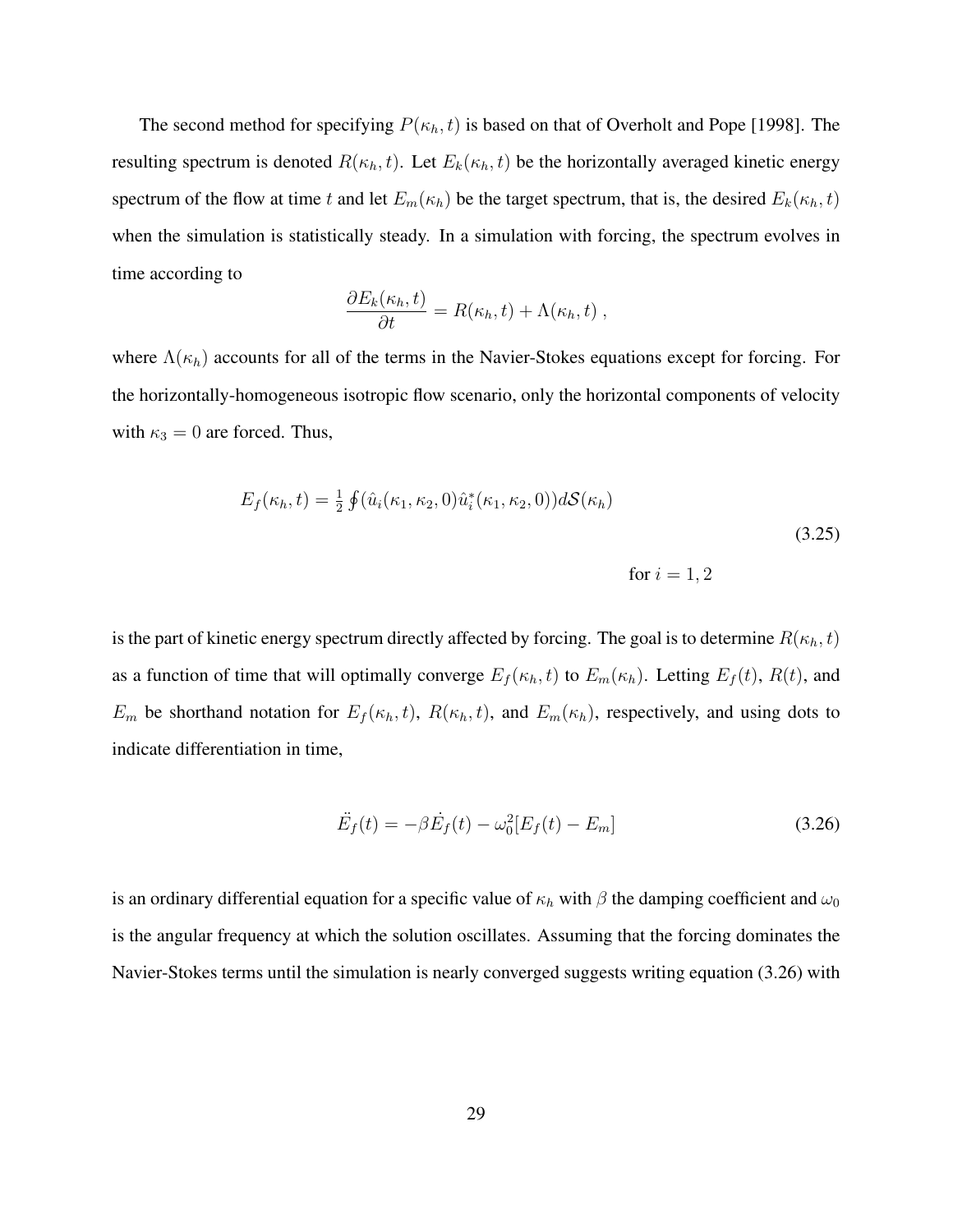$\dot{E}_f(t) = R(t)$ . Note that equation (3.26) is critically damped when  $\beta = 2\omega_0$ . Upon introducing a dimensionless damping factor  $\alpha$ , equation (3.26) can be written as,

$$
\dot{R}(t) = -2\alpha\omega_0 R(t) - \omega_0^2 [E_f(t) - E_m].
$$
\n(3.27)

An under damped, critically damped, and over damped system results when  $\alpha < 1$ ,  $\alpha = 1$ , and  $\alpha > 1$ , respectively. The time scale for  $R(t)$  to converge to the stationary solution is  $\tau = 2\pi/\omega_0$ . Letting  $\tau_s$  be the smallest time scale in the flow then

$$
T_f = \frac{\tau}{\tau_s} \tag{3.28}
$$

is the ratio of the response time for the forcing to the response time of the turbulence. Thus,  $\alpha$  and  $T_f$  are simulation parameters that can be tuned to optimize the convergence characteristics of the simulation.

Equation  $(3.27)$  does not impose any constraint on the sign of R. Recall from section 3.2.1 that for the the force magnitude to be real requires that  $P(\kappa_h)$  be non-negative. This requirement is straightforward to enforce in a simulation simply by setting the force to zero if  $R(\kappa_h) < 0$  as is done by Overholt and Pope [1998].

Lastly, it may be desirable to force only some wave numbers, say those below some cutoff value  $\kappa_R$ . In the simulations reported in this paper, setting  $R(\kappa_h) = 0$  for  $\kappa_h > \kappa_R$  is found to be satisfactory. In other applications, it might be necessary to multiply  $R(\kappa_h)$  by a cutoff function such as  $\tanh(\kappa_h/\kappa_R)$  (c.f. Ref. Overholt and Pope [1998]).

#### 3.2.3 Specific Forcing Schemes

In section 3.2.1 and 3.2.2, the problem of specifying a scheme for horizontally homogeneous and isotropic forcing was abstracted into the two problems of prescribing the forcing spectrum,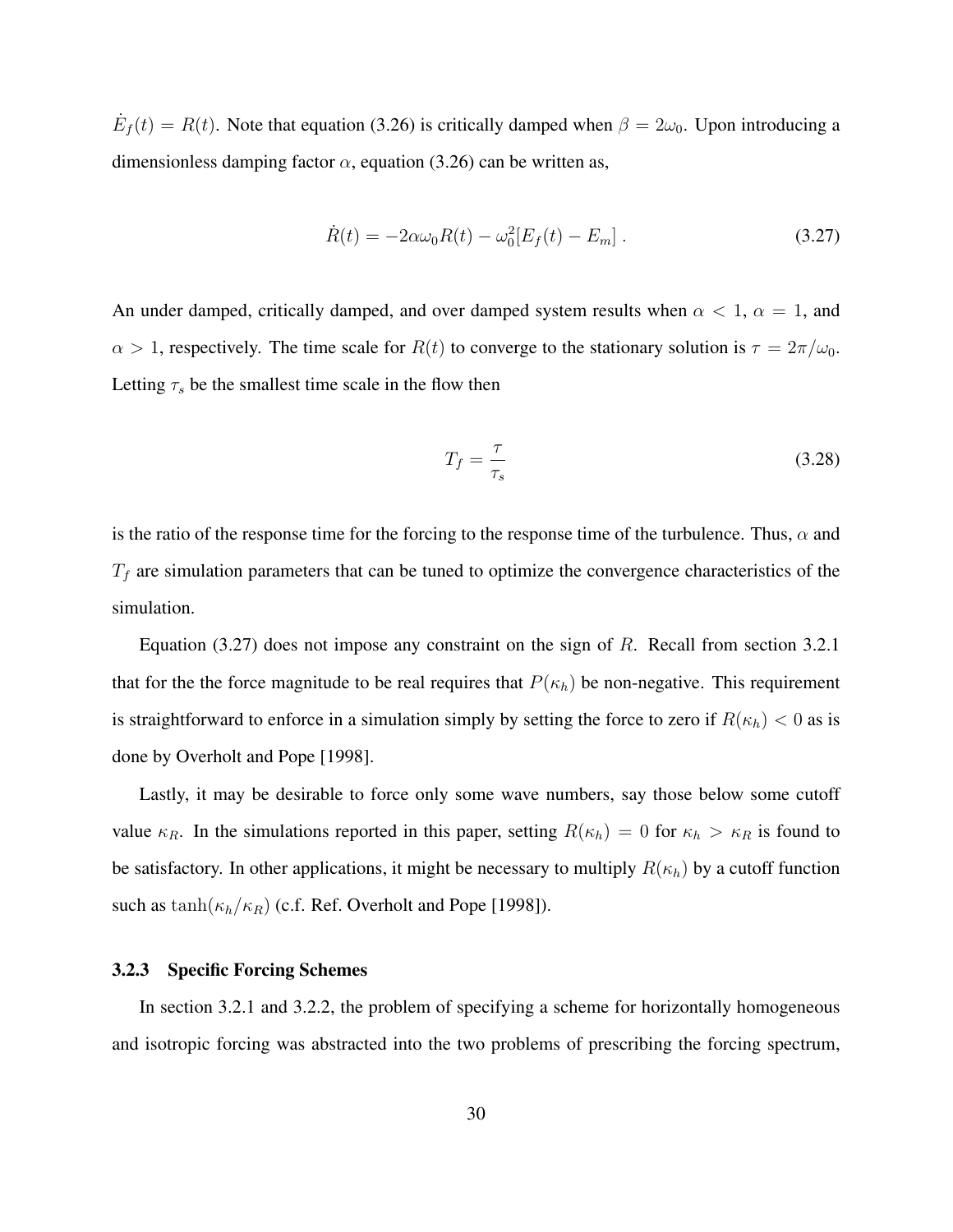$P(\kappa_h)$ , and specifying a force having the desired characteristics and that produces  $P(\kappa_h)$ . There are endless ways of prescribing the spectrum and specifying the force and so, for specificity, we consider two forces,  $\vec{f}$  and  $\vec{g}$ , and two spectra, Q and R. Of the four possible combinations of force and spectrum schemes, we consider three:

Qf: A constant power scheme with force and velocity in phase.

Qg: A constant power scheme with force and velocity exactly out of phase.

Rf: A constant energy scheme with force and velocity in phase.

All of the schemes force only wave number modes with  $\kappa_3 = 0$ . As noted by Lindborg [2006], however, it is desirable to excite a small vertical shear when simulating horizontally homogeneous stratified turbulence. To accomplish this, the forcing spectrum is scaled down and a small amount of power is added to the three wave number modes  $(0, 0, 3\kappa_m)$ ,  $(0, 0, 4\kappa_m)$ , and  $(0, 0, 5\kappa_m)$ , where  $\kappa_m$  is the smallest non-zero vertical wave number in the simulation. Following Lindborg, 1% of the forcing power is applied to these three modes and the remaining 99% is distributed across the  $\kappa_3 = 0$  plane by the forcing scheme.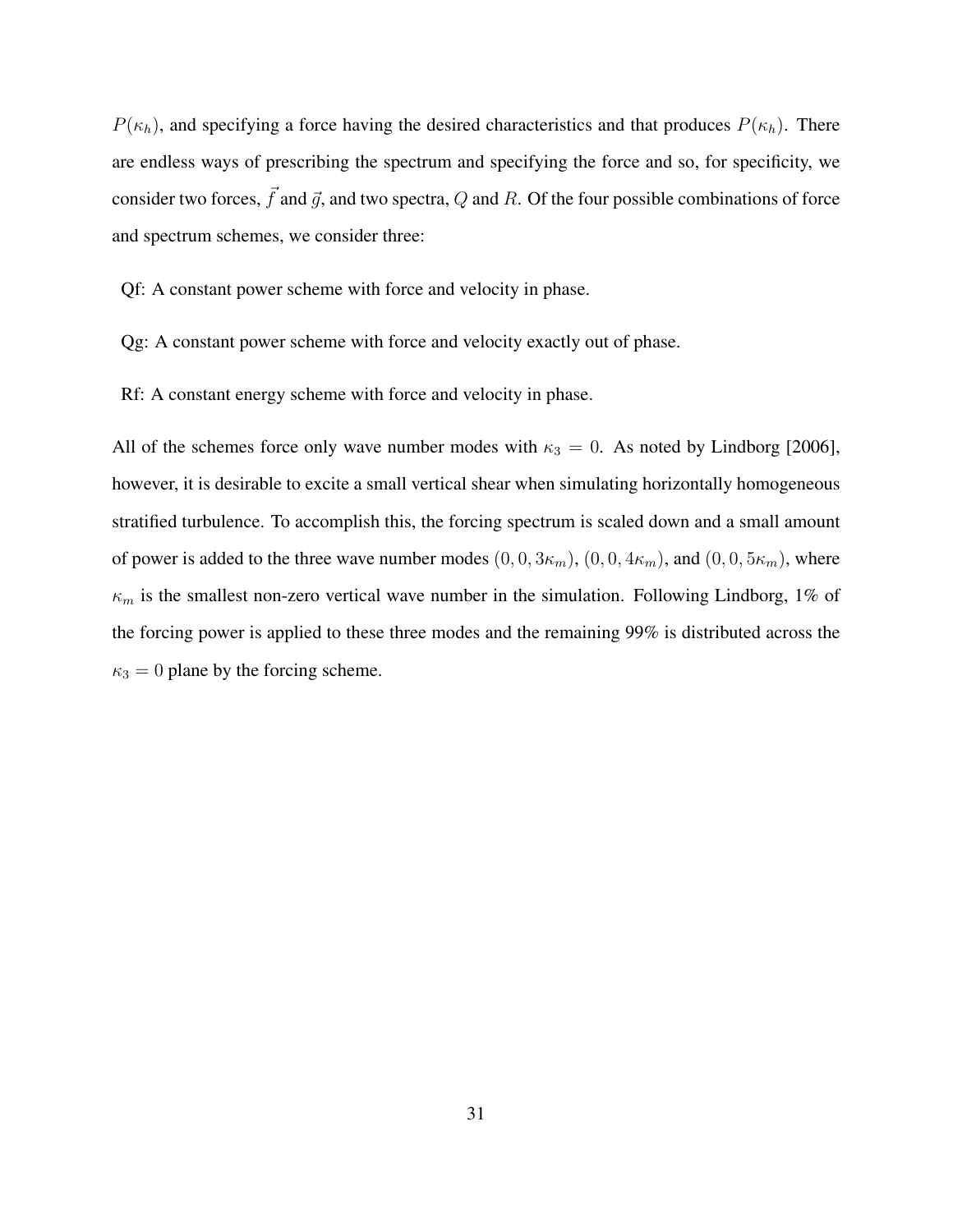# CHAPTER 4 SIMULATIONS

The characteristics of the three forcing schemes introduced in section 3.2.3 are studied by implementing them in large eddy simulations. The simulated flow is a solution to the Navier-Stokes equations with the Boussinesq assumption and hyperviscous and hyperdiffusion terms replacing the Stokes viscosity and Fick diffusion terms to represent dynamics at scales smaller than the grid spacing. A force term is included in the momentum equation to implement schemes Qf, Qg, or Rf. The thermal energy equation is written in terms of density, and a mean density gradient,  $d \langle \tilde{\rho} \rangle_h / dz$ , is imposed, with  $\langle \cdots \rangle_h$  denoting the planar mean.

### 4.1 Governing Equations

The governing equations are written in non-dimensional form in terms of characteristic velocity, length, and density scales, U, L, and  $\breve{\rho}$ , respectively. Note that U is a characteristic value, not the specific value from any particular simulation. Similarly,  $\mathcal L$  is a characteristic value since, for each of the forcing schemes, the force is applied over a range of length scales. In terms of these scaling parameters the governing equations are

$$
\frac{\partial \breve{u}_i}{\partial \breve{x}_i} = 0 \tag{4.1a}
$$

$$
\frac{\partial \breve{\rho}}{\partial \breve{t}} + \breve{u}_i \frac{\partial \breve{\rho}}{\partial \breve{x}_i} - \breve{u}_3 = \frac{1}{\breve{\Pr} \breve{\mathrm{Re}}_\ell} \frac{\partial^4 \breve{\rho}}{\partial \breve{x}_i^4} , \qquad (4.1b)
$$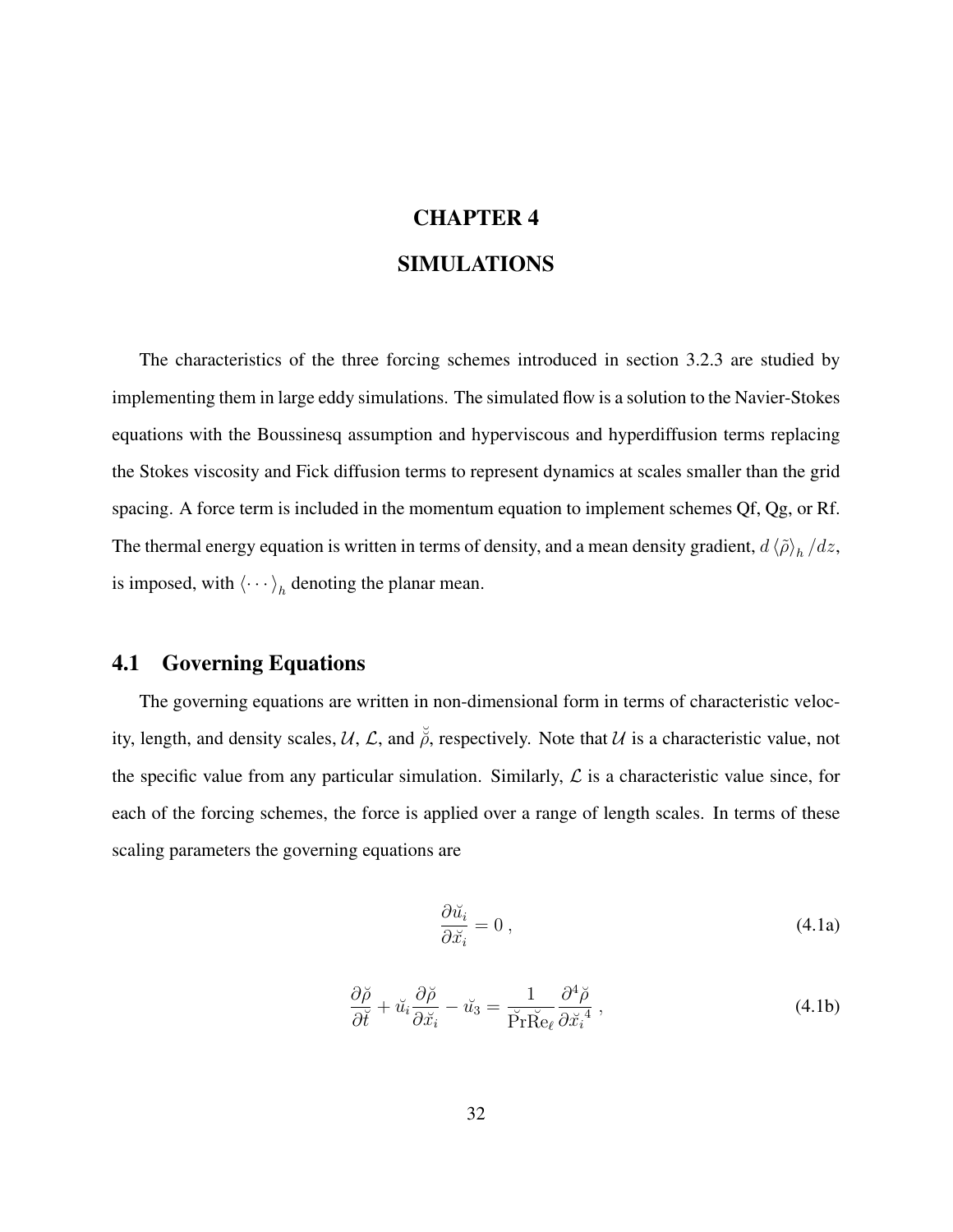$$
\frac{\partial \breve{u}_i}{\partial \breve{t}} + \breve{u}_j \frac{\partial \breve{u}_i}{\partial \breve{x}_j} = -\frac{1}{\breve{F}_h} (\breve{\rho} \delta_{i3}) - \frac{\partial \breve{p}}{\partial \breve{x}_i} \n+ \frac{1}{\breve{Re}_{\ell}} \left( \frac{\partial^4 \breve{u}_i}{\partial \breve{x}_j^4} \right) + \breve{b}_i ,
$$
\n(4.1c)

where,  $\check{\cdot}$  indicates non-dimensionalized quantities. The hyper-viscous Reynolds, Froude, and turbulent Prandtl numbers are defined as

$$
\breve{\mathbf{F}}_h = \frac{\mathcal{U}}{N\mathcal{L}}, \ \ \breve{\mathbf{R}}\mathbf{e}_{\ell} = \frac{\mathcal{U}\mathcal{L}}{\nu_h}, \ \ \breve{\mathbf{P}}\mathbf{r} = \frac{\nu_h}{D_h}.
$$

Here,  $\nu_h$  is the constant hyper-viscosity and  $D_h$  is the constant hyper-diffusivity, g is the magnitude of the gravitational acceleration and  $N = (-\frac{g}{\rho_0})\left(d\left\langle \tilde{\rho} \right\rangle_h/dz)\right)^{1/2}$  is the Brunt Väisälä frequency.  $\vec{u}$  is the velocity vector,  $\vec{\rho}$  and  $\vec{p}$  are the density and pressure deviations from their hydrostatic values. The pressure has been scaled by the dynamic pressure,  $\rho_0 U^2$ , and the density by  $\mathcal{L} \ket{d \braket{\tilde{\rho}}_h/dz}.$ 

A pseudo-spectral technique is used to compute the spatial derivatives and a third-order Adams-Bashforth scheme with projection is used to advance the solution in time. A spherical wave-number truncation of approximately 15/16  $\breve{\kappa}_{max}$ , with  $\breve{\kappa}_{max}$  the maximum wave number in the discrete Fourier transforms, is used to reduce aliasing errors. The momentum equation is advanced in time with the nonlinear term expressed in vorticity form, while the alternating time-step scheme suggested by Kerr [1985] is employed for the density field to approximate the skew-symmetric form of the non-linear term and thereby minimize aliasing [Boyd, 2001].

#### 4.2 Simulation Parameters

The simulation parameters can be divided into three groups: those common to all the simulations, those relevant to forcing schemes Qf and Qg, and those relevant to scheme Rf. The common parameters, listed in Table 4.1, define the size of the computational domain, the (uniform) grid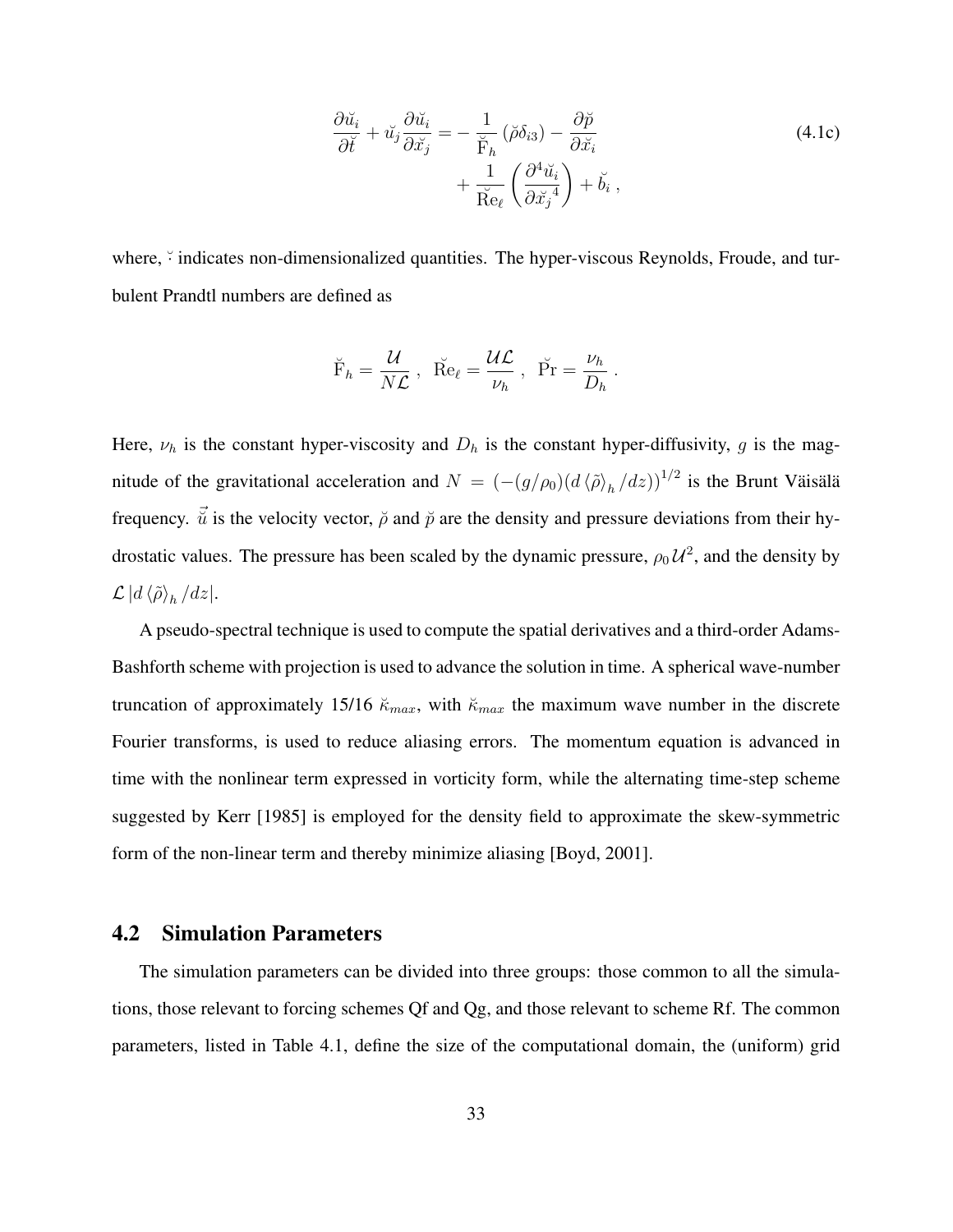| $\mathcal{L}_h = \mathcal{L}_h/\mathcal{L}$         |                       |
|-----------------------------------------------------|-----------------------|
| $\breve{\mathcal{L}_v} = \mathcal{L}_v/\mathcal{L}$ | 0.5                   |
| $N_h$                                               | 256 grid points       |
| $N_z$                                               | 32 grid points        |
| $\check{F}_h$                                       | $6.17 \times 10^{-2}$ |
| $\check{\mathrm{Re}}_\ell$                          | $7.15 \times 10^{12}$ |
| $\breve{\Pr}$                                       | 1.0                   |

Table 4.1. Simulation parameters common to all three forcing schemes

Table 4.2. Simulation parameters for forcing scheme Qf and Qg

| 4.0     |
|---------|
| 3.0     |
| $\pm$ 0 |
|         |

Table 4.3. Simulation parameters for forcing scheme Rf

| $\breve{\alpha}$   | 1.8 |
|--------------------|-----|
| $\breve{\kappa_R}$ | 10  |
|                    | 0.4 |

spacing, and the physical parameters not associated with forcing. In the table,  $\check{\mathcal{L}}_h$  and  $\check{\mathcal{L}}_v$  are, respectively, the horizontal and vertical dimensions of the three-dimensional computational domain, and  $N_h$  and  $N_z$  are the corresponding number of grid points. For all the simulations, the velocity fields are initialized to zero everywhere, as is the deviatoric density,  $\ddot{\rho}$ .

In the constant power forcing schemes, Qf and Qg, three independent parameters define the forcing scheme. It is convenient to choose these to be the forcing power,  $\check{\mathcal{P}}$  and the mean,  $\check{\kappa}_f$ , and variance, č, of  $\check{Q}(\check{\kappa_h})$ . The peak value of that function,  $\check{C}$ , is then defined by (c.f. equation (3.24))

$$
\check{C} = \frac{\check{\mathcal{P}}}{\int_{\check{\kappa}_{min}}^{\check{\kappa}_{max}} \exp\left[-\left(\frac{\check{\kappa_h} - \check{\kappa_f}}{\check{c}}\right)^2\right] d\check{\kappa_h}}.
$$
\n(4.2)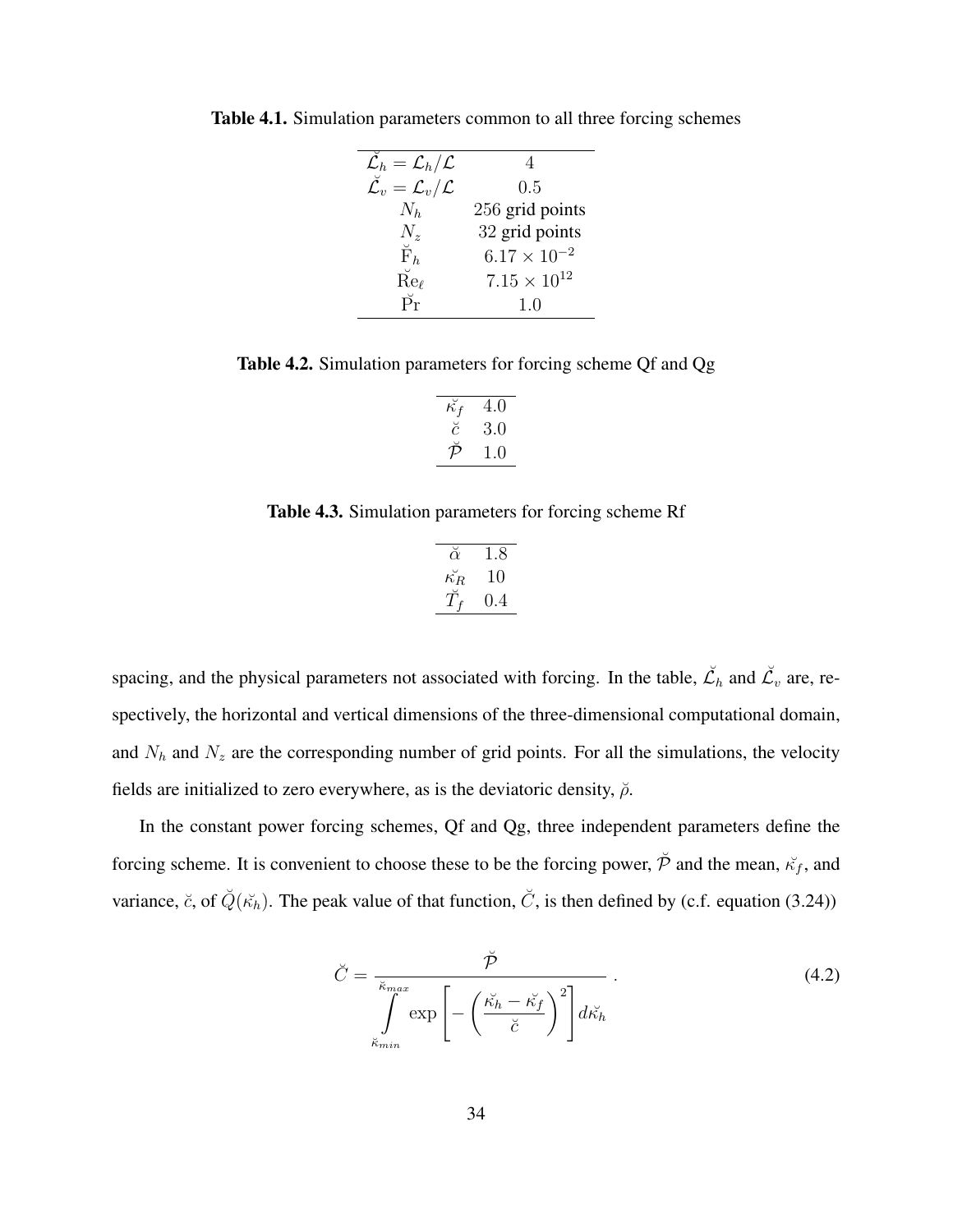where  $\breve{\kappa}_{min}$  is the minimum wave number in the discrete Fourier transforms. In terms of the characteristic velocity and length scales,  $\breve{\mathcal{P}} = \mathcal{P}/(\mathcal{U}^3/\mathcal{L})$  and  $\breve{\kappa}_f = 2\pi/\mathcal{L}$ . The parameters for the Qf and Qg simulations are given in Table 4.2. Simulation Qg corresponds exactly to Lindborg's run 1.

The parameters specific to forcing scheme Rf are the target energy spectrum  $\mathbf{E}_{m}(\mathbf{\vec{\kappa}}_{h})$ , the highest wave number forced,  $\breve{\kappa_R}$ , the damping coefficient,  $\breve{\alpha}$ , and the forcing time scale ratio,  $\breve{T}_f$ .  $\widetilde{E}_m(\widetilde{\kappa}_h)$  is set equal to the stationary solution from case Qf so that the characteristics of the different forcing schemes can be easily compared. The remaining parameters are as shown in Table 4.3. These were determined by trial and error. Most interesting is the behavior of the scheme for different values of  $\check{\alpha}$ . Let  $\check{\mathcal{E}}_f(\check{t})$  be the total horizontal kinetic energy in all the wave numbers being forced and  $\tilde{\mathcal{E}}_m$  the corresponding target value. The ratio  $\tilde{\mathcal{E}}_f(\tilde{t})/\tilde{\mathcal{E}}_m$  is plotted versus time in figure 4.1. When equation (3.27) is under damped ( $\alpha = 0.4$ ) or critically damped ( $\alpha = 1.0$ ) then there is significant oscillation of the energy about the target value. When equation (3.27) is over damped ( $\tilde{\alpha} = 1.8$ ) then the energy converges to the target nearly optimally. This result is consistent with those of Overholt and Pope. Of course convergence of  $\check{\mathcal{E}}_f(\check{t})/\check{\mathcal{E}}_m$  to unity does not ensure convergence of the spectrum to the target spectrum at each wave number, but this was the case in our simulations.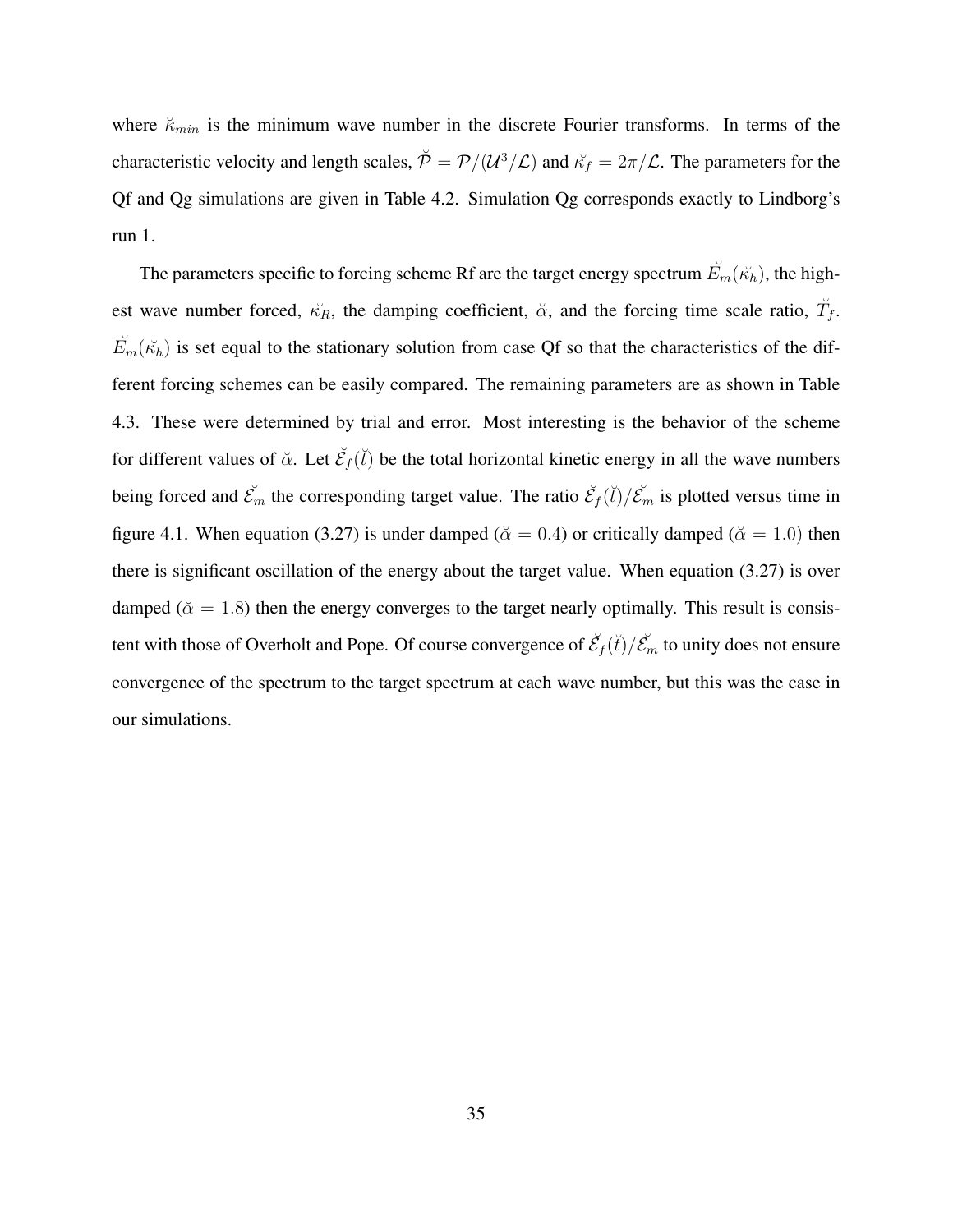

Figure 4.1. Time evolution of the ratio of horizontal contribution to kinetic energy at the forcing plane to target energy for scheme Rf.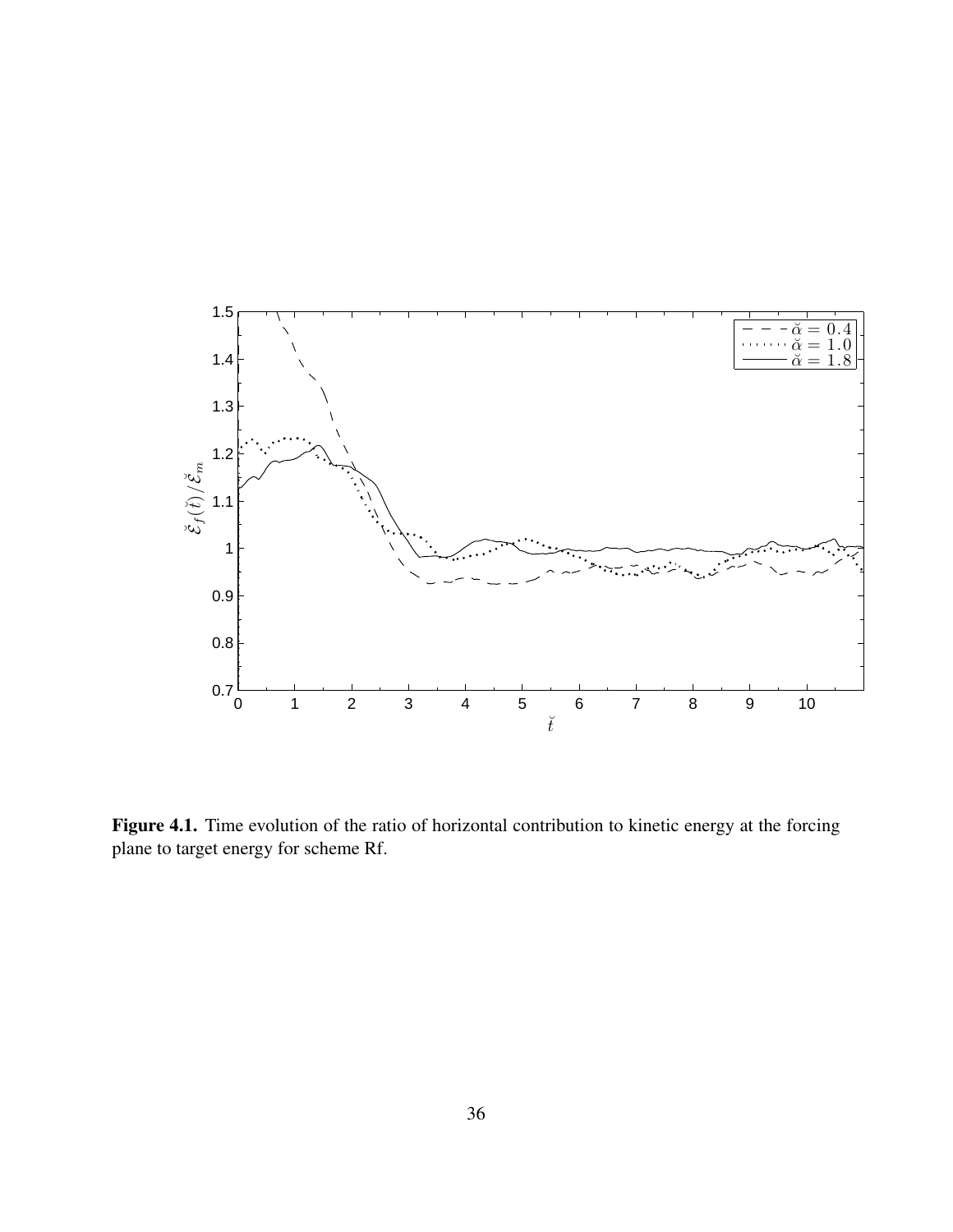# CHAPTER 5 RESULTS

Analysis of the simulation results is divided into three sections. First it is verified that the prescribed input power for the Q schemes, and the prescribed model spectrum for the R scheme, are achieved. Second, the performance of the schemes are evaluated in terms of the time it takes for the solution to converge and the overshoot in kinetic energy. Third, some characteristics of schemes are examined in terms of the physical phenomenon that they are designed to emulate.

#### 5.1 Verification

The most important characteristic of a forcing scheme is that the numerical implementation applies the desired force. This may seem like a matter of accurately writing the software, but in light of the insight by Alvelius that the discretized transport equations allow for power inputs that have no analog in the continuous equations, it is worthwhile to verify that the careful theoretical development in chapter 3 does indeed carry over to the actual simulations. This has been done for the simulations by verifying that the power input by force-force and force-velocity correlations are as prescribed, that the desired forcing or target spectra result, and that the statistics of the steady-state solutions are independent of the size of the time step in the simulations.

In this paper, demonstration of the numerical implementations is limited to showing that the prescribed power or prescribed model spectrum is achieved. These are shown in figure 5.1 and 5.2. In figure 5.1 it is evident that the time-averaged forcing spectrum,  $\overline{\phi}(\kappa_h)$ , matches that specified by equation (3.24). The over bar denotes time averaging over a period of about one large eddy turn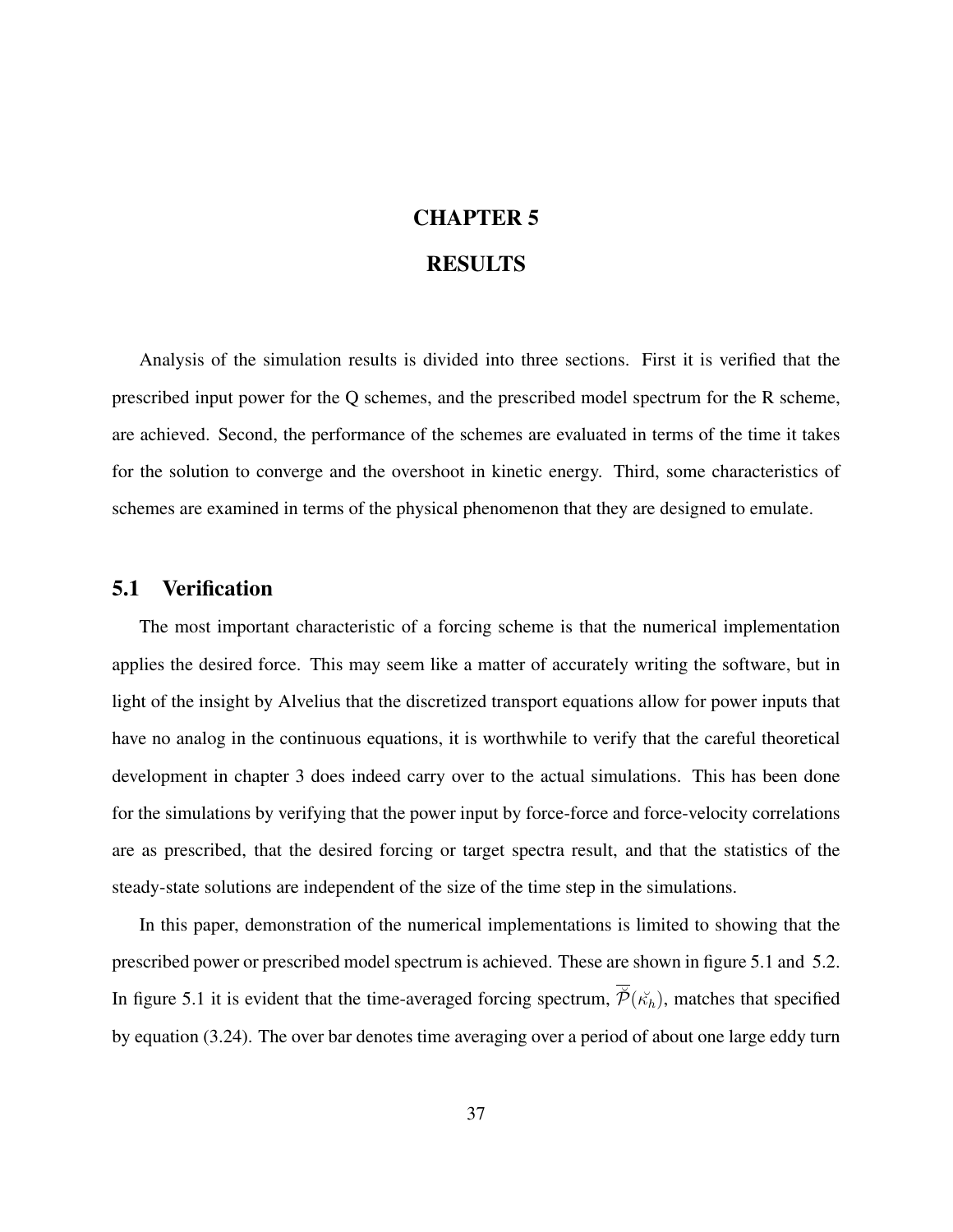

Figure 5.1. The agreement between forcing spectrum defined by equation (3.24) and actual injected forcing spectrum for the Qf and Qg schemes.

over time, that is, over unity dimensionless time. Also included in the plot is the spectrum of the input power in the Rf scheme.

Figure 5.2 shows the agreement between the target spectrum,  $\mathbf{E}_m$ , and the steady-state spectrum for scheme Rf. As with the Q schemes, the implementation yields the desired results. Also shown in the figure are the steady state spectra for the Q schemes. Recall that the model spectrum was chosen to be the converged spectrum from scheme Qf. The spectrum for the Qg scheme should not necessarily agree with the other two. From figures 5.1 and 5.2 and other analyses not shown, it is concluded that the theory from chapter 3 is accurately implemented in the time- and space-discrete simulations.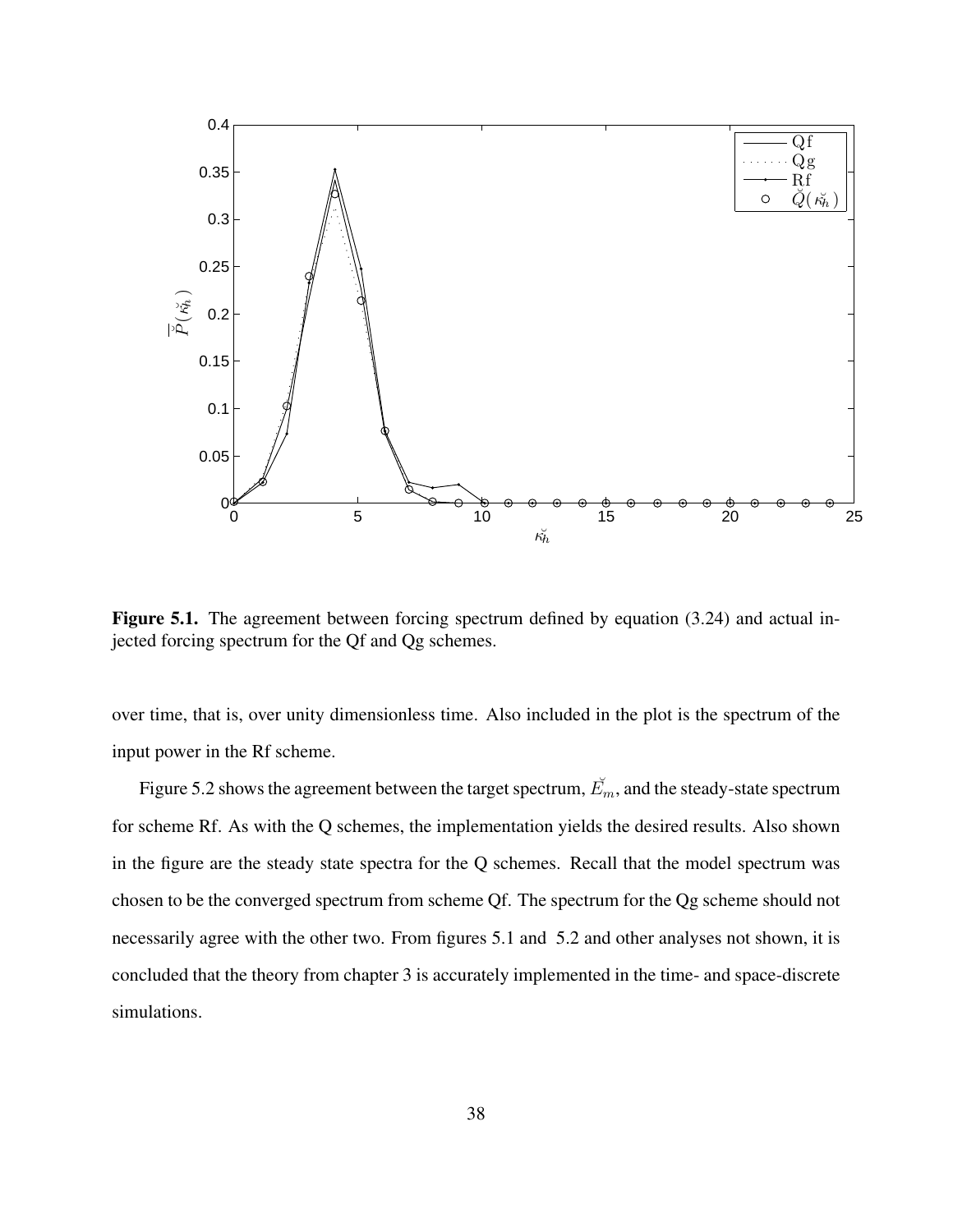

**Figure 5.2.** The agreement between model spectrum,  $\check{E}_m(\check{\kappa_h})$  and  $\check{E}_f(\check{\kappa_h})$  for the Rf scheme.

A principle difference between the f and g forces is expected in their temporal autocorrelations. Let the autocorrelation of the force,  $\vec{b}$ , be denoted  $\langle \vec{b} \times \vec{b} \rangle$  $\ell(\breve{\tau})$  with  $\breve{\tau}$  the separation in time and as mentioned earlier,  $\langle \cdots \rangle_{\ell}$  indicates that the correlations have been averaged over space. This quantity is plotted for the three forcing schemes in figure 5.3. As expected from the derivation by Alvelius [1999], the g force is not correlated in time and so the autocorrelation is non-zero only at  $\breve{\tau} = 0$ . The f force is correlated over a separation time of  $\breve{\tau} > 1$ . This is consistent with the idea that the f force represents the effects of coherent structures larger than the simulation domain. The correlation time of the f force as implemented in the Rf scheme is slightly less than as in the Qf schemes. This is as expected since the magnitude of the force varies in time with the Rf approach but not with the Qf approach.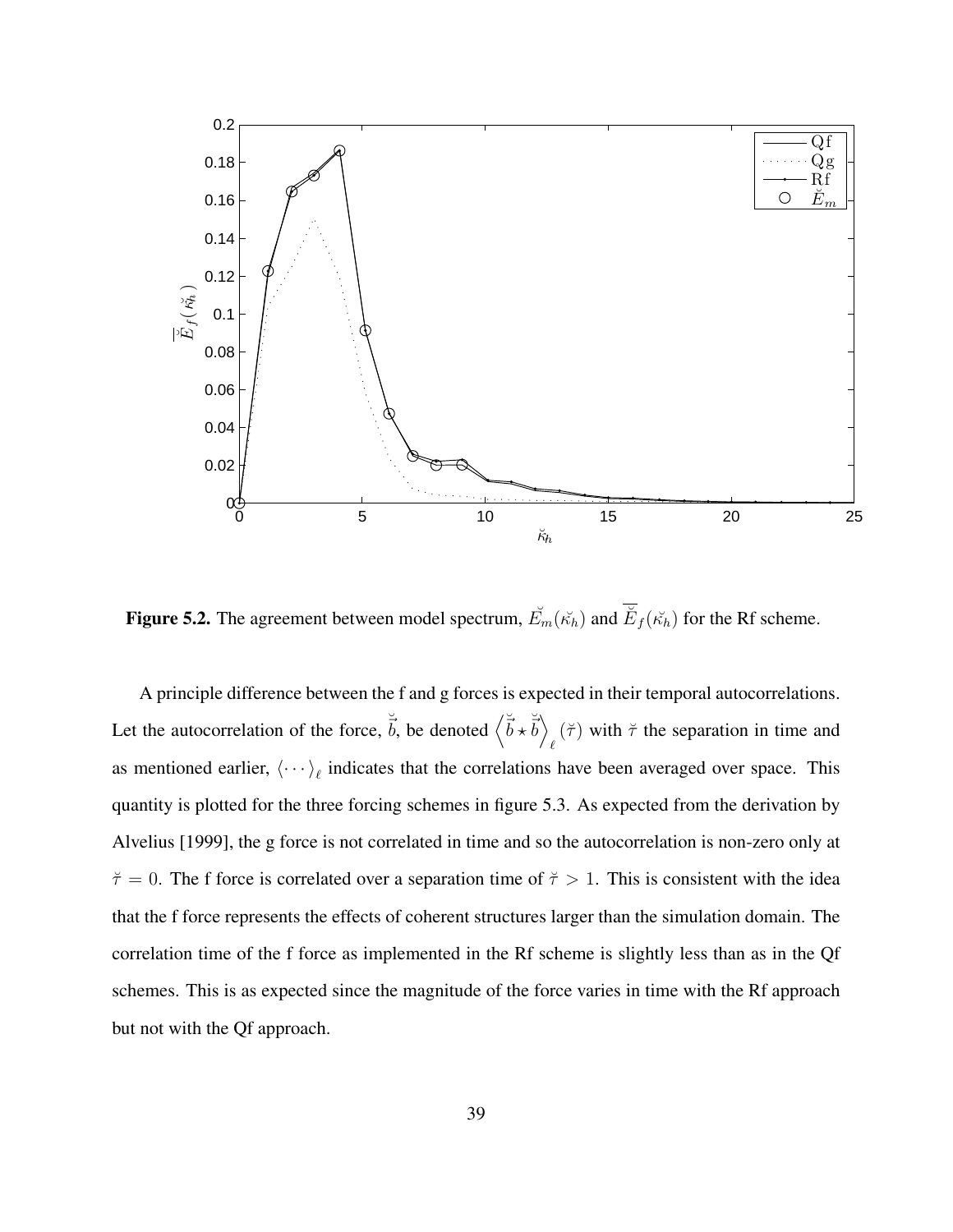

**Figure 5.3.** The spatially averaged temporal autocorrelation of the force,  $\overrightarrow{b}$  for each forcing scheme.

# 5.2 Performance

An important metric by which to judge the performance of a forcing scheme is the time it takes for the simulation to converge to steady state. Of course the statistics that must be converged, and the criteria by which convergence is judged, are dependent on the purpose of the particular simulation. Here, several flow statistics are considered as functions of time in order to gain an appreciation for the convergence characteristics of the three forcing schemes.

#### 5.2.1 Dissipation Rate and Forcing Power

Given the choice made in chapter 4 to make the domain-averaged forcing power a simulation parameter, a natural test for convergence is that the total energy dissipation rate, that is, the sum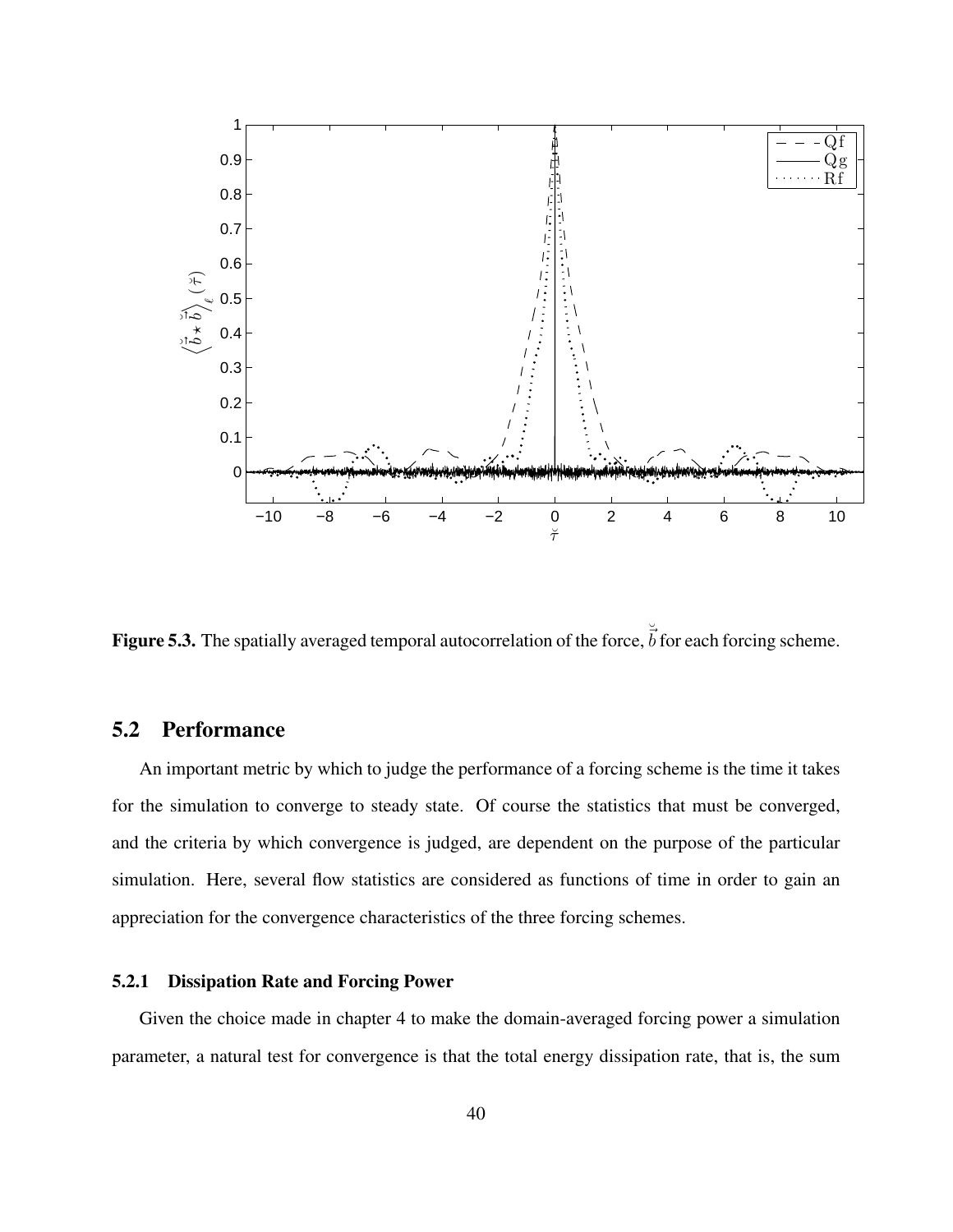

Figure 5.4. Time evolution of spatially averaged energy dissipation rate,  $\breve{\epsilon}(\breve{t})$  and forcing power,  $\tilde{\mathcal{P}}(\tilde{t})$  for the Qf and Qg schemes.

of the dissipation rates of kinetic and available potential energy, equals the forcing power when averaged over time. The total dissipation rate is denoted  $\breve{\epsilon}(t) = \breve{\epsilon}_k(t) + \breve{\epsilon}_p(t)$  and is plotted, along with forcing power in Fig. 5.5. The possibility of time dependent forcing power, as occurs in the Rf scheme, is made explicit with the notation  $\tilde{\mathcal{P}}(\tilde{t})$  even though it is, by definition, constant in the Q schemes.

In all cases,  $\breve{\epsilon}(\breve{t})$  and  $\breve{\mathcal{P}}(\breve{t})$  converge, to the extent that they ever will, by about  $\breve{t} = 2$ . This transient is a reflection on the flow physics as much as on the forcing schemes as it takes some time for the gradients responsible for dissipation to develop. It is known that this flow transfers energy down scale [Lindborg, 2006], and the cascade takes time to develop.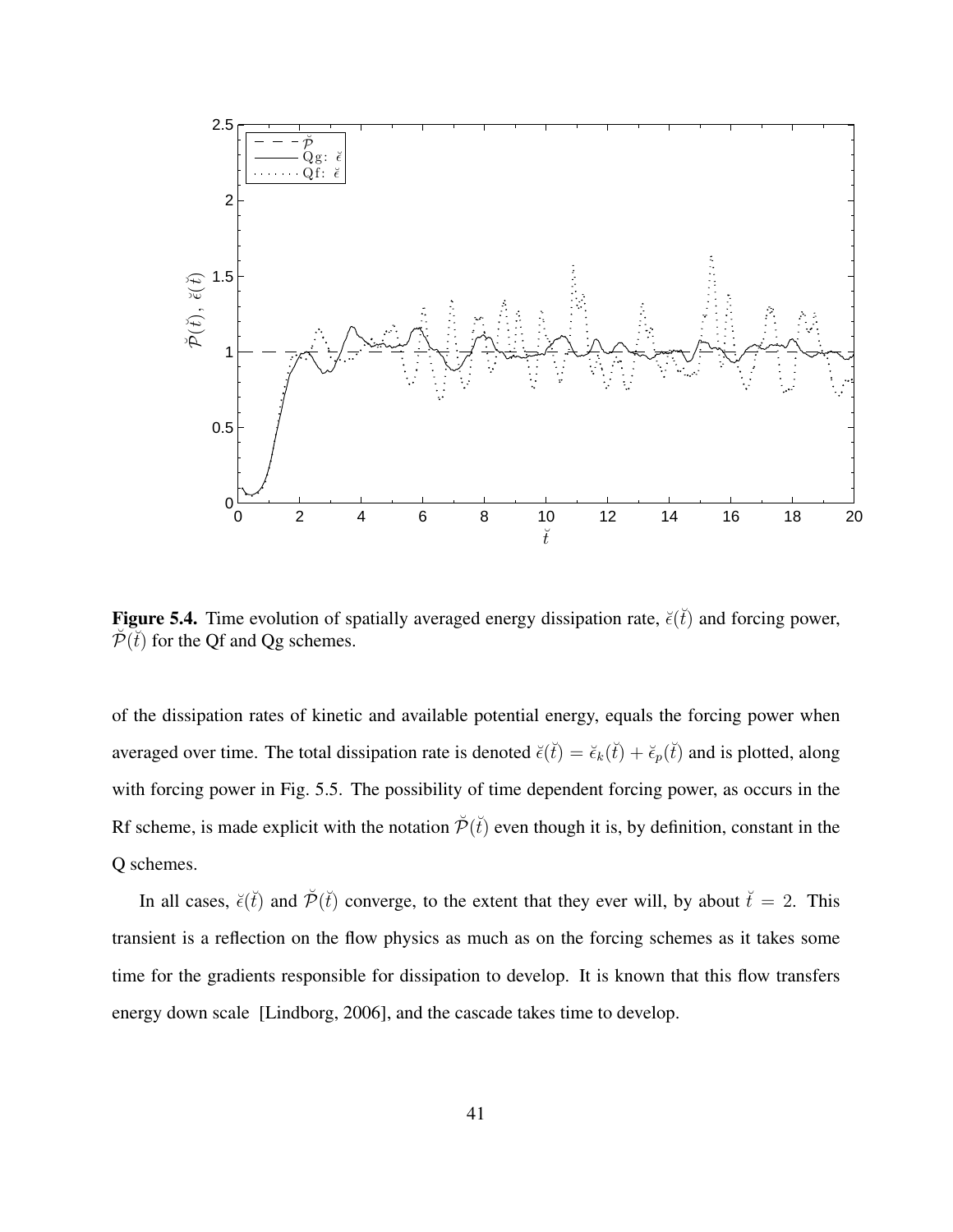

**Figure 5.5.** Time evolution of spatially averaged energy dissipation rate,  $\breve{\epsilon}(t)$  and forcing power,  $\tilde{\mathcal{P}}(\tilde{t})$  for the Rf scheme.

The oscillation of  $\breve{\epsilon}(t)$  about  $\breve{\mathcal{P}}(t)$  in the Q schemes apparently reflects some interaction between the forcing and the flow physics since the Qf and Qg schemes behave differently. Recall that the Qf scheme is designed with the thought that the forcing represents the effects of length and time scales larger than those in the simulation domain so that the force is correlated with the velocity. In the Qg scheme, the discrete nature of the time-stepping is taken advantage of to add power with the force-velocity correlation zero. The Qg approach has no physical analog but, from Fig. 5.5, it has the potentially useful characteristic that it produces a more nearly constant dissipation rate than does the Qf scheme. With the Rf scheme, the dynamics are even more complicated since both  $\breve{\epsilon}(\breve{t})$ and  $\tilde{\mathcal{P}}(\tilde{t})$  are responding to the flow. Significant variations over time of both  $\tilde{\mathcal{P}}(\tilde{t})$  and  $\tilde{\epsilon}(\tilde{t})$  occur.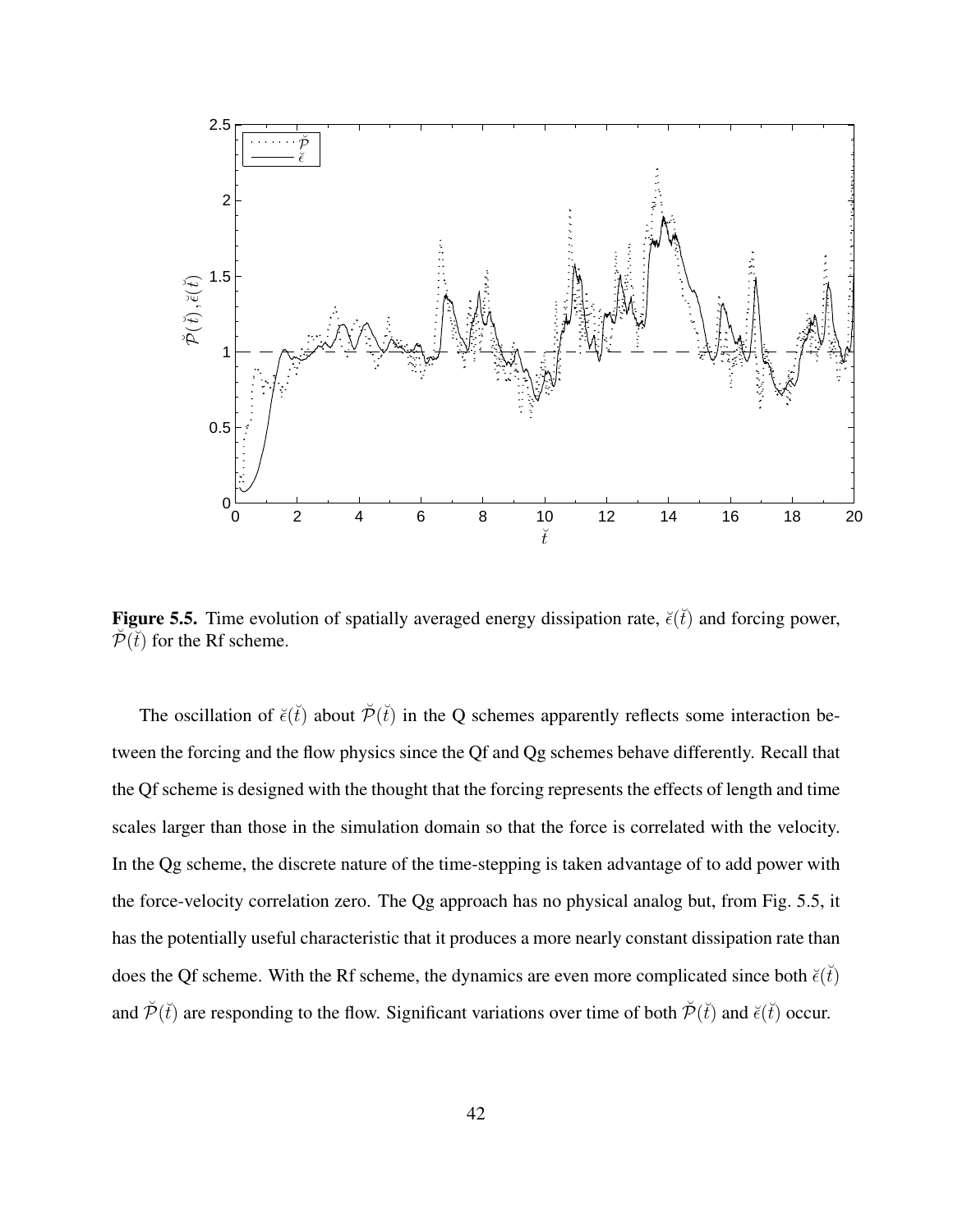

**Figure 5.6.** Time evolution of the domain-averaged kinetic energy,  $\check{\mathcal{E}}_k(\check{t})$ , for all schemes.

#### 5.2.2 Energy

While the time to convergence of the dissipation rate is about the same for all the schemes since it is dependent on the flow physics, the time required for the kinetic energy to converge depends much more strongly on the forcing scheme. The domain average kinetic energy,  $\check{\mathcal{E}}_k(\check{t})$ , is shown for each scheme in Fig. 5.6. Consistent with the results of Lindborg, the Qg scheme causes the kinetic energy to overshoot and then converge by about  $\check{t} = 20$ . The results of the Qf scheme are comparable. The Rf scheme, on the other hand, converges the kinetic energy by about  $\breve{t}=2$ .

Recall that the force in all the schemes is applied on the plane  $\kappa_3=0$ , except for the very small forces used to induce vertical shear. The energy on the forced plane,  $\check{\mathcal{E}}_f(\check{t})$ , is shown in Fig. 5.7. Here it is very evident that the Rf scheme converges to the target energy with very little deviation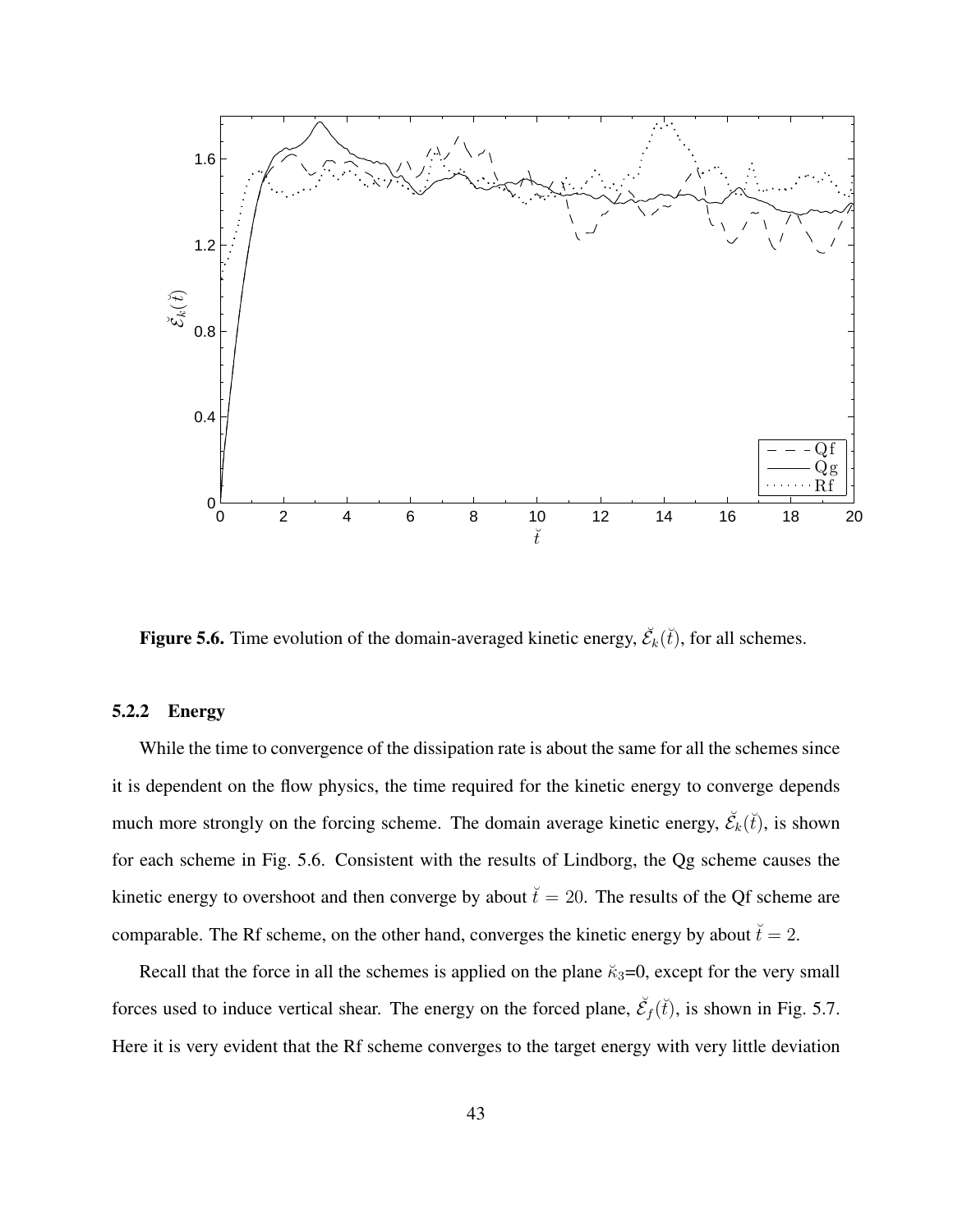

**Figure 5.7.** Time evolution of kinetic energy in the modes being forced,  $\check{\mathcal{E}}_f(\check{t})$ , for all schemes.

from the time-averaged value after about  $\check{t} = 2$ . The target spectrum for the Rf scheme was taken from the converged solution for the Qf scheme and so, as expected, the Qf and Rf schemes converge to the same energy on the forced plane.

As discussed at the beginning of section 1.1, schemes that emulate physical forces are attractive since the simulation results can then be matched to laboratory flows. For the forcing methods presented in this paper, the characteristics of the forces must be deduced from their effects on the simulated flow. Looking again at Figs. 5.6 and 5.7, it is apparent that the Qf and Qg schemes result in comparable time-averaged values of  $\check{\mathcal{E}}_k(\check{t})$  yet different values of  $\check{\mathcal{E}}_f(\check{t})$ . Evidently, the average  $\check{\mathcal{E}}_k(\check{t})$  is dominated by the flow physics and so it is not strongly dependent on the details of the forcing while the average  $\check{\mathcal{E}}_f(\check{t})$  does depend on the exact characteristics of the force.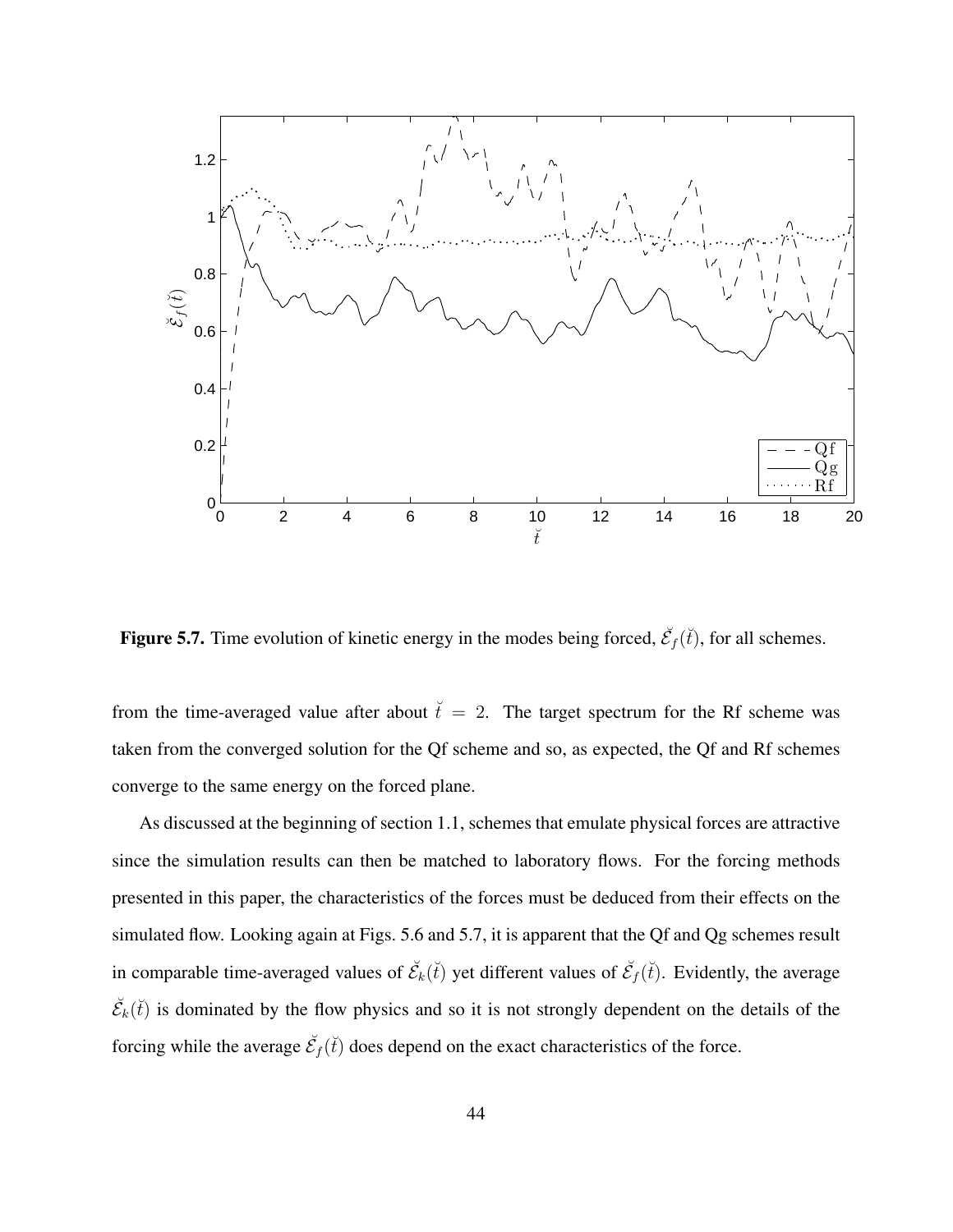### 5.3 Conclusions

Forcing schemes that emulate physical flows are attractive since the characteristics of the force are clear in terms of physical processes. Many times, however, it is desirable to use a numerical forcing method that has no physical analog. When this is done, the metrics for judging the forcing scheme are quite subjective as reflected in the considerable discussion in the literature, reviewed in section 1.1. The framework for writing general schemes for applying forces in Fourier space is developed by taking advantage of several decades of work on forcing schemes for isotropic homogeneous turbulence. In this framework, the tasks of choosing the forcing spectrum and choosing the characteristics of the force are abstracted and treated separately. We then use the framework to write several forcing schemes for horizontally homogeneous and isotropic, vertically stratified flows.

An important advance in forcing schemes was made by Alvelius [1999]. He noted that in the time-discretized fluid transport equations, a force does not need a component parallel to and in phase with the velocity in order to add energy. This fact is taken advantage of here to create forces that are either perfectly correlated with or perfectly uncorrelated with the velocity. Additionally, the deterministic forcing scheme of Overholt and Pope [1998] is used as the basis for a fastconverging scheme that may be appropriate in cases when a target steady-state energy spectrum is known.

Three forcing schemes, developed in terms of the new framework, are tested in large-eddy simulations. Each has different characteristics and which is "best" depends on the metrics of interest. The deterministic scheme with the force and velocity correlated, scheme Rf, converges the fastest but the variability in the domain-averaged kinetic energy when the flow is statistically steady is greater than in the other schemes. It also requires a target spectrum to be known *a priori*, which might not be possible when simulating new flow configurations. The least variability in kinetic energy at steady state is observed with scheme Qg in which non-zero forcing power is realized only because of the discrete time stepping and the force is uncorrelated with itself in time.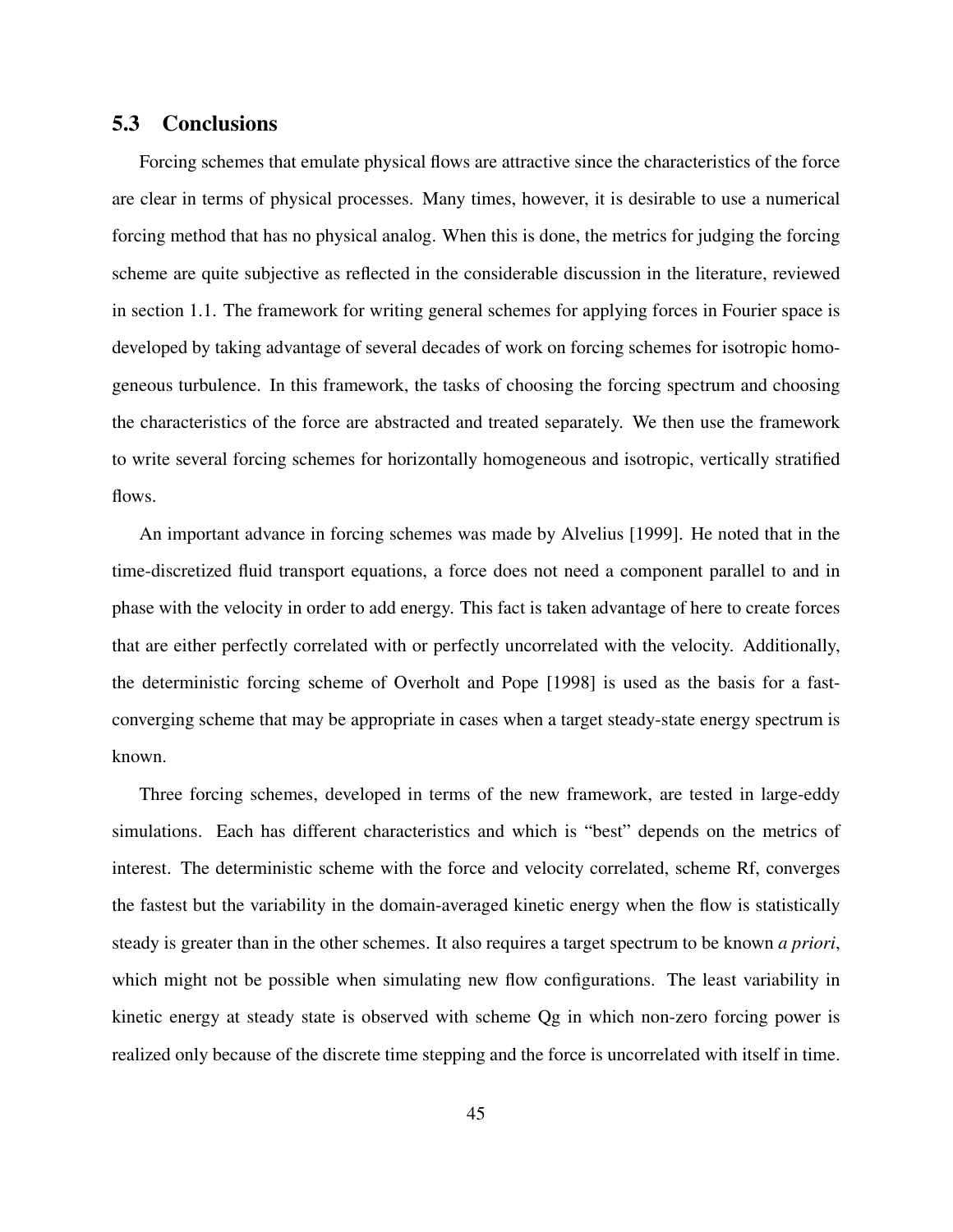The underlying bias is that the forcing scheme should represent motions at length and time scales that are large compared with those in the simulation. Scheme Qg is undesirable on this basis, but the resulting low variance in the domain-averaged kinetic energy is attractive.

The results of the three sample schemes demonstrates that the utility of a particular forcing technique is closely coupled with the purpose of the simulations. Using the framework presented to abstract the components of the forcing scheme makes it straightforward to develop a family of schemes for a particular application. Simple test runs then reveal the effects of each forcing method on the simulated flow.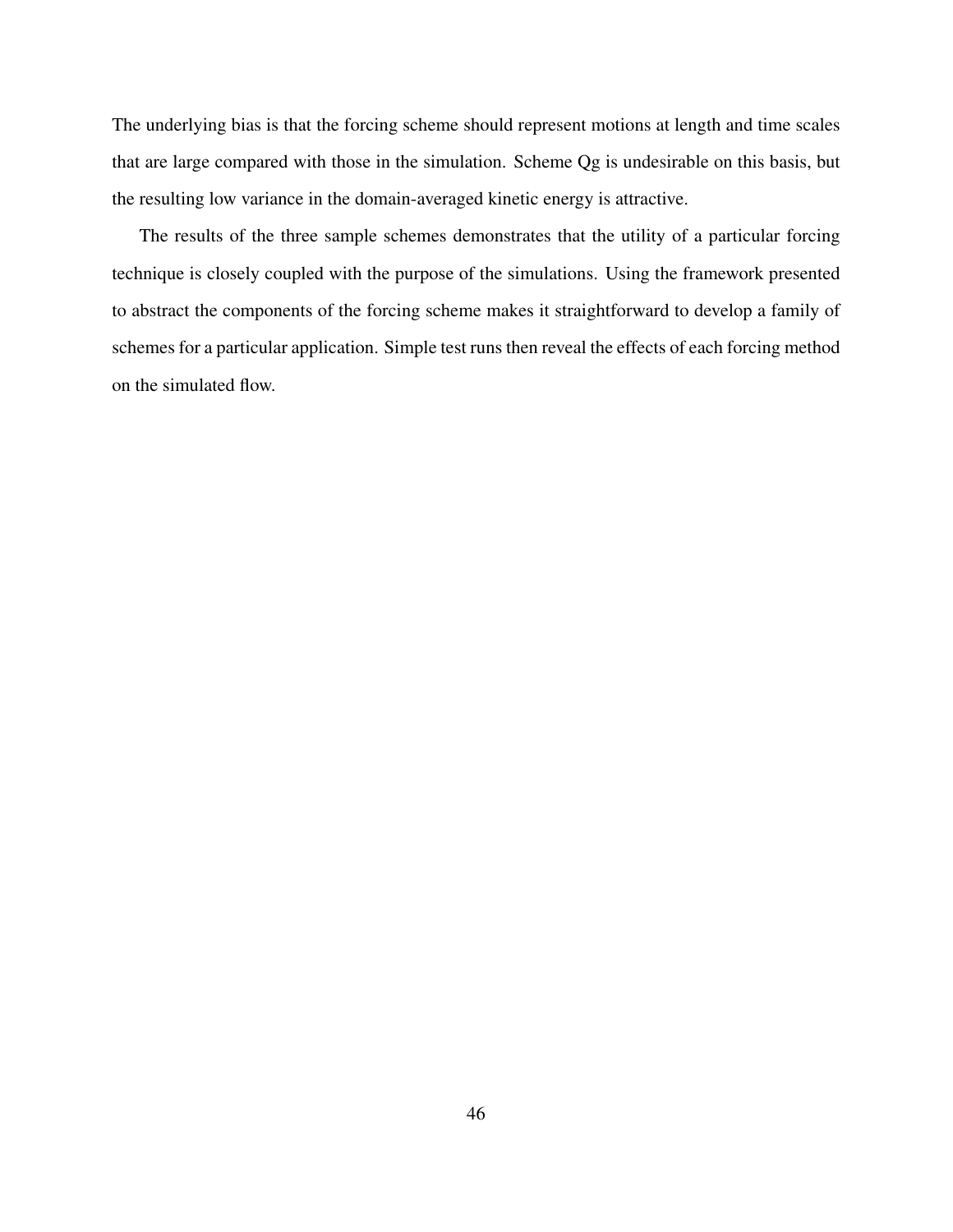# APPENDIX A

### STRESS TENSOR

The momentum of a fluid element with infinitesimal volume dV is  $\rho_t u_i dV$ . The equation for the time rate change of momentum of a material region  $M$  is,

$$
\frac{D}{Dt} \left( \int_{\mathcal{M}} \rho_t u_i dV \right) = \int_{\mathcal{M}} \rho_t F_i dV + \int_{\mathcal{M}} R_i dS \,. \tag{A.1}
$$

 $F_i$  and  $R_i$  represent the body forces and surface forces acting on the fluid element respectively. Using Liebnitz and Gauss theorem we can arrive at,

$$
\int_{\mathcal{M}} \left[ \frac{\partial}{\partial t} \left( \rho_t u_i \right) + \frac{\partial}{\partial x_i} \left( \rho_t u_j u_i \right) \right] dV = \int_{\mathcal{M}} \rho_t F_i dV + \int_{\mathcal{M}} R_i dS \,. \tag{A.2}
$$

### A.1 Stress Tensor

Let  $T_{ij}$  be a stress tensor such that

$$
R_j\left(\vec{n};\vec{x}\right) = n_i T_{ij} \,,\tag{A.3}
$$

where  $n_i$  is the outward drawn normal to the surface element  $dS$  at position  $\vec{x}$  [Panton, 1984]. For a stationary fluid the only normal stress that exists is thermodynamic pressure  $p_t$ . Thermodynamic pressure is a function of the thermodynamic state of a fluid, that is  $p_t : p_t(e, \rho_t)$ . However, when a fluid is in motion, viscous stresses  $(\tau_{ij})$  exist in addition to  $p_t$  to balance the imbalances in force causing motion. Thus

$$
T_{ij} = -p_t \delta_{ij} + \tau_{ij} \tag{A.4}
$$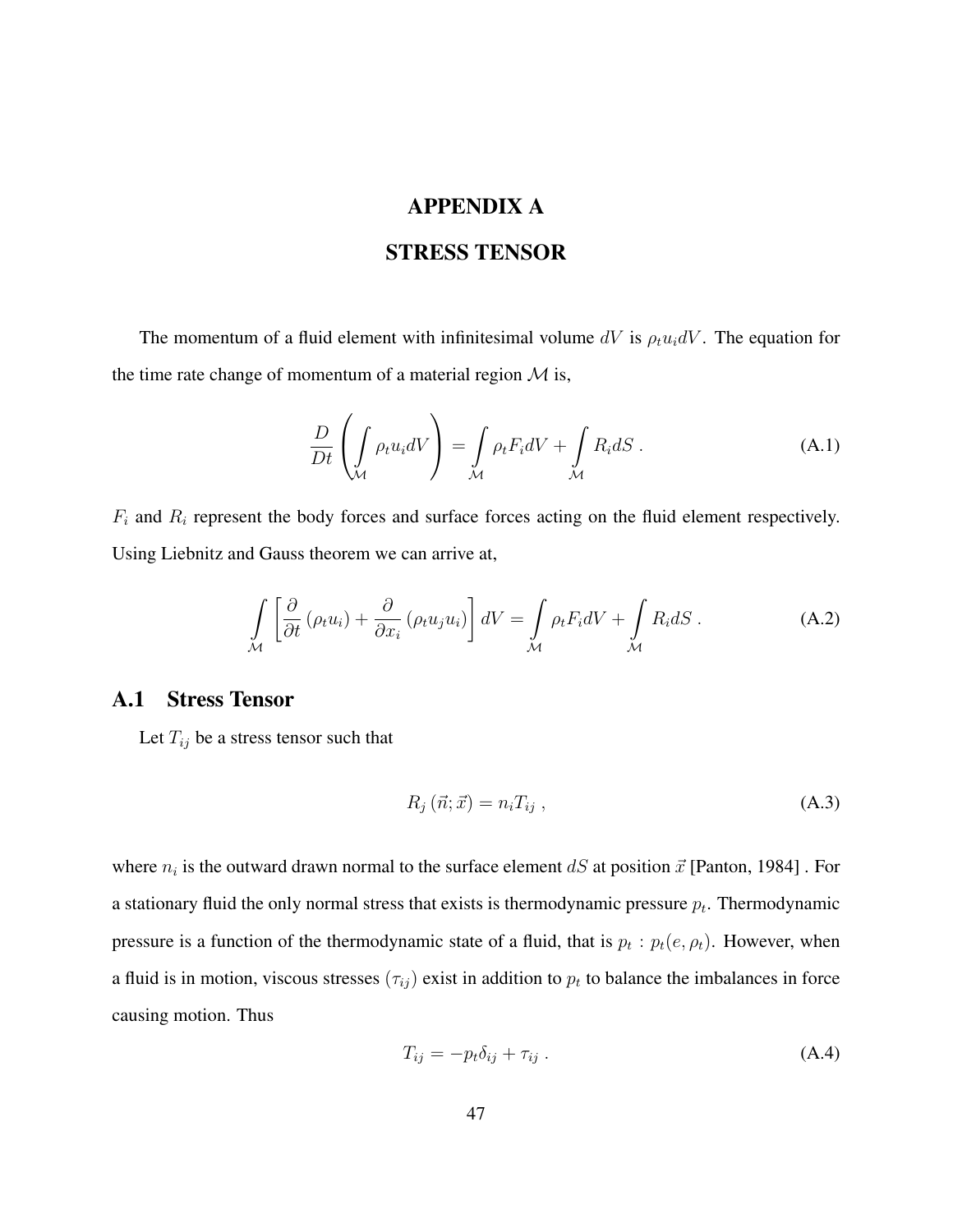### A.2 Mechanical and Thermodynamic Pressure

Thermodynamic pressure contributes to normal stress on the surface of a fluid element and it is isotropic. However, when a fluid is in motion normal viscous stresses come into existence and are not isotropic. The average of normal stresses, termed as mechanical pressure  $(p_m)$  is used to understand normal surface forces.

$$
p_m = -\frac{1}{3} \left( T_{11} + T_{22} + T_{33} \right) = -\frac{1}{3} T_{ii} \,. \tag{A.5}
$$

As per Stoke's assumption, the difference in mechanical and thermodynamic pressure is considered to be a linear function of the rate of expansion [Panton, 1984],

$$
p_m - p_t = \beta_p \nabla \cdot \vec{u} = -\frac{\beta_p}{\rho_t} \frac{D \rho_t}{Dt}
$$
 (A.6)

where  $\beta_p$  is the bulk modulus. For incompressible fluids  $\beta_p$  is zero and hence there is no difference between  $p_m$  and  $p_t$ . In other words, Stoke's assumption implies that, the average normal viscous stress is zero.

#### A.3 Navier-Stokes Stress Tensor

Most fluids are isotropic having no moments on their surfaces thereby implying the stress tensor to be symmetric. Also  $T_{ij}$  is assumed to be linearly dependent on velocity gradients. Then  $T_{ij}$  can be written as [Aris, 1962; Batchelor, 1956; Prager, 1961; Yih, 1974]

$$
T_{ij} = \left(-p_t + \lambda \frac{\partial u_k}{\partial x_k}\right) \delta_{ij} + 2\mu \left(\frac{\partial u_j}{\partial x_i}\right)_{sym}.
$$
 (A.7)

Where  $\lambda$  is the second coefficient of viscosity,  $\mu$  is the first coefficient of viscosity (assumed to be a constant) and  $(\partial u_j/\partial x_i)_{sym}$  is the symmetric strain rate tensor,  $S_{ij}$ . The symmetric strain rate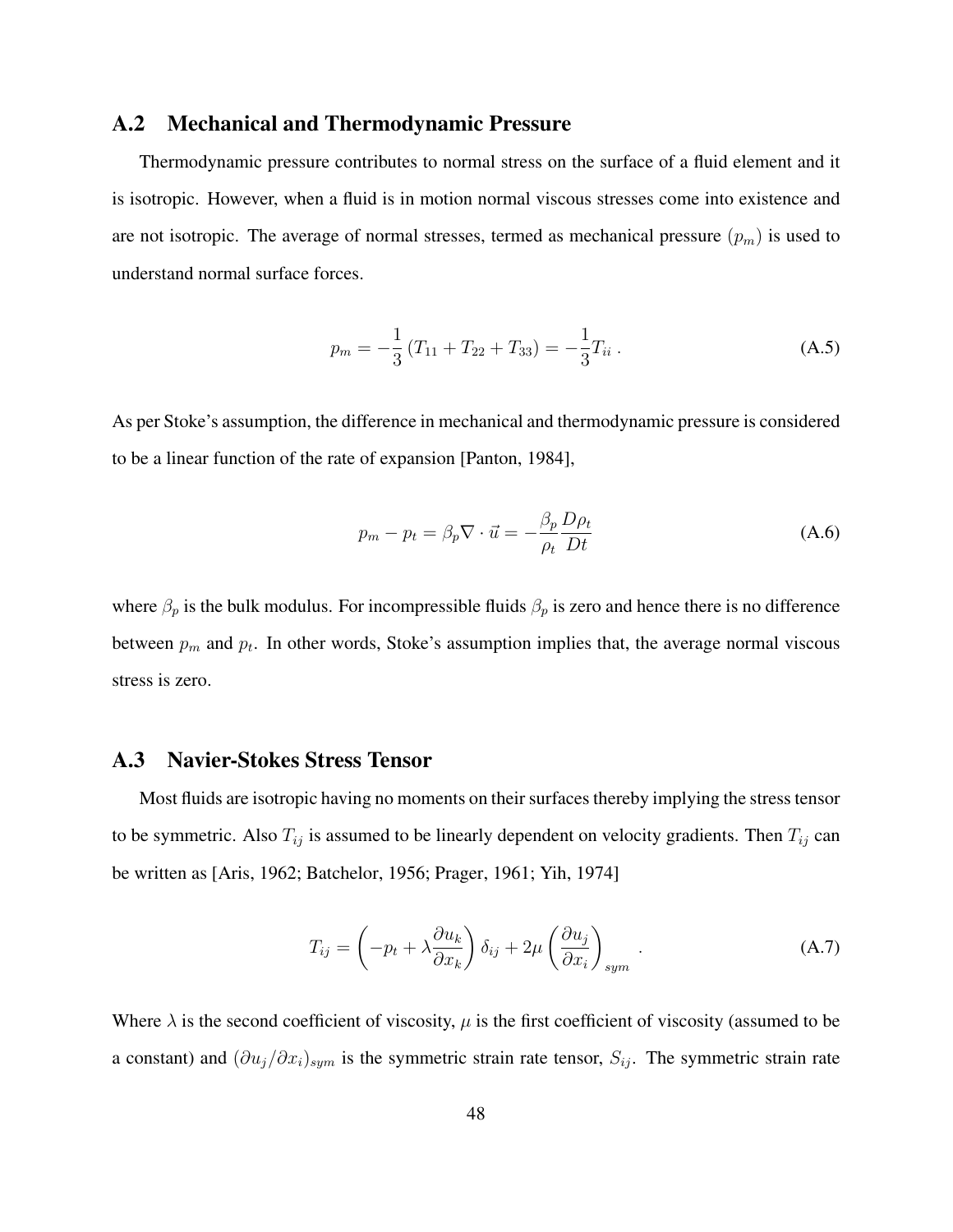tensor is defined as,

$$
S_{ij} \equiv \frac{1}{2} \left( \frac{\partial u_i}{\partial x_j} + \frac{\partial u_j}{\partial x_i} \right) = \left( \frac{\partial u_j}{\partial x_i} \right)_{sym} .
$$
 (A.8)

Contracting equation  $(A.7)$  on i and dividing by 3 gives,

$$
p_t - p_m = \left(\lambda + \frac{2}{3}\mu\right) \frac{\partial u_k}{\partial x_k} = -\left(\lambda + \frac{2}{3}\mu\right) \frac{1}{\rho_t} \frac{D\rho_t}{Dt} \,. \tag{A.9}
$$

Low mach number flows have quick relaxation (time taken for energy be to be equally distributed into rotational, translational and vibrational modes) thus the difference between thermodynamic and mechanical pressure is negligible (Stoke's assumption). Therefore,  $\lambda = -\frac{2}{3}$  $\frac{2}{3}\mu$ . Substituting for  $\lambda$  in equation (A.7), the final expression for Navier-Stokes stress tensor is obtained,

$$
T_{ij} = -p_t \delta_{ij} + \tau_{ij} ,
$$
  
=  $\left(-p_t - \frac{2}{3} \mu \frac{\partial u_k}{\partial x_k}\right) \delta_{ij} + 2\mu S_{ij} .$  (A.10)

The Navier-Stokes viscous stress tensor is,

$$
\tau_{ij} = -\frac{2}{3}\mu \frac{\partial u_k}{\partial x_k} \delta_{ij} + 2\mu S_{ij} . \tag{A.11}
$$

The momentum equation (2.3) has a  $\partial \tau_{ij}/\partial x_j$  term, which for the Navier-Stokes viscous tensor

$$
\frac{\partial \tau_{ij}}{\partial x_j} = \frac{1}{3} \mu \frac{\partial}{\partial x_i} \left( \frac{\partial u_j}{\partial x_j} \right) + \mu \frac{\partial^2 u_i}{\partial x_j^2} . \tag{A.12}
$$

For an incompressible flow  $\partial u_i/\partial x_i = 0$  and assuming  $\mu$  to be a constant, the above equation simplifies to,

$$
\frac{\partial \tau_{ij}}{\partial x_j} = 2\mu \frac{\partial S_{ij}}{\partial x_j} = \mu \frac{\partial^2 u_i}{\partial x_j^2} \,. \tag{A.13}
$$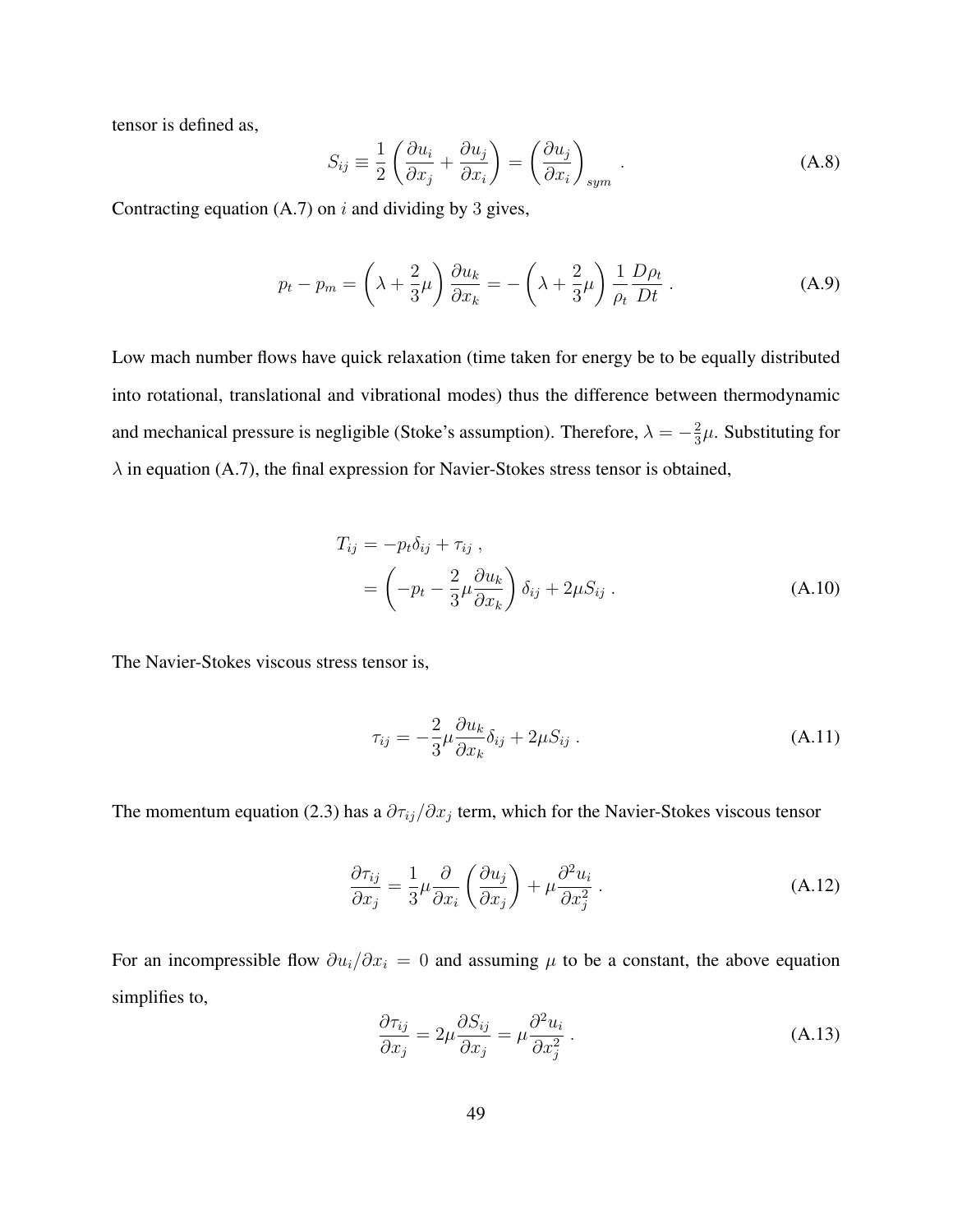An important identity to note is that, product of a symmetric tensor with any tensor results in a symmetric tensor, thus

$$
S_{ij}\frac{\partial u_i}{\partial x_j} = S_{ij}S_{ij} .
$$
 (A.14)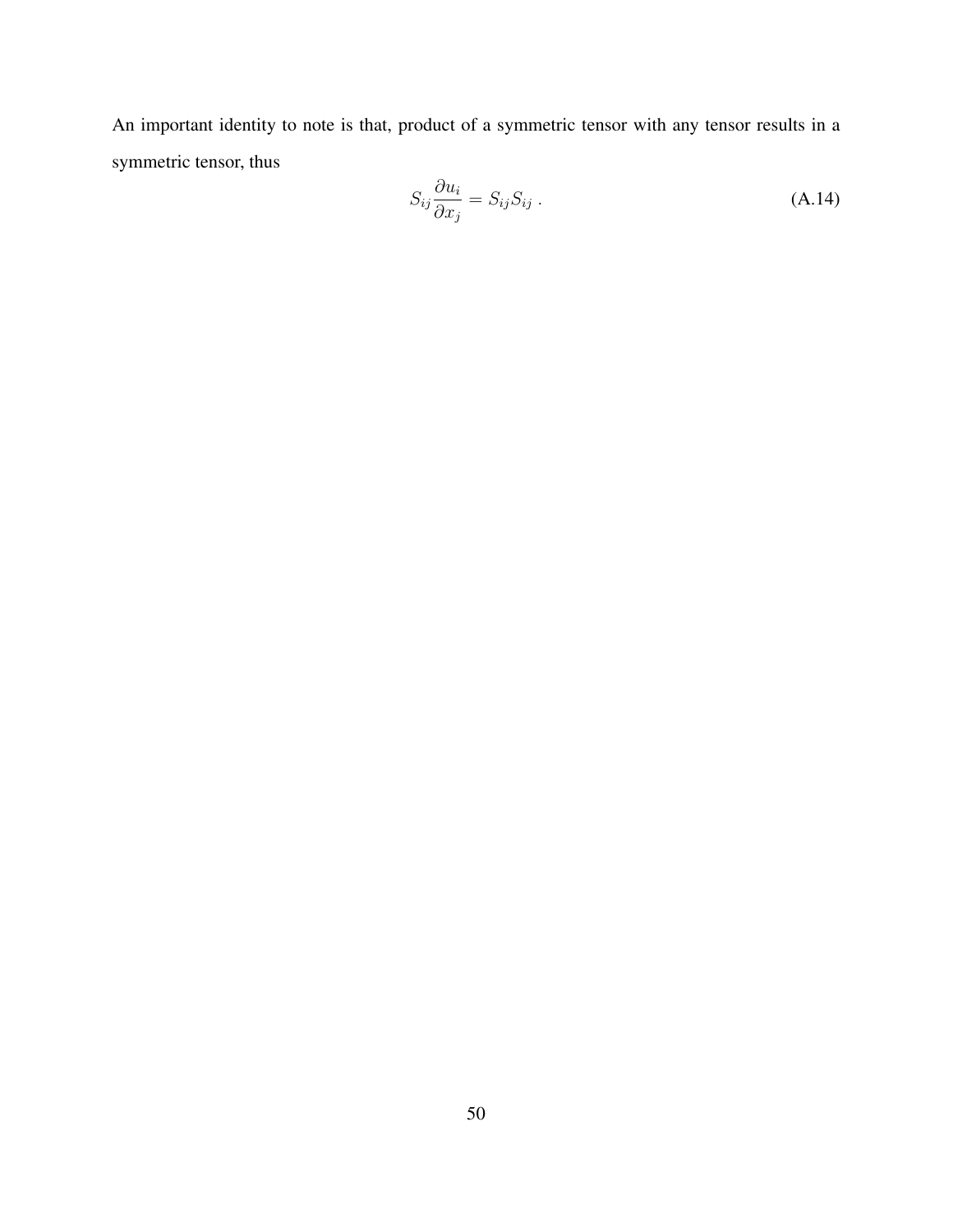# APPENDIX B

# INTERNAL ENERGY EQUATION

Internal energy cannot be measured directly but instead it is inferred from temperature. Thus it is beneficial to re-cast equation  $(2.7)$  in terms of temperature. Enthalpy per unit mass, h is given as [Panton, 1984],

$$
h = e + \frac{p_t}{\rho_t} \,. \tag{B.1}
$$

Equation (2.7) redefined in terms of enthalpy is [Bird et al., 2002],

$$
\rho_t \frac{Dh}{Dt} = \frac{\partial}{\partial x_i} \left( k_T \frac{\partial T}{\partial x_i} \right) + \tau_{ij} \frac{\partial u_i}{\partial x_j} + \frac{Dp_t}{Dt} . \tag{B.2}
$$

Assuming enthalpy to be a function of only temperature  $(T)$  and thermodynamic pressure  $(p_t)$ , the differential form of equation (B.1) is,

$$
dh = \left(\frac{\partial h}{\partial T}\right)_{p_t} dT + \left(\frac{\partial h}{\partial p_t}\right)_T dp_t , \qquad (B.3)
$$

where the quantity in the subscript indicates that it is being held constant for the differential at hand. The first term on the right hand side of equation (B.3) is recognized to be the specific heat at constant pressure,  $C_p$  and the second term on the right hand side is evaluated using equation (B.1) to give,

$$
dh = C_p dT + \frac{1}{\rho_t} \left( 1 + T\beta_t \right) dp_t , \qquad (B.4)
$$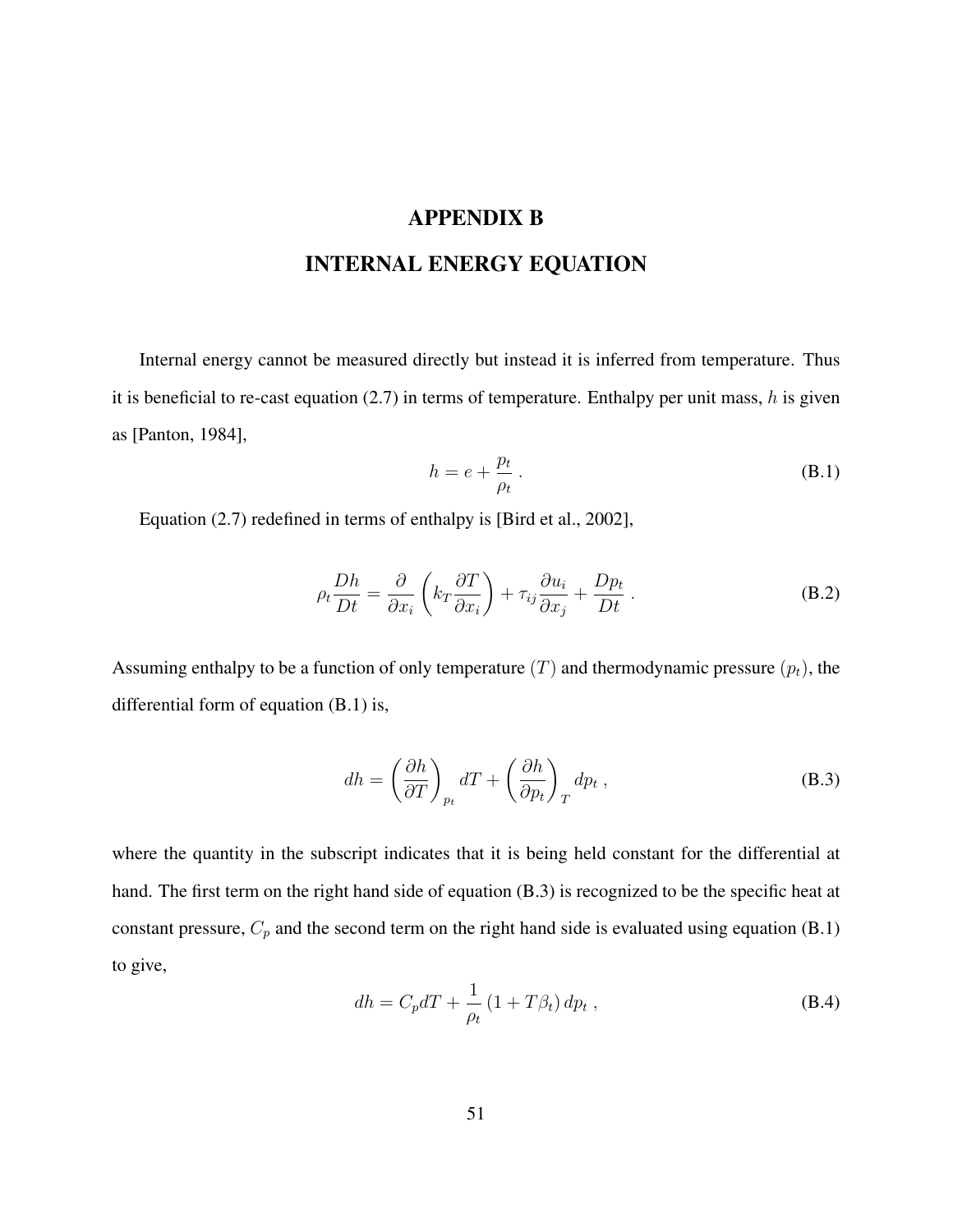where  $\beta_t \equiv (-1/\rho_t)(\partial \rho_t/\partial T)_{p_t}$  is the coefficient of thermal expansion. Multiplying equation (B.4) with  $\rho_t$  and equating it with the right hand side of equation (B.2) gives,

$$
\rho_t C_p \frac{DT}{Dt} = \frac{\partial}{\partial x_i} \left( k_T \frac{\partial T}{\partial x_i} \right) + \tau_{ij} \frac{\partial u_i}{\partial x_j} + T \beta_t \frac{D p_t}{Dt} . \tag{B.5}
$$

Using scaling analysis shown in Kundu and Cohen [2002] reveals the contribution of viscous stresses to be negligible. Thus the internal energy equation is,

$$
\rho_t C_p \frac{DT}{Dt} = \frac{\partial}{\partial x_i} \left( k_T \frac{\partial T}{\partial x_i} \right) + T \beta_t \frac{D p_t}{Dt} . \tag{B.6}
$$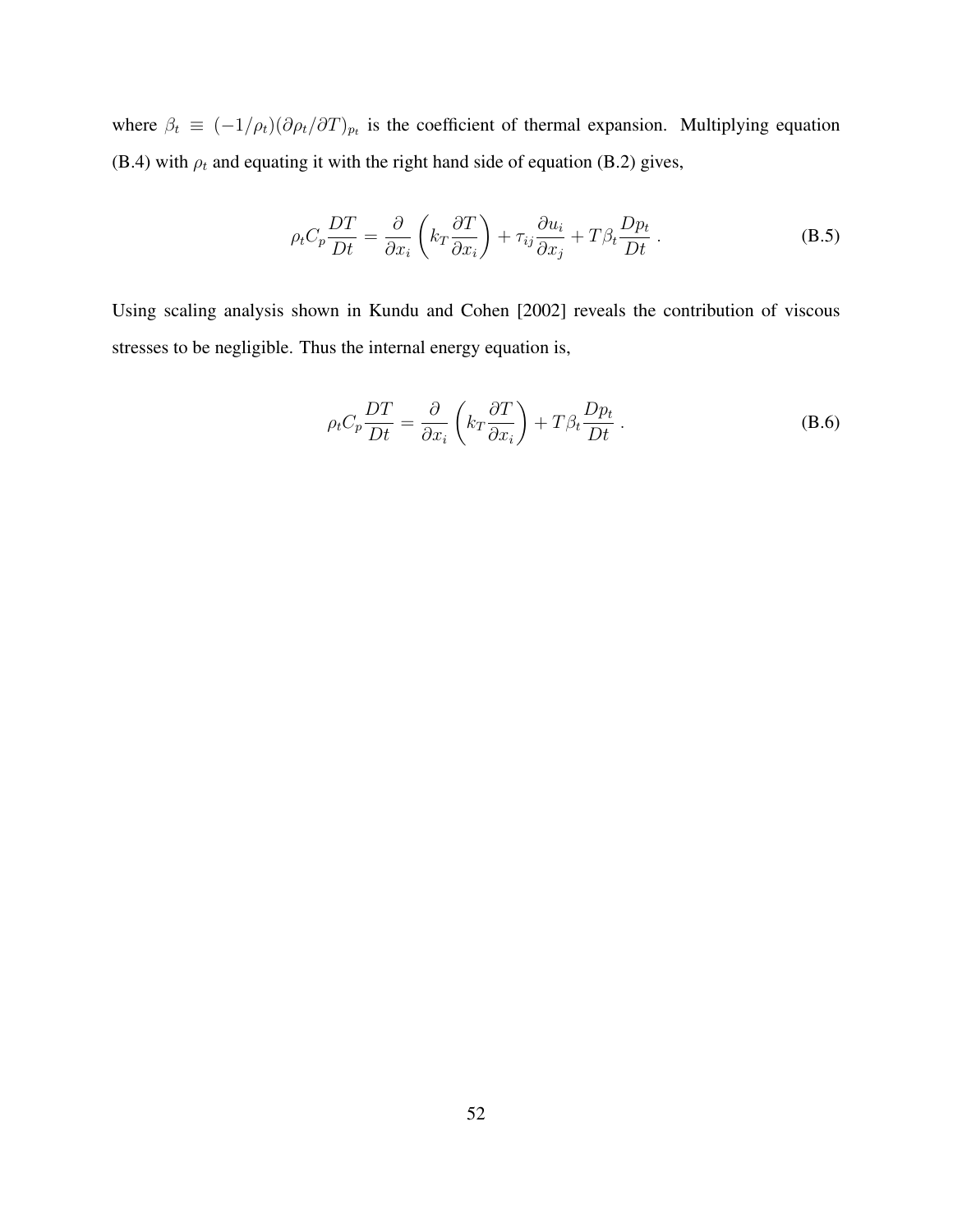# APPENDIX C

# BOUSSINESQ EQUATIONS

In this section the Boussinesq approximation with a forcing term in the momentum equation is discussed.

## C.1 Decomposition of Density and Pressure

Consider a physical variable  $(\psi_t)$  decomposed into its spatial average  $(\psi_o)$ , its variation in absence of motion  $(\tilde{\psi})$  and fluctuations due to fluid motion  $(\psi)$ . [Spiegel and Veronis, 1960]

$$
\psi_t(\vec{x},t) = \psi_o + \tilde{\psi}(z) + \psi(\vec{x},t) .
$$
\n(C.1)

 $\psi$ <sub>o</sub> would be time dependent if boundary conditions vary with time, however for simplicity it is assumed independent of time. The physical quantities of interest are density and pressure and are decomposed as,

$$
\rho_t(\vec{x},t) = \rho_0 + \tilde{\rho}(z) + \rho(\vec{x},t) ,
$$
  
\n
$$
p_t(\vec{x},t) = p_o + \tilde{p}(z) + p(\vec{x},t) .
$$
\n(C.2a)

We can obtain a scale for heights, especially for density as,

$$
D_{\rho} = \left| \frac{\rho_0}{(d\tilde{\rho}/dz)} \right| \,. \tag{C.3}
$$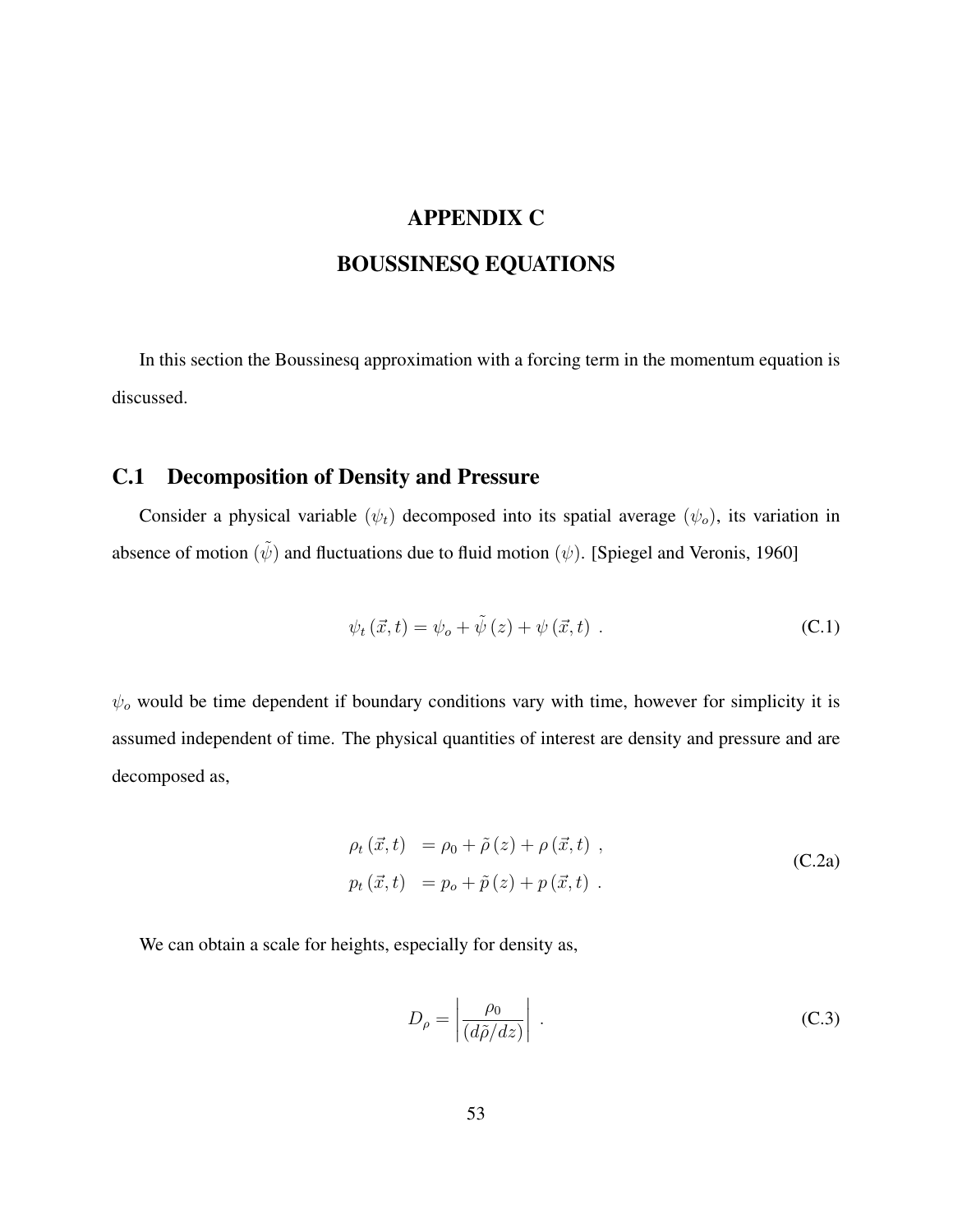The approximation we wish to make is that the fluid motions are confined to a layer of height  $d$ that is much less than the smallest scale height,  $D = (D_{\rho})_{min} \gg d$ . Integrating from the height of minimum density to maximum density  $(\tilde{\rho}_{max} - \tilde{\rho}_{min}) = \Delta \tilde{\rho}$ , we get and define,

$$
\frac{\Delta \tilde{\rho}}{\rho_0} \equiv \varepsilon \ll 1 \,. \tag{C.4}
$$

This becomes the static condition that requires to be imposed to make the above approximation. This holds for infinitesimal amplitudes of motion. However, for non-linear analysis we have,

$$
\left|\frac{\rho}{\tilde{\rho}}\right| \le O(\varepsilon) \,. \tag{C.5}
$$

This says that the magnitude of fluctuations should not exceed in order of magnitude the static variation. This must be verified *a posteriori* from solutions to the problem.

### C.2 Hydrostatic Relation

The momentum equation (2.3) simplified using equation (2.2) with gravity and external forcing being the only body forces is

$$
\rho_t \frac{\partial u_i}{\partial t} + \rho_t u_j \frac{\partial u_i}{\partial x_j} = -\frac{\partial p_t}{\partial x_i} + \rho_t \left( -g \delta_{i3} + b_i \right) + \mu \frac{\partial^2 u_i}{\partial x_j^2} + \frac{\mu}{3} \frac{\partial}{\partial x_i} \left( \frac{\partial u_j}{\partial x_j} \right) , \tag{C.6}
$$

and continuity equation (2.2) is

$$
\frac{D\rho_t}{Dt} = -\rho_t \frac{\partial u_i}{\partial x_i} \,. \tag{C.7}
$$

In absence of motion and external forcing, equation (C.6) simplifies to,

$$
\frac{\partial \tilde{p}}{\partial x_i} = -g\left(\rho_0 + \tilde{\rho}\right)\delta_{i3},\tag{C.8}
$$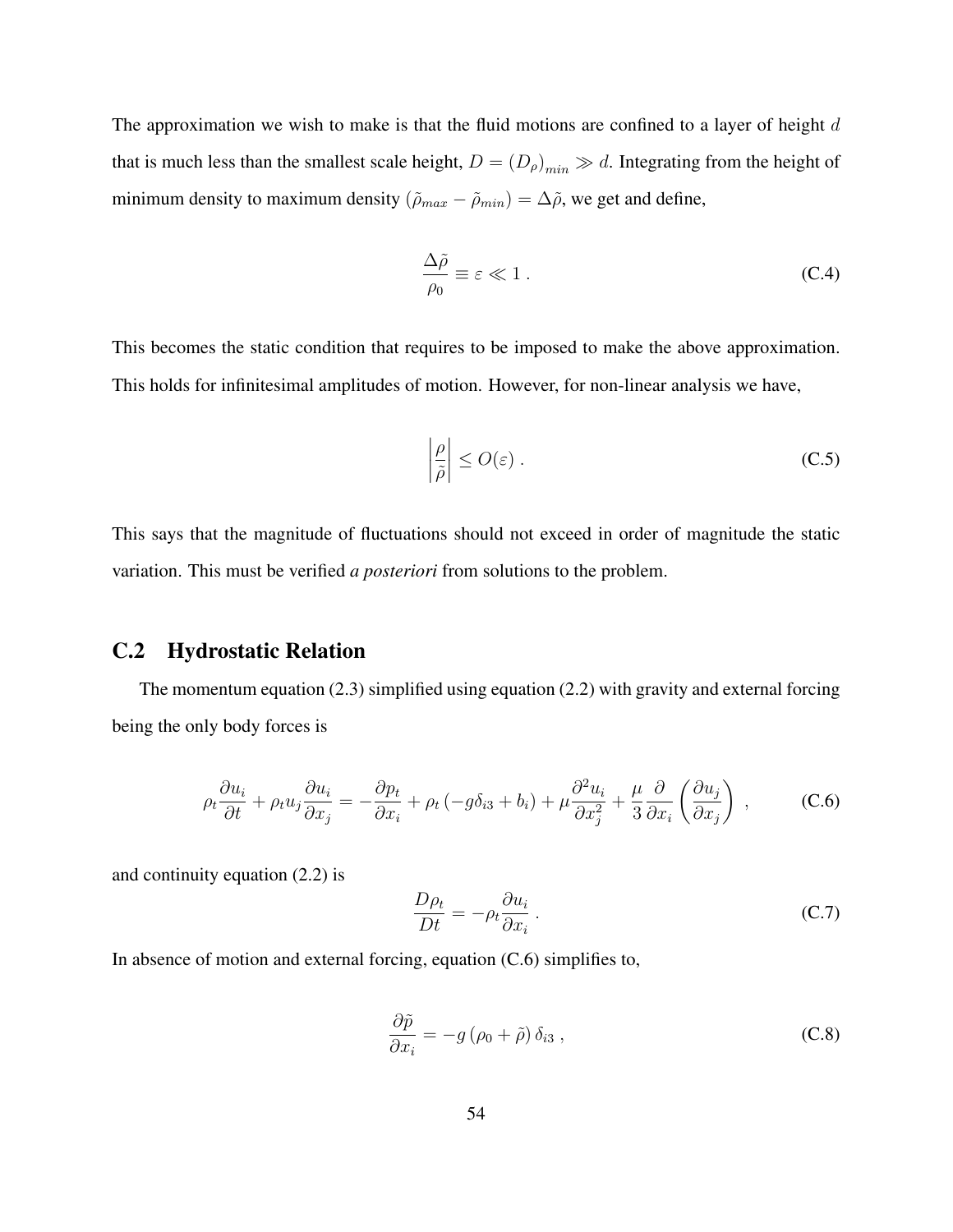in other words,

$$
\frac{d\tilde{p}}{dz} = -g\left(\rho_0 + \tilde{\rho}\right) \tag{C.9}
$$

Equation (C.9) is the hydrostatic relation and is assumed to hold true even when motion exists. Substituting the hydrostatic relation in the momentum equation we obtain,

$$
\rho_t \frac{\partial u_i}{\partial t} + \rho_t u_j \frac{\partial u_i}{\partial x_j} = -\frac{\partial p}{\partial x_i} - \rho g \delta_{i3} + \rho_t b_i + \rho_0 \nu \frac{\partial^2 u_i}{\partial x_j^2} + \frac{\rho_0 \nu}{3} \frac{\partial}{\partial x_i} \left(\frac{\partial u_j}{\partial x_j}\right) . \tag{C.10}
$$

## C.3 The Boussinesq Approximation

The continuity and momentum equation are scaled in factors of  $O(\varepsilon)$ . The Taylor's series expansion of  $(1/\rho_t)$  in terms of  $\rho_0$  is,

$$
\rho_t^{-1} = \rho_0^{-1} - \rho_0^{-2} (\rho_t - \rho_0) + \rho_0^{-3} (\rho_t - \rho_0)^2 - \cdots
$$
 (C.11)

Substituting equation (C.2) gives,

$$
\rho_t^{-1} = \rho_0^{-1} \left( 1 - \left( \frac{\tilde{\rho}}{\rho_0} + \frac{\rho}{\rho_0} \right) + \left( \frac{\tilde{\rho}}{\rho_0} + \frac{\rho}{\rho_0} \right)^2 - \dotsb \right) . \tag{C.12}
$$

Noting that  $(\tilde{\rho}/\rho_0) \leq O(\varepsilon)$  and  $(\rho/\rho_0) \leq O(\varepsilon)$ , the above equation is,

$$
\frac{1}{\rho_t} = \frac{1}{\rho_0} \left( 1 - O\left(\varepsilon\right) + O\left(\varepsilon^2\right) - \dotsb \right) . \tag{C.13}
$$

#### C.3.1 Continuity Equation

Substituting equation (C.2) for density in equation (C.7) while taking  $\rho_0$  common gives,

$$
\frac{-1}{\rho_t} \frac{D}{Dt} \left[ \rho_0 \left( 1 + \frac{\tilde{\rho}}{\rho_0} + \frac{\rho}{\rho_0} \right) \right] = \frac{\partial u_i}{\partial x_i} \,. \tag{C.14}
$$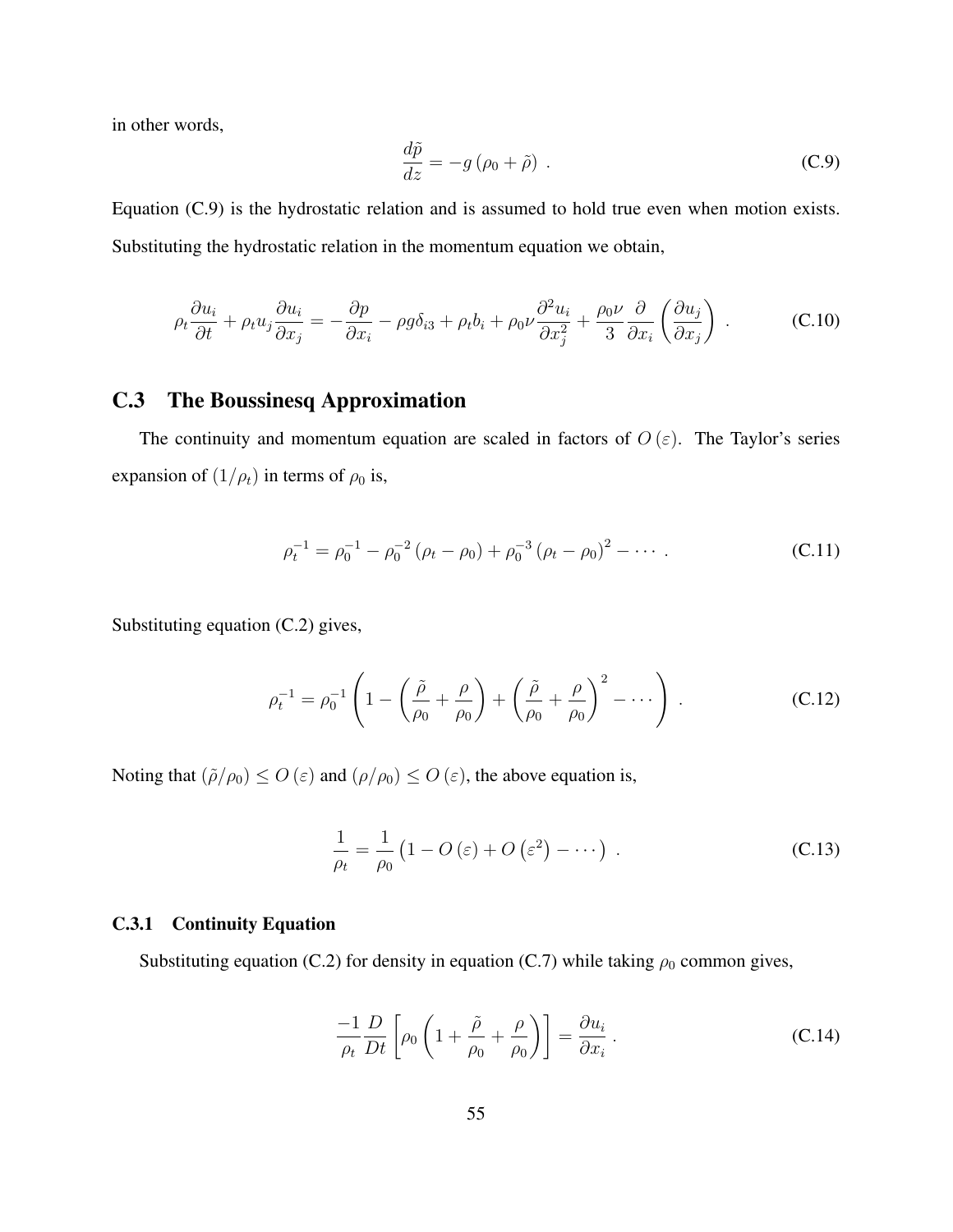Using equations (C.4) , (C.5) and (C.13) in the above equation gives,

$$
-\frac{D}{Dt}\left[\varepsilon\frac{\tilde{\rho}}{\Delta\tilde{\rho}} + \varepsilon\frac{\rho}{\Delta\tilde{\rho}}\right] + O\left(\varepsilon^2\right) = \frac{\partial u_i}{\partial x_i} \,. \tag{C.15}
$$

Keeping to the first order, the continuity equation is then,

$$
\frac{\partial u_i}{\partial x_i} = 0 \tag{C.16}
$$

#### C.3.2 Momentum Equation

Similar to the continuity equation, the momentum equation (C.10) after using relation (C.13) and keeping to first order is,

$$
\frac{Du_i}{Dt} = -\frac{1}{\rho_0} \frac{\partial p}{\partial x_i} - \frac{\rho}{\rho_0} g \delta_{i3} + b_i + \nu \frac{\partial^2 u_i}{\partial x_j^2} + \frac{\nu}{3} \frac{\partial}{\partial x_i} \left(\frac{\partial u_j}{\partial x_j}\right) .
$$
 (C.17)

Expressing the momentum equation in terms of  $\varepsilon$  gives,

$$
\frac{Du_i}{Dt} = -\frac{\varepsilon}{\Delta \tilde{\rho}} \frac{\partial p}{\partial x_i} - \frac{\varepsilon}{\Delta \tilde{\rho}} g \rho \delta_{i3} + b_i + \nu \frac{\partial^2 u_i}{\partial x_i^2} + \frac{\nu}{3} \frac{\partial}{\partial x_i} \left( \frac{\partial u_j}{\partial x_j} \right) , \qquad (C.18)
$$

where  $\nu = \mu/\rho_0$  is the kinematic viscosity assumed to be constant. Also using equation (C.16) in the momentum equation we get

$$
\frac{Du_i}{Dt} = -\frac{\varepsilon}{\Delta \tilde{\rho}} \frac{\partial p}{\partial x_i} - \varepsilon \left[ \frac{\rho}{\Delta \tilde{\rho}} \right] g \delta_{i3} + b_i + \nu \frac{\partial^2 u_i}{\partial x_j^2} . \tag{C.19}
$$

The second term of the right hand side of the momentum equation (C.19) appears to be of  $O(\varepsilon^2)$ . In the absence of forcing  $(b_i = 0)$ , the system is driven by density fluctuations. This term contains the fluctuating component of density, and thus the characteristic acceleration of the fluid will be of the order  $O(\varepsilon \left[ \rho / \Delta \tilde{\rho} \right] g)$ . This forces the conclusion that the acceleration by gravity is much larger than the characteristic acceleration that offsets the second  $|\rho/\Delta\tilde{\rho}| \leq \varepsilon$  term [Spiegel and Veronis, 1960].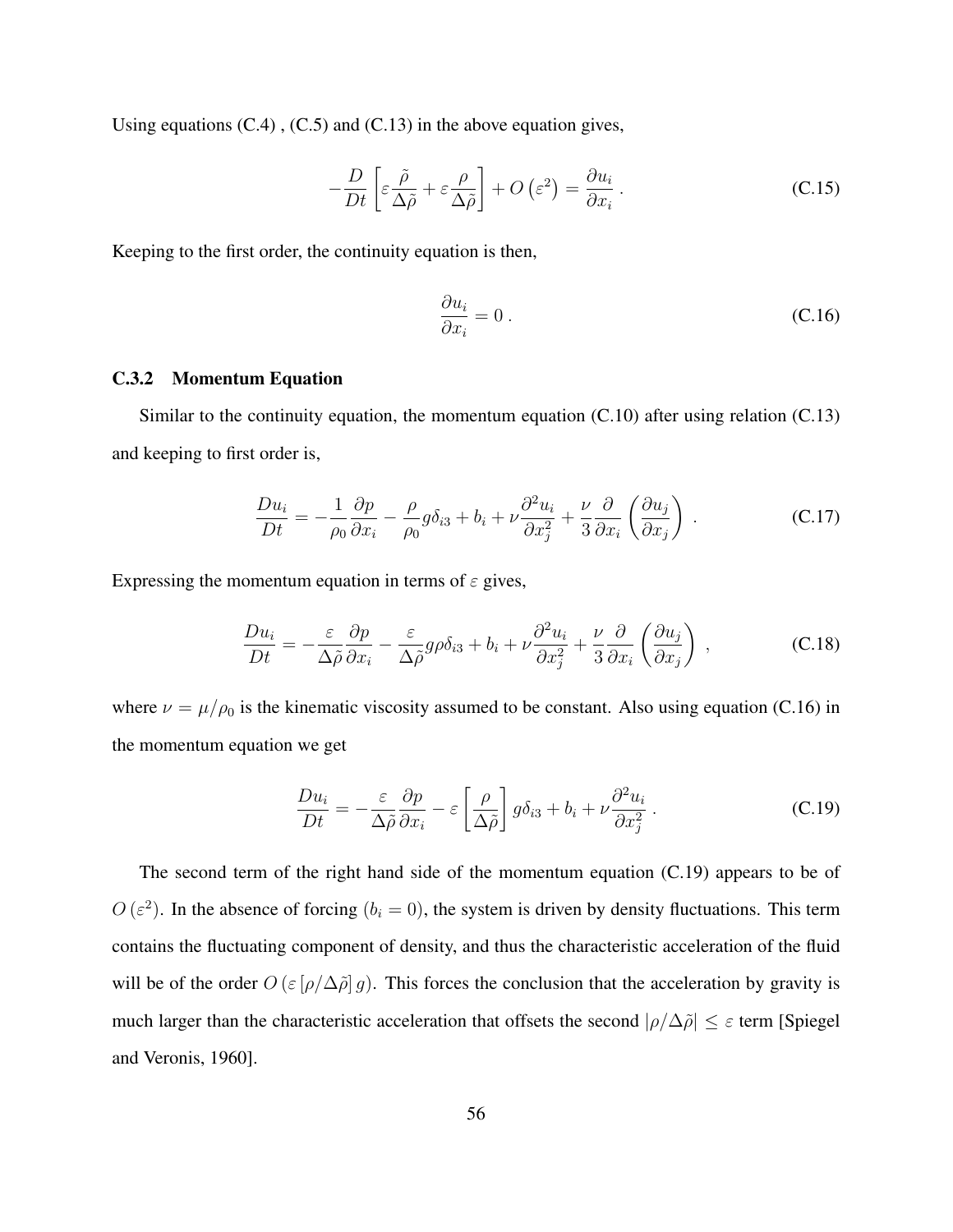#### C.3.3 Density Equation

By using the Boussinesq approximation, it is assumed that density fluctuations are only due to temperature fluctuations and not due to pressure effects. Thus in the equation of state (2.8), density is a function of temperature only. Using equation (C.4) along with the fact that fluctuations in density are small, the relationship between temperature and density is linearized. The evolution equation of density for a fluid particle by combining internal energy equation with the equation of state is,

$$
\frac{D\rho}{Dt} = D_m \frac{\partial^2 \rho}{\partial x_i^2} \,,\tag{C.20}
$$

where  $D_m = k_T / (\rho_0 C_p)$  is the mass diffusivity. Upon substituting equation (C.2) in equation (C.20) the evolution equation for density is,

$$
\frac{\partial \rho}{\partial t} + u_i \frac{\partial \rho}{\partial x_i} + u_i \frac{d\tilde{\rho}(z)}{dx_i} \delta_{i3} = D_m \frac{\partial^2 \rho}{\partial x_i^2} \,. \tag{C.21}
$$

#### C.3.4 Kinetic Energy

The kinetic energy is obtained by the dot product of  $\vec{u}$  with the momentum equation (2.15). Since the Boussinesq approximation of continuity equation is  $\partial u_i/\partial x_i = 0$ , the  $\nu(\partial^2 u_i/\partial x_i^2)$  term in the momentum equation is written in terms of  $S_{ij}$  (using equation (A.13)) to give the final kinetic energy equation as,

$$
\frac{\partial \mathcal{E}_k}{\partial t} + \frac{\partial}{\partial x_j} (u_j \mathcal{E}_k) = -\frac{u_i}{\rho_0} \frac{\partial p}{\partial x_i} - \frac{\rho}{\rho_0} u_i g \delta_{i3} + u_i b_i + 2\nu u_i \frac{\partial S_{ij}}{\partial x_j}.
$$
 (C.22)

where  $\mathcal{E}_k = \frac{1}{2}$  $\frac{1}{2}u^2$  is the kinetic energy per unit mass. Using the identity described in equation (A.14), the last term,  $2\nu u_i(\partial S_{ij}/\partial x_j)$  is rewritten as

$$
2\nu u_i \frac{\partial S_{ij}}{\partial x_j} = 2\nu \frac{\partial}{\partial x_j} (u_i S_{ij}) - \epsilon_k.
$$
 (C.23)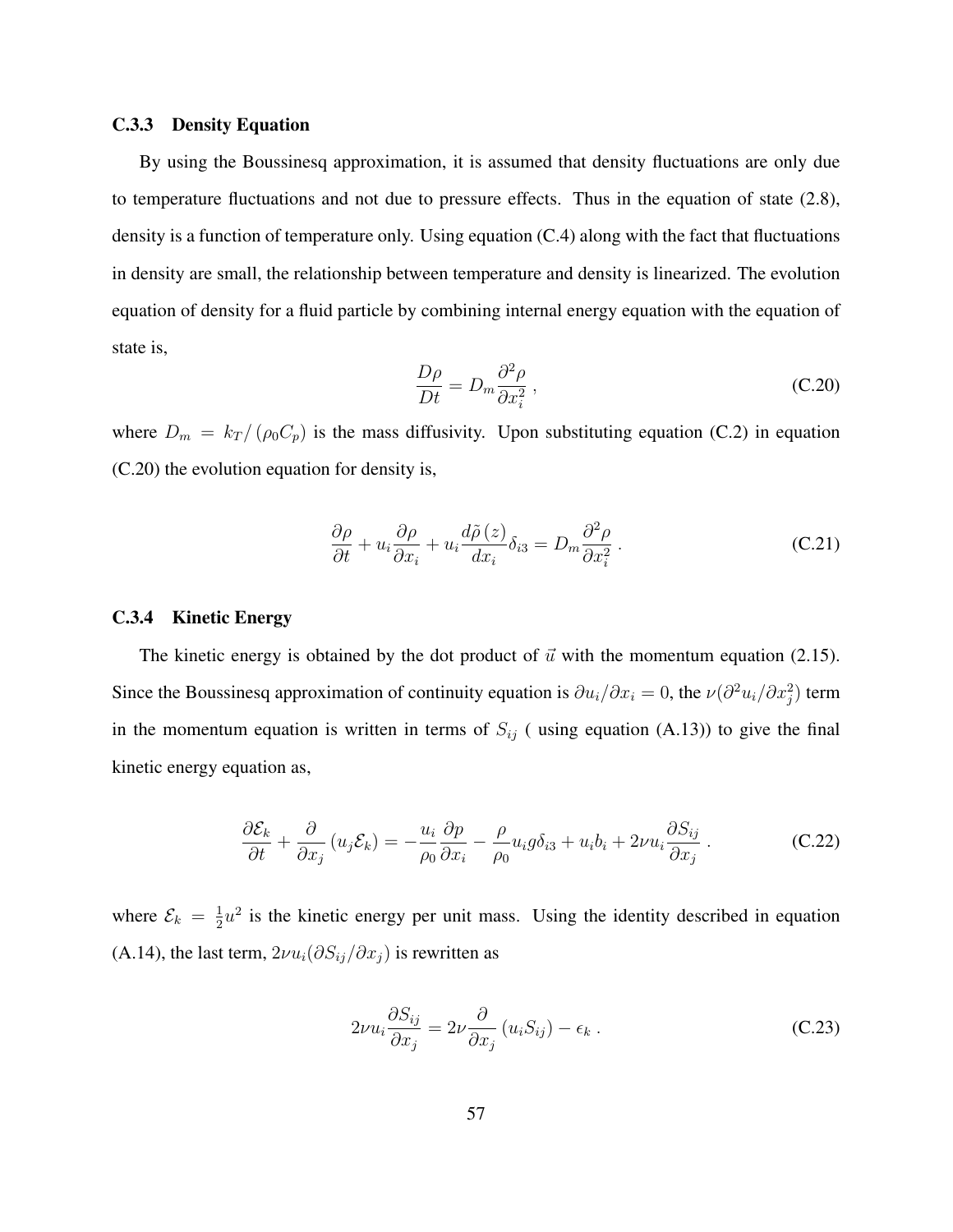Where

$$
\epsilon_k \equiv 2\nu S_{ij} S_{ij} \tag{C.24}
$$

is known as the dissipation of kinetic energy.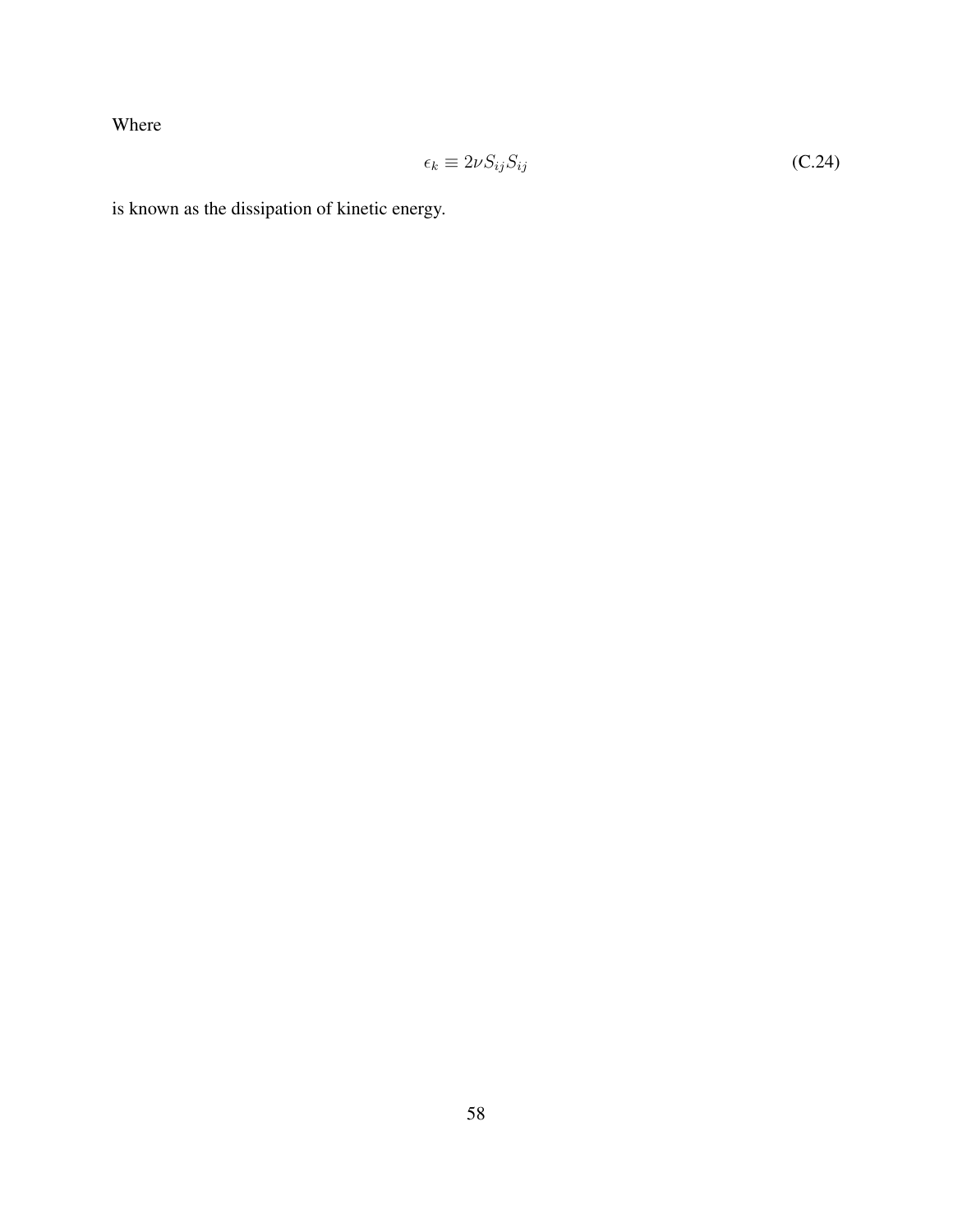### APPENDIX D

# HORIZONTAL AND VERTICAL CONTRIBUTIONS TO KINETIC ENERGY

Equation for kinetic energy is derived by the dot product of velocity with the momentum equation. The momentum equation (2.15) restated is,

$$
\frac{Du_i}{Dt} = -\frac{1}{\rho_0} \frac{\partial p}{\partial x_i} - \frac{\rho}{\rho_0} g \delta_{i3} + b_i + 2\nu \frac{\partial S_{ij}}{\partial x_j} .
$$
 (D.1)

Kinetic energy  $(\mathcal{E}_k)$  is decomposed into horizontal and vertical contributions respectively as,

$$
\mathcal{E}_h \equiv \frac{1}{2} (u_1 u_1 + u_2 u_2) ,
$$
  
\n
$$
\mathcal{E}_v \equiv \frac{1}{2} (u_3 u_3) .
$$
 (D.2)

Horizontal components (or contributions) are denoted by subscript  $_h$  and for a vector  $(\cdot)_h$  implies  $h = 1, 2$ . With this notation, horizontal component of velocity,  $u_h = [u_1, u_2]$  and  $\mathcal{E}_h = (1/2)u_h u_h$ . Vertical components (or contributions) are denoted by subscript v and for a vector  $(\vec{\cdot})_v = (\vec{\cdot})_3$ .

The evolution equation for  $\mathcal{E}_h$  is obtained by the dot product of horizontal component of velocity with the horizontal momentum equation. Similarly equation for  $\mathcal{E}_v$  is obtained by the dot product of vertical component of velocity with the vertical momentum equation. For an incompressible flow, equations for  $\mathcal{E}_h$  and  $\mathcal{E}_v$  are

$$
\frac{D\mathcal{E}_h}{Dt} = -\frac{u_h}{\rho_0} \frac{\partial p}{\partial x_h} + b_h + 2\nu u_h \frac{\partial S_{hj}}{\partial x_j} , \qquad (D.3)
$$

$$
\frac{D\mathcal{E}_v}{Dt} = -\frac{u_3}{\rho_0} \frac{\partial p}{\partial x_3} + b_v + 2\nu u_3 \frac{\partial S_{3j}}{\partial x_j} - \frac{\rho}{\rho_0} g u_3.
$$
 (D.4)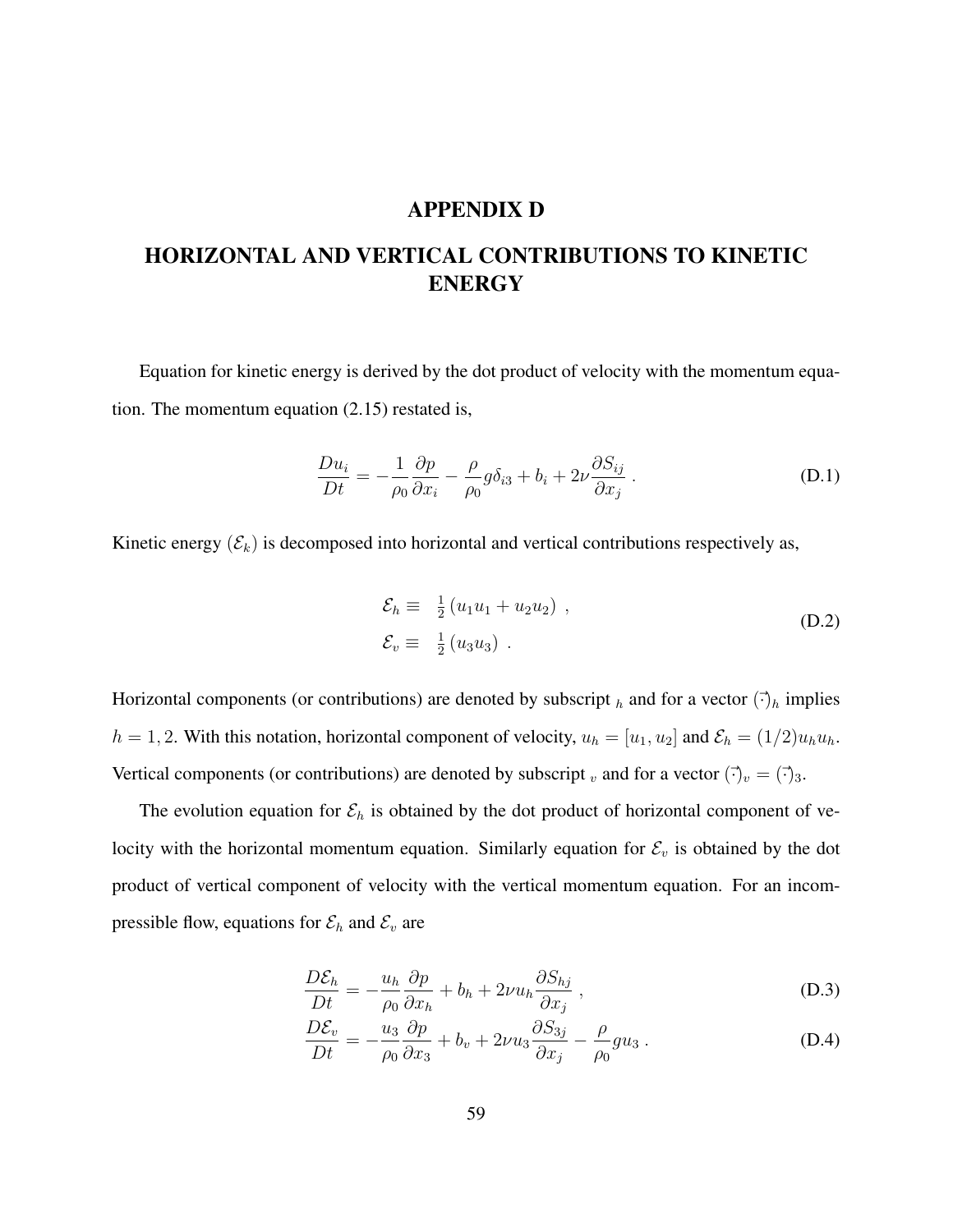$\tau_{ij}$  is a symmetric stress tensor, with Navier-Stokes assumptions it is expressed in equation (A.11). For an incompressible fluid,  $\tau_{ij} = 2\mu S_{ij}$ . The tensor,  $\partial u_i / \partial x_j$  can be decomposed into symmetric and anti-symmetric part as,

$$
\frac{\partial u_i}{\partial x_j} = \frac{1}{2} \left( \frac{\partial u_i}{\partial x_j} + \frac{\partial u_j}{\partial x_i} \right) + \frac{1}{2} \left( \frac{\partial u_i}{\partial x_j} - \frac{\partial u_j}{\partial x_i} \right) ,
$$
 (D.5)

$$
= \frac{1}{2} \left( \frac{\partial u_i}{\partial x_j} \right)_{sym} + \frac{1}{2} \left( \frac{\partial u_i}{\partial x_j} \right)_{asym} , \qquad (D.6)
$$

$$
=S_{ij}+r_{ij}.
$$
 (D.7)

 $r_{ij}$  is the angular-deformation rate tensor. It is an anti-symmetric tensor. The product of a symmetric tensor (such as  $S_{ij}$ ) with an anti-symmetric tensor (such as  $r_{ij}$ ) is a null tensor. Thus,

$$
S_{ij}\frac{\partial u_i}{\partial x_j} = S_{ij}S_{ij} + S_{ij}\overline{r_{ij}}^0.
$$
 (D.8)

However,  $S_{hj}$  and  $S_{3j}$  independently are not symmetric. Therefore,

$$
2\nu S_{hj} \frac{\partial u_h}{\partial x_j} = 2\nu S_{hj} S_{hj} + 2\nu S_{hj} r_{hj} , \qquad (D.9)
$$

$$
2\nu S_{3j} \frac{\partial u_3}{\partial x_j} = 2\nu S_{3j} S_{3j} + 2\nu S_{3j} r_{3j} .
$$
 (D.10)

Noting the above equations, the viscous work term appearing in the kinetic energy equations are split as

$$
2\nu u_h \frac{\partial S_{hj}}{\partial x_j} = 2\nu \frac{\partial}{\partial x_j} (u_h S_{hj}) - (2\nu S_{hj} S_{hj} + 2\nu S_{hj} r_{hj}), \qquad (D.11)
$$

$$
2\nu u_3 \frac{\partial S_{3j}}{\partial x_j} = 2\nu \frac{\partial}{\partial x_j} (u_3 S_{3j}) - (2\nu S_{3j} S_{3j} + 2\nu S_{3j} r_{3j}) .
$$
 (D.12)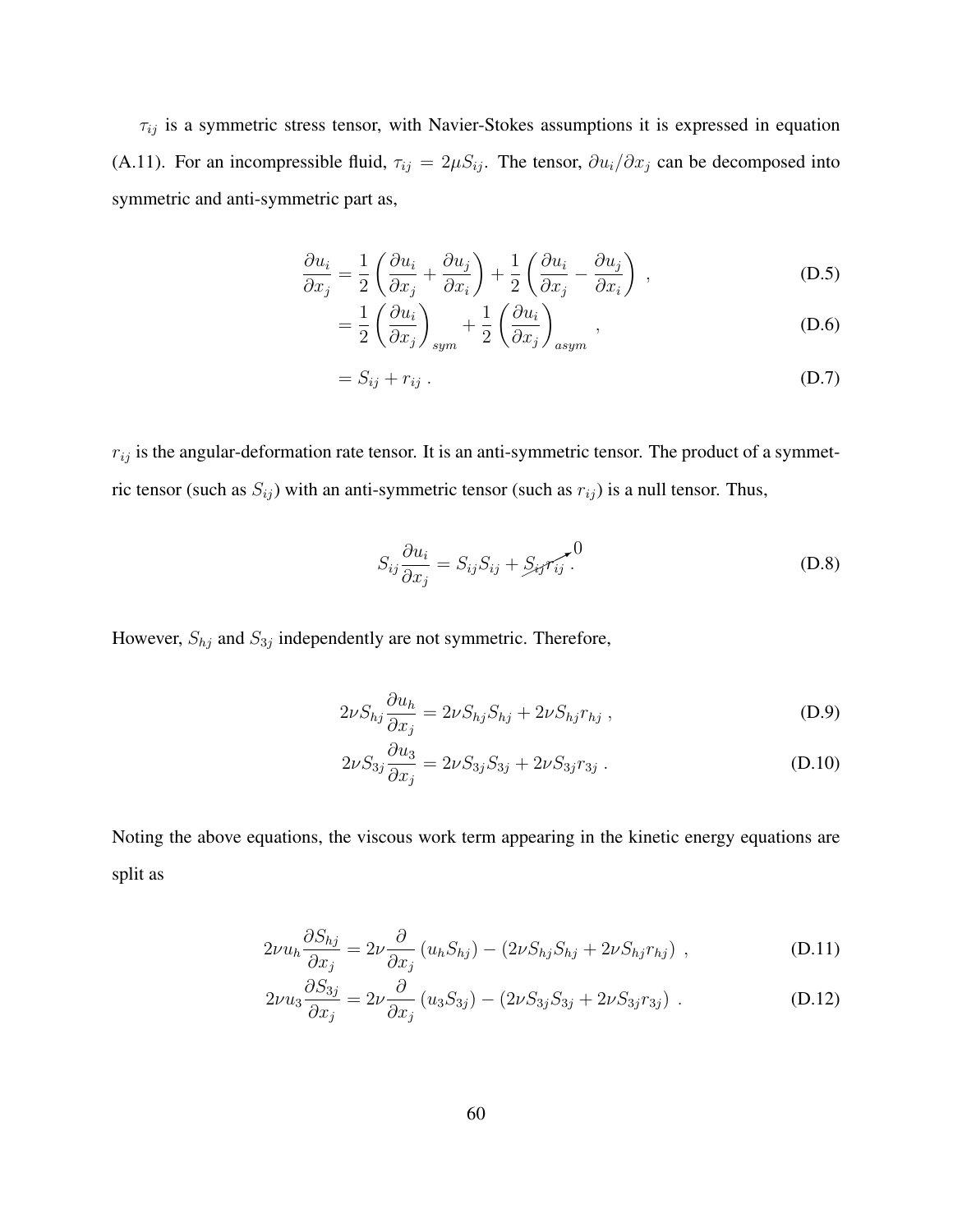Since,  $\mathcal{E}_k = \mathcal{E}_h + \mathcal{E}_v$ , by adding equations (D.3) and (D.4) the total kinetic energy equation (2.20) is recovered. Terms,  $2\nu S_{hj}r_{hj}$  and  $2\nu S_{3j}r_{3j}$  do not appear in the total kinetic energy equation therefore,

$$
S_{hj}r_{hj} = -S_{3j}r_{3j} \tag{D.13}
$$

Thus with equations, (D.3), (D.4), (D.11), (D.12) and (D.13) the equation for the horizontal and vertical contribution of kinetic energy is presented in equations (2.26) and (2.27)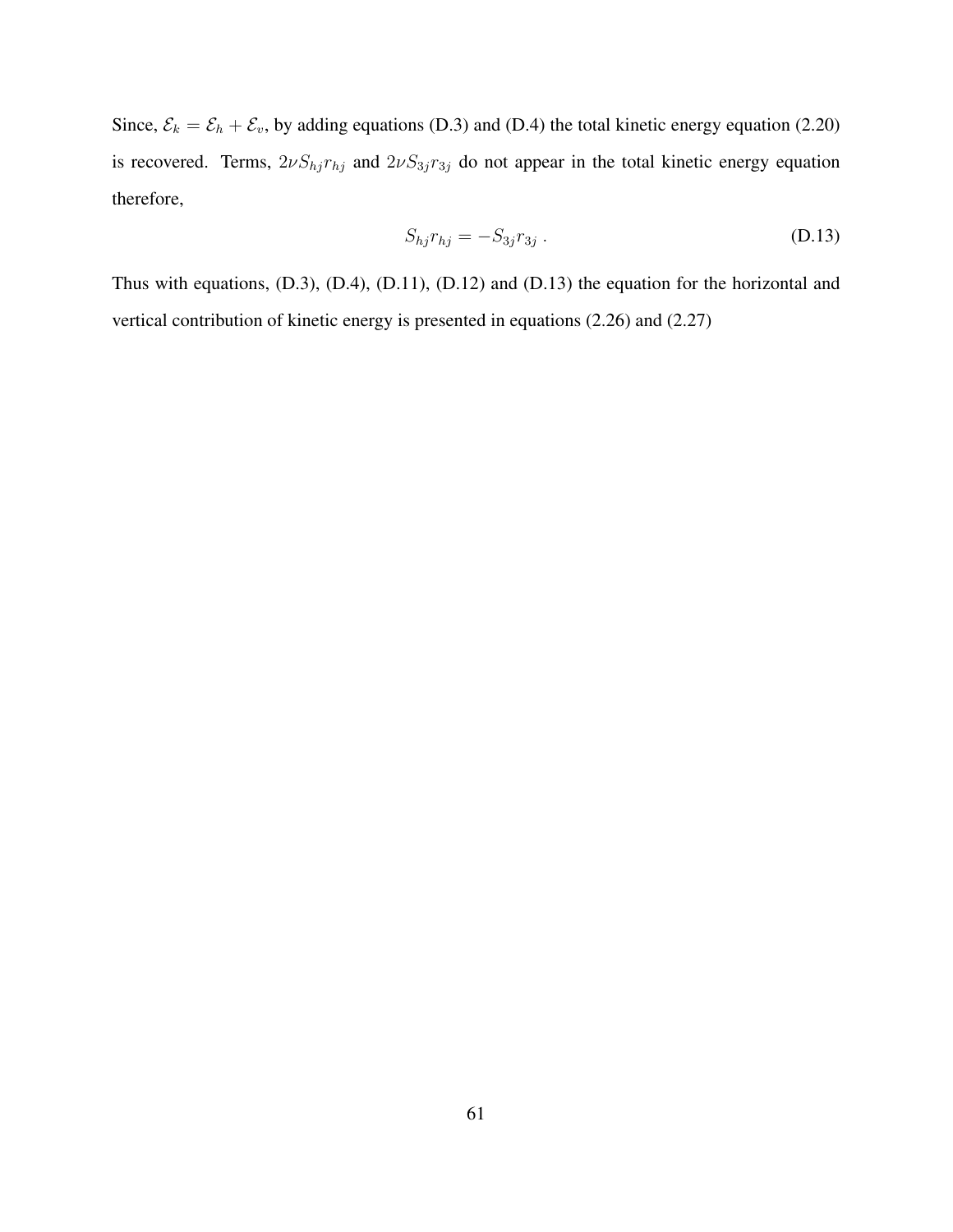# APPENDIX E

# SPECTRAL EQUATIONS

## E.1 Momentum Equation

Let  $(\hat{\cdot})$  denote fourier transform along the three spatial directions of  $(\cdot)$ . fourier transformation of the momentum equation (2.18) is,

$$
\frac{\partial}{\partial t}\hat{u}_i(\vec{\kappa},t) = \hat{A}_i(\vec{\kappa},t) + \hat{Z}_i(\vec{\kappa},t) + \hat{D}_i(\vec{\kappa},t) + \hat{b}_i(\vec{\kappa},t) - \hat{B}_i(\vec{\kappa},t) . \tag{E.1}
$$

Similarly the Fourier transform of the continuity equation (2.14) is,

$$
\kappa_i \hat{u}_i = 0 \tag{E.2}
$$

 $\kappa_i$  is the  $i^{th}$  component of the three dimensional wave-vector,  $\vec{\kappa}$ . It is possible to eliminate  $\hat{Z}_i$ . Taking the dot product of equation (E.1) with  $\vec{\kappa}$  and using the continuity relation (E.2) gives,

$$
0 = \kappa_i \left( \hat{A}_i - \hat{B}_i \right) + \kappa_i \hat{Z}_i . \tag{E.3}
$$

Substituting for  $\hat{Z}_i$  from equation (2.19) yields,

$$
\left(\overbrace{p_0 \atop \rho_0}^{p_t} + \frac{u_j u_j}{2}\right) = \frac{\kappa_i}{\kappa^2} \left(\hat{A}_i - \hat{B}_i\right) .
$$
 (E.4)

 $\kappa \equiv |\vec{\kappa}|$  is the magnitude of the wave-number. Substituting (E.4) into (E.1) gives,

$$
\frac{\partial \hat{u}_i}{\partial t} = \hat{A}_i - \hat{B}_i + \frac{\kappa_i \kappa_j}{\kappa^2} \left( \hat{A}_j - \hat{B}_j \right) + \hat{D}_i + \hat{b}_i \,. \tag{E.5}
$$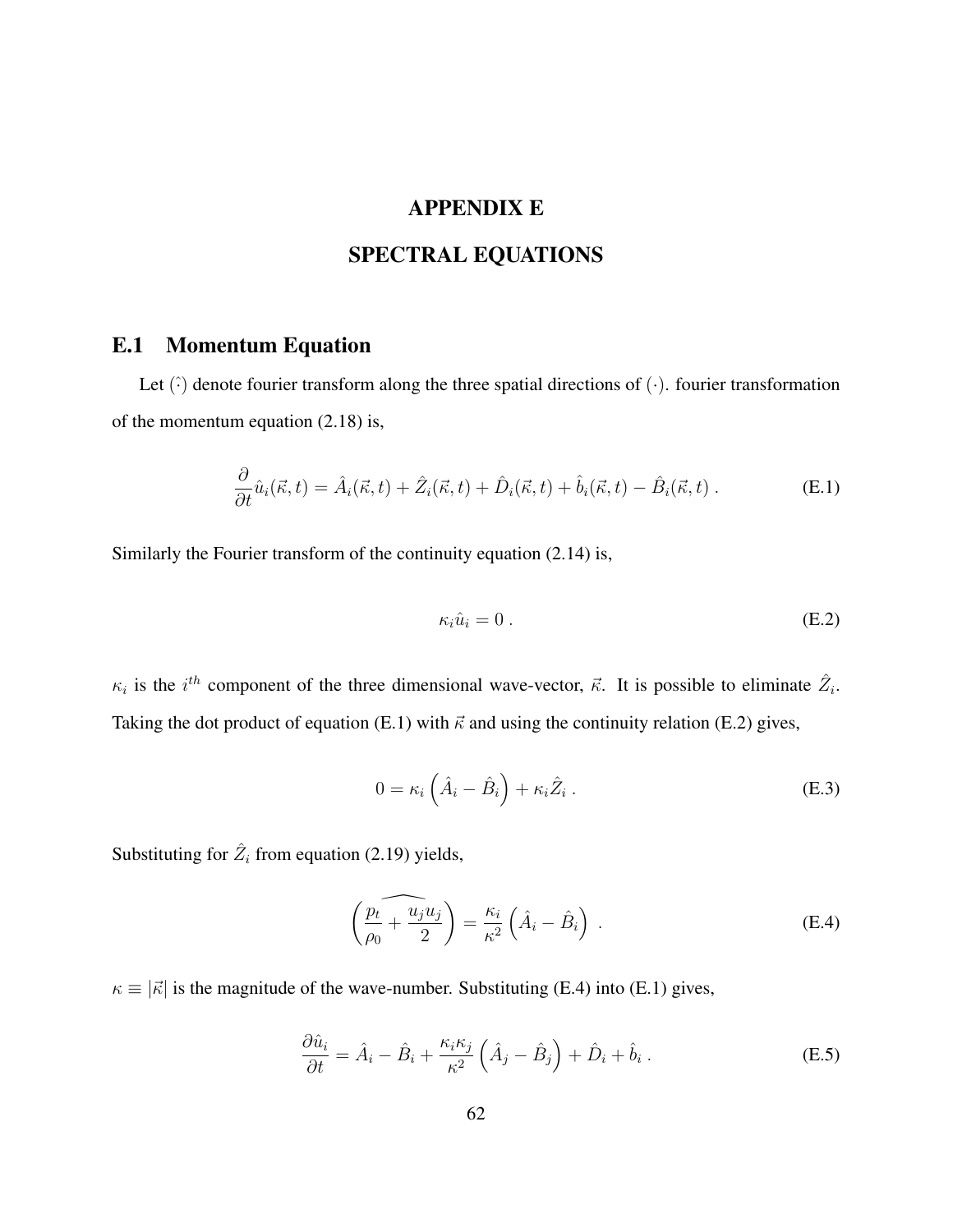Thus the Fourier space momentum equation for forced density stratified flows is,

$$
\frac{\partial \hat{u}_i}{\partial t} = \Lambda_{ij} \left( \hat{A}_j - \hat{B}_j \right) - \nu \kappa^2 \hat{u}_i + \hat{b}_i . \tag{E.6}
$$

Where  $\hat{\vec{A}} \equiv (\widehat{\vec{u} \times \vec{\omega}})$  and  $\Lambda_{ij} \equiv [\delta_{ij} - (\kappa_i \kappa_j)/\kappa^2]$ . The momentum equation including hyperviscosity (defined by Lindborg [2006]) is,

$$
\frac{\partial \hat{u}_i}{\partial t} = \Lambda_{ij} \left( \hat{A}_j - \hat{B}_j \right) - \nu \kappa^2 \hat{u}_i + \left( \nu_h \left( \kappa_1^2 + \kappa_2^2 \right)^4 + \nu_v \kappa_3^8 \right) \hat{u}_i + \hat{b}_i \,. \tag{E.7}
$$

For isotropic-homogeneous flows,  $\hat{B}_i = 0$  thus,

$$
\frac{\partial \hat{u}_i}{\partial t} = \Lambda_{ij} \hat{A}_j - \nu \kappa^2 \hat{u}_i + \hat{b}_i .
$$
 (E.8)

#### E.2 Kinetic Energy Equation

The Fourier space kinetic energy  $(\hat{E}_k \equiv \hat{u}_i \hat{u}_i^*/2)$  equation is obtained by the dot product of equation (2.30) with the complex-conjugate of velocity vector  $(\hat{u}_i^*)$ . Equation for kinetic energy is,

$$
\frac{\partial \hat{E}_k(\vec{\kappa},t)}{\partial t} = \Lambda_{ij} \left( \hat{A}_j - \hat{B}_j \right) \hat{u}_i^* - \nu \kappa^2 \hat{E}_k(\vec{\kappa},t) + \hat{b}_i \hat{u}_i^* \,. \tag{E.9}
$$

From continuity relation,  $\kappa_i \hat{u}_i = \kappa_i \hat{u}_i^* = 0$ , the dot product  $\Lambda_{ij} \hat{u}_i^*$  simplifies to

$$
\Lambda_{ij}\hat{u}_i^* = \left[\delta_{ij} - \frac{\kappa_i \kappa_j}{\kappa^2}\right] \hat{u}_i^*,
$$
\n
$$
\downarrow 0
$$
\n(E.10)

$$
= \delta_{ij}\hat{u}_i^* - \frac{\kappa_i \hat{u}_j^* \kappa_j}{\kappa^2},
$$
\n(E.11)

$$
= \hat{u}_i^* \tag{E.12}
$$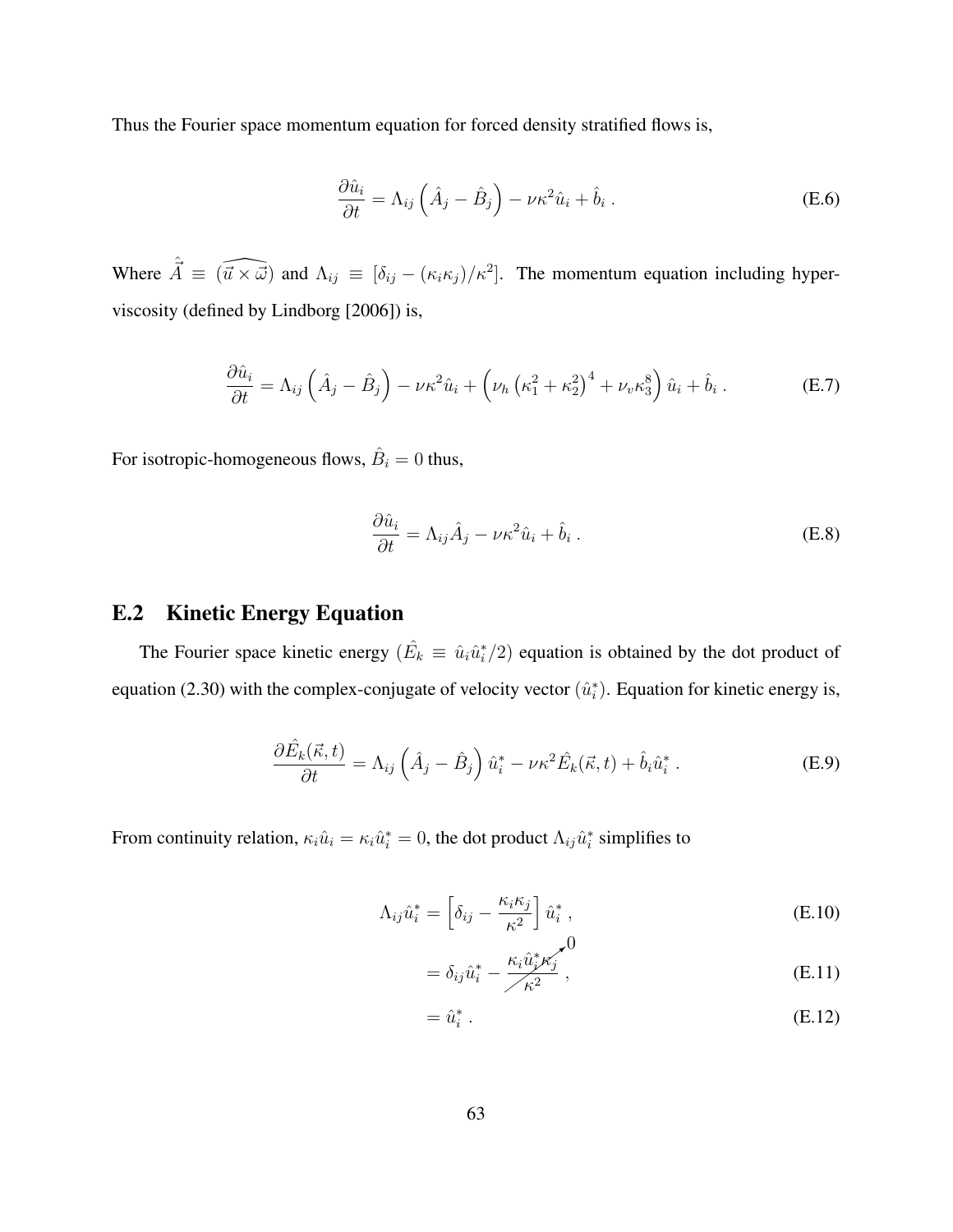The equation for Fourier space kinetic energy is conveniently written as,

$$
\frac{\partial \hat{E}_k(\vec{\kappa},t)}{\partial t} = \hat{T}_k(\vec{\kappa},t) + \hat{T}_b(\vec{\kappa},t) - \hat{T}_B(\vec{\kappa},t) - \hat{T}_{\epsilon_k}(\vec{\kappa},t) . \tag{E.13}
$$

Where

$$
\hat{T}_k(\vec{\kappa}, t) \equiv \frac{1}{2} \left( \hat{A}_j \hat{u}_i^* + \hat{A}_j^* \hat{u}_i \right) ,
$$
\n
$$
\hat{T}_b(\vec{\kappa}, t) \equiv \frac{1}{2} \left( \hat{b}_i \hat{u}_i^* + \hat{b}_i^* \hat{u}_i \right) ,
$$
\n
$$
\hat{T}_B(\vec{\kappa}, t) \equiv \frac{g}{2\rho_0} (\hat{\rho} \hat{u}_3^* + \hat{\rho}^* \hat{u}_3) ,
$$
\n
$$
\hat{T}_{\epsilon_k}(\vec{\kappa}, t) \equiv -\nu \kappa^2 \hat{E}_k (\vec{\kappa}, t) ,
$$
\n
$$
\hat{T}_{hk}(\vec{\kappa}, t) \equiv \left( \nu_h \left( \kappa_1^2 + \kappa_2^2 \right)^4 + \nu_v \kappa_3^8 \right) \hat{E}_k(\vec{\kappa}, t) ,
$$
\n
$$
\hat{T}_{\epsilon_k h}(\vec{\kappa}, t) \equiv \hat{T}_{\epsilon_k} + \hat{T}_{hk} .
$$
\n(6.14)

With the inclusion of hyper-viscosity, the kinetic energy equation is

$$
\frac{\partial \hat{E}_k(\vec{\kappa},t)}{\partial t} = \hat{T}_k(\vec{\kappa},t) - \hat{T}_B(\vec{\kappa},t) + \hat{T}_b(\vec{\kappa},t) + \hat{T}_{\epsilon_k h}(\vec{\kappa},t) . \tag{E.15}
$$

For isotropic homogeneous flows  $\hat{T}_B = 0$ , the kinetic energy equation is,

$$
\frac{\partial \hat{E}_k(\vec{\kappa},t)}{\partial t} = \hat{T}_k(\vec{\kappa},t) + \hat{T}_b(\vec{\kappa},t) + \hat{T}_{\epsilon_k}(\vec{\kappa},t) \,. \tag{E.16}
$$

## E.3 Density and Potential Energy Equation

Equation (2.13) for density multiplied with scaling  $C = -g/(2\rho_0(d\tilde{\rho}/dz))$  is,

$$
\mathcal{C}\frac{\partial\rho}{\partial t} + \mathcal{C}u_i\frac{\partial\rho}{\partial x_i} - \frac{g}{\rho_0}u_3 = \mathcal{C}D_m\nabla^2\rho.
$$
 (E.17)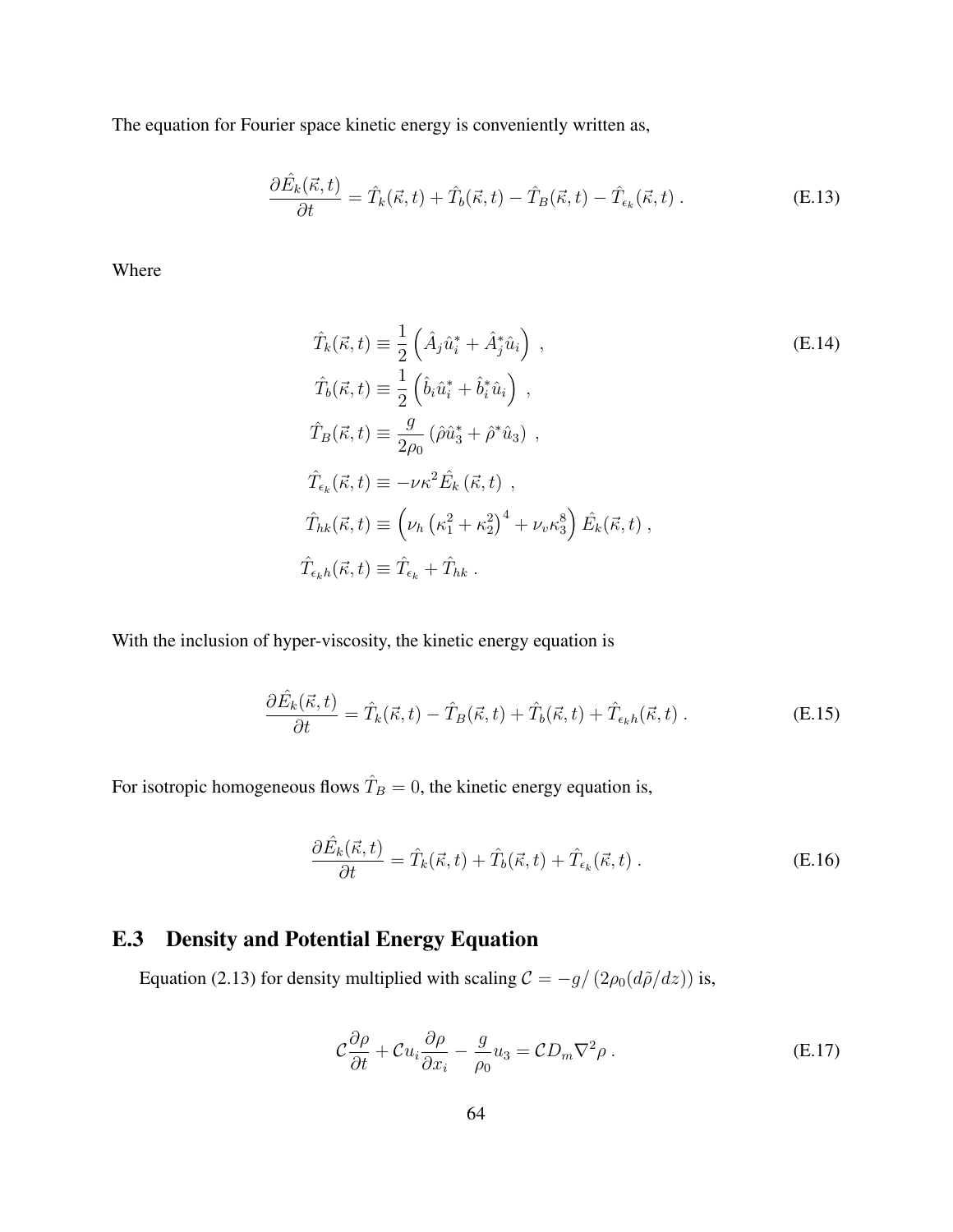Fourier transforming this equation gives,

$$
\mathcal{C}\frac{\partial\hat{\rho}}{\partial t} + \left(\widehat{\mathcal{C}u_i\frac{\partial\rho}{\partial x_i}}\right) - \frac{g}{\rho_0}\hat{u}_3 = -\mathcal{C}D_m\kappa^2\hat{\rho} \,. \tag{E.18}
$$

Multiplying above equation with the complex conjugate of  $\hat{\rho}$  gives,

$$
\mathcal{C}\frac{\partial}{\partial t}(\hat{\rho}^*\hat{\rho})=-\hat{\rho}^*\left(\widehat{\mathcal{C}u_i\frac{\partial \rho}{\partial x_i}}\right)+\frac{g}{\rho_0}\hat{\rho}^*\hat{u}_3-D_m\kappa^2\mathcal{C}\hat{\rho}^*\hat{\rho}.
$$

Calling

$$
\hat{E}_p(\vec{\kappa}, t) \equiv \mathcal{C}\hat{\rho}^*\hat{\rho} ,
$$
\n
$$
\hat{T}_p(\vec{\kappa}, t) \equiv \frac{1}{2} \left( \hat{\rho}^* \left( \widehat{\mathcal{C}u_i \frac{\partial \rho}{\partial x_i}} \right) + \hat{\rho} \left( \widehat{\mathcal{C}u_i \frac{\partial \rho}{\partial x_i}} \right)^* \right) ,
$$
\n
$$
\hat{T}_{\epsilon_p}(\vec{\kappa}, t) \equiv -D_m \kappa^2 \hat{E}_p ,
$$
\n(E.19)

the spectral form of potential energy is,

$$
\frac{\partial \hat{E}_p(\vec{\kappa},t)}{\partial t} = -\hat{T}_p(\vec{\kappa},t) + \hat{T}_B(\vec{\kappa},t) + \hat{T}_{\epsilon_p}(\vec{\kappa},t) . \tag{E.20}
$$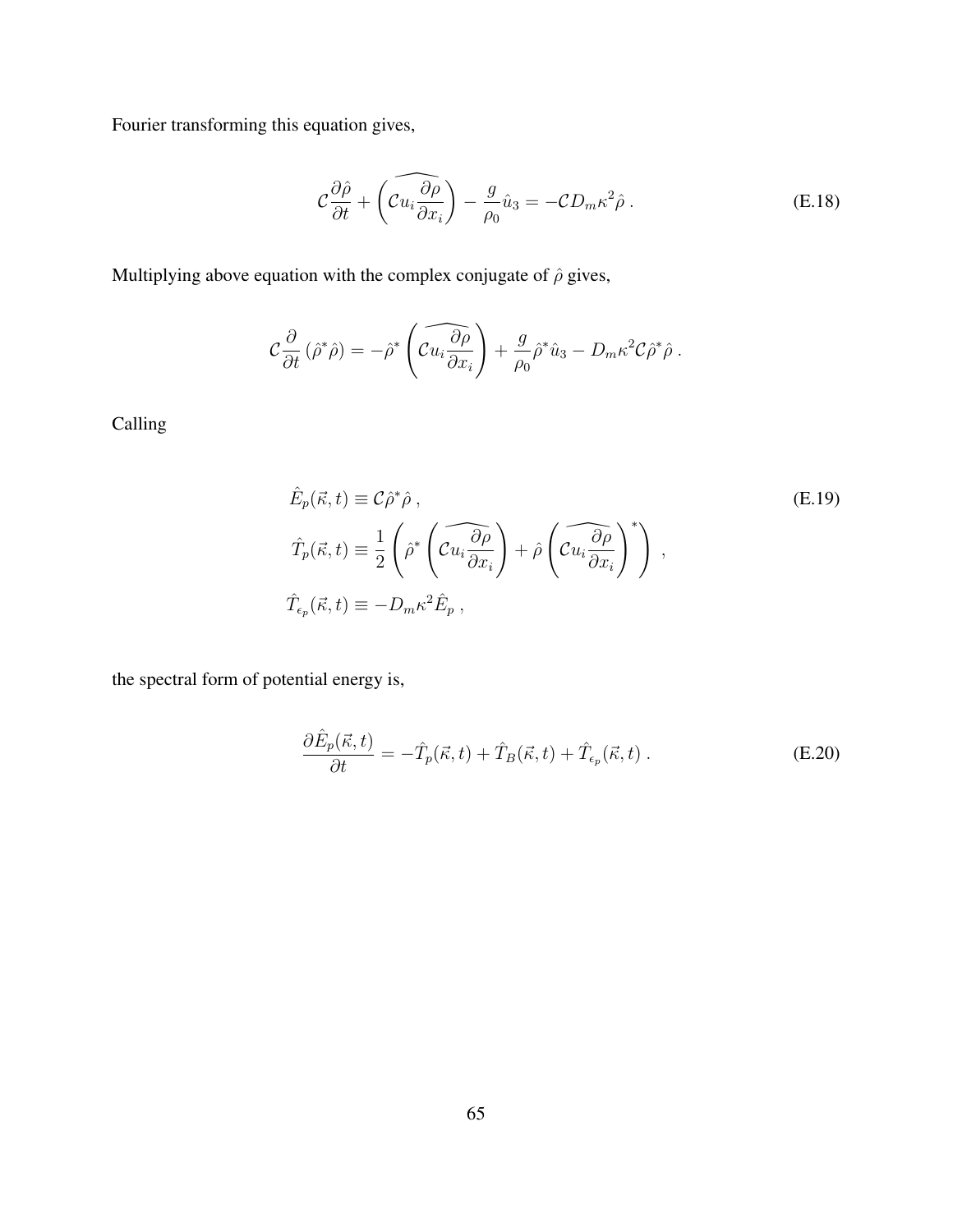#### APPENDIX F

### THE PHASE FOR VECTOR

# F.1 Derivation for Phase of Velocity Component:  $\theta_u$

Velocity vector in Fourier space is,  $\hat{u}_i(\kappa_1, \kappa_2, \kappa_3, t)$  and the divergence condition is,

$$
\kappa_i \hat{u}_i = 0. \tag{F.1}
$$

For horizontally homogeneous isotropic forcing, only the horizontal components of velocity in the horizontal Fourier plane  $\kappa_3 = 0$  are forced. Thus for this plane the divergence condition is,

$$
\kappa_1 \hat{u}_1 + \kappa_2 \hat{u}_2 = 0,
$$

where  $\hat{u}_1 = a_1 + ib_1$  and  $\hat{u}_2 = a_2 + ib_2$  are the complex horizontal components of the velocity field. Let  $|\cdots|_c$  denote the magnitude of a complex number. Then the horizontal components of the velocity vector can be written as,

$$
\hat{u}_1 = |\hat{u}_1|_c e^{i\theta_1},\tag{F.2}
$$

$$
\hat{u}_2 = |\hat{u}_2|_c e^{i\theta_2} \,,\tag{F.3}
$$

where

$$
\theta_i = \tan^{-1}\left(\frac{b_i}{a_i}\right) \quad \text{for } i = 1, 2. \tag{F.4}
$$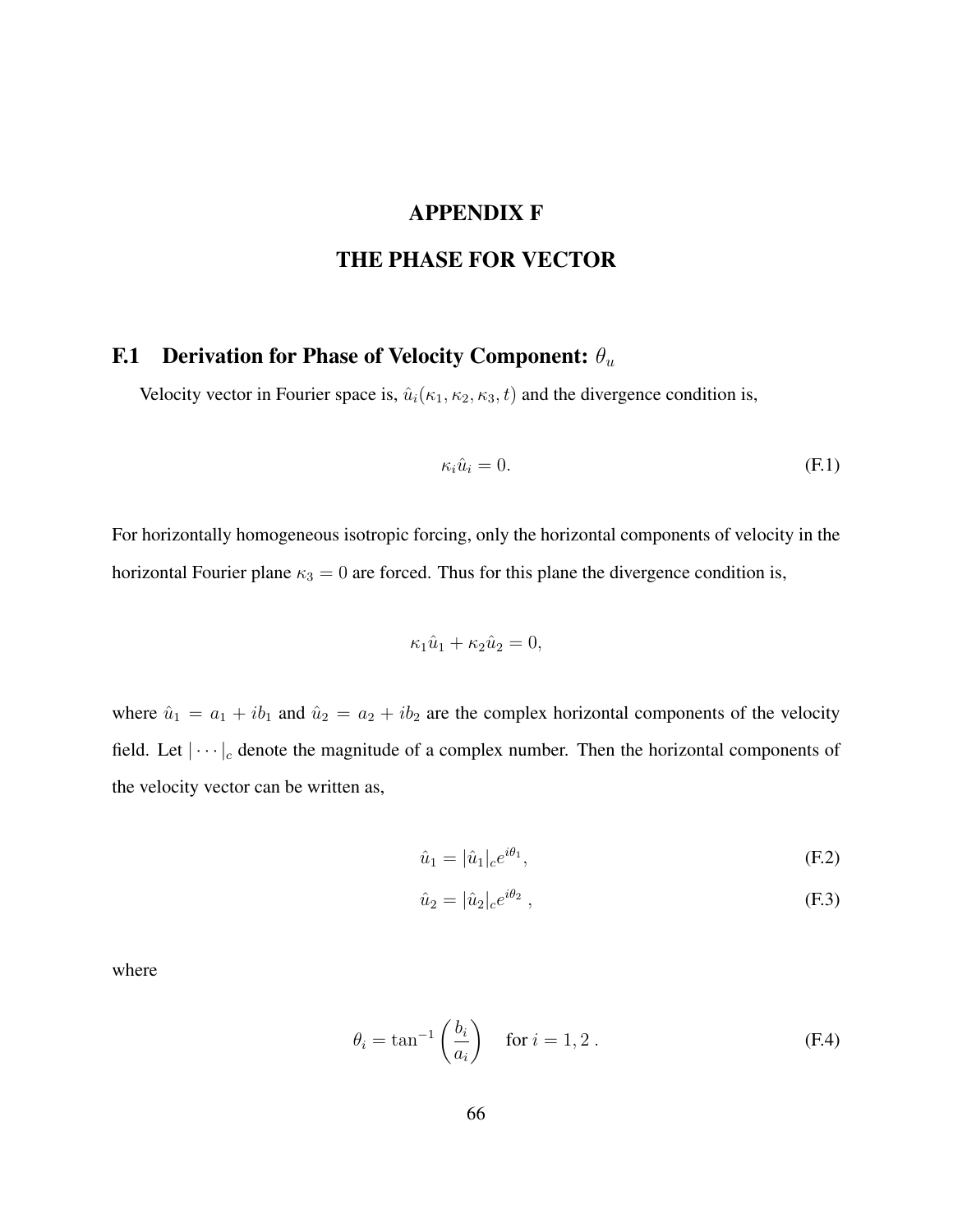is the phase for each of the horizontal component of velocity. Applying divergence condition yields,

$$
a_2 = a_2 \frac{\kappa_2}{\kappa_1} \,,\tag{F.5}
$$

$$
b_2 = b_2 \frac{\kappa_2}{\kappa_1} \,. \tag{F.6}
$$

From this it can be seen that  $\theta_1 = \theta_2 = \theta_u$ .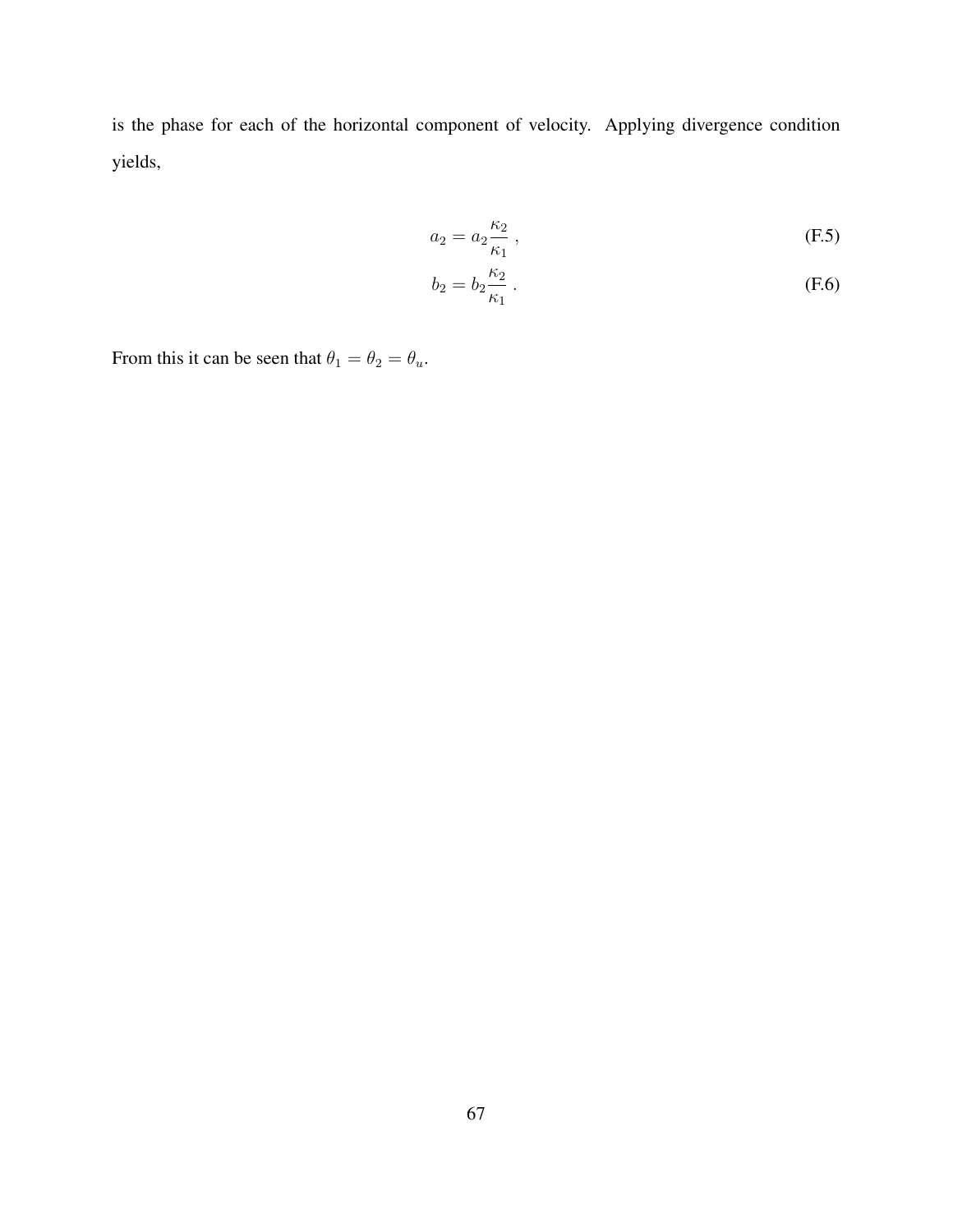#### BIBLIOGRAPHY

- K. Alvelius. Random forcing of three-dimensional homogeneous turbulence. *Phys. Fluids*, 11: 1880–1889, 1999.
- R. Aris. *Vector Tensors and the Basic Equations of Fluid Mechanics*. Prentice Hall, New Jersey, 1962.
- G. K. Batchelor. *Homogeneous Turbulence*. Cambridge University Press, London, 1956.
- R. Byron Bird, Warren E. Stewart, and Edwin N. Lightfoot. *Transport Phenomena*. Wiley, New York, second edition, 2002.
- J. Boussinesq. *Theorie analytique de la chaleur ´* , volume 2, p. 172. Gauthier-Villars, Paris, 1903.
- J. P. Boyd. *Chebyshev and Fourier Spectral Methods*. Dover, 2001.
- D. Carati, S. Ghosal, and P. Moin. On the representation of backscatter in dynamic localization models. *Phys. Fluids*, 7(3):606–616, 1995.
- J. R. Chasnov. Simulation of the Kolmogorov inertial subrange using an improved subgrid model. *Phys. Fluids A*, 3:188–200, 1991.
- X. Chen, S. Shan. High-resolution turbulent simulations using the Connection Machine-2. *Comput. Phys.*, 6:643–646, 1992.
- G. Comte-Bellot and S. Corrsin. Simple Eulerian time correlation of full and narrow-band velocity signals in grid-generated 'isotropic' turbulence. *J. Fluid Mech.*, 48:273–337, 1971.
- S. M. de Bruyn Kops and J. J. Riley. Direct numerical simulation of laboratory experiments in isotropic turbulence. *Phys. Fluids*, 10(9):2125–2127, 1998.
- V. Eswaran and S. B. Pope. Direct numerical simulations of the turbulent mixing of a passive scalar. *Phys. Fluids*, 31:506–520, 1988.
- S. Ghosal, T. S. Lund, P. Moin, and K. Akselvoll. A dynamic localization model for large-eddy simulation of turbulent flows. *J. Fluid Mech.*, 286:229–255, 1995.
- S. Grossmann and D. Lohse. Scaling in hard turbulent Rayleigh-Benard Flow. *Phys. Rev. A*, 46: 903–917, 1992.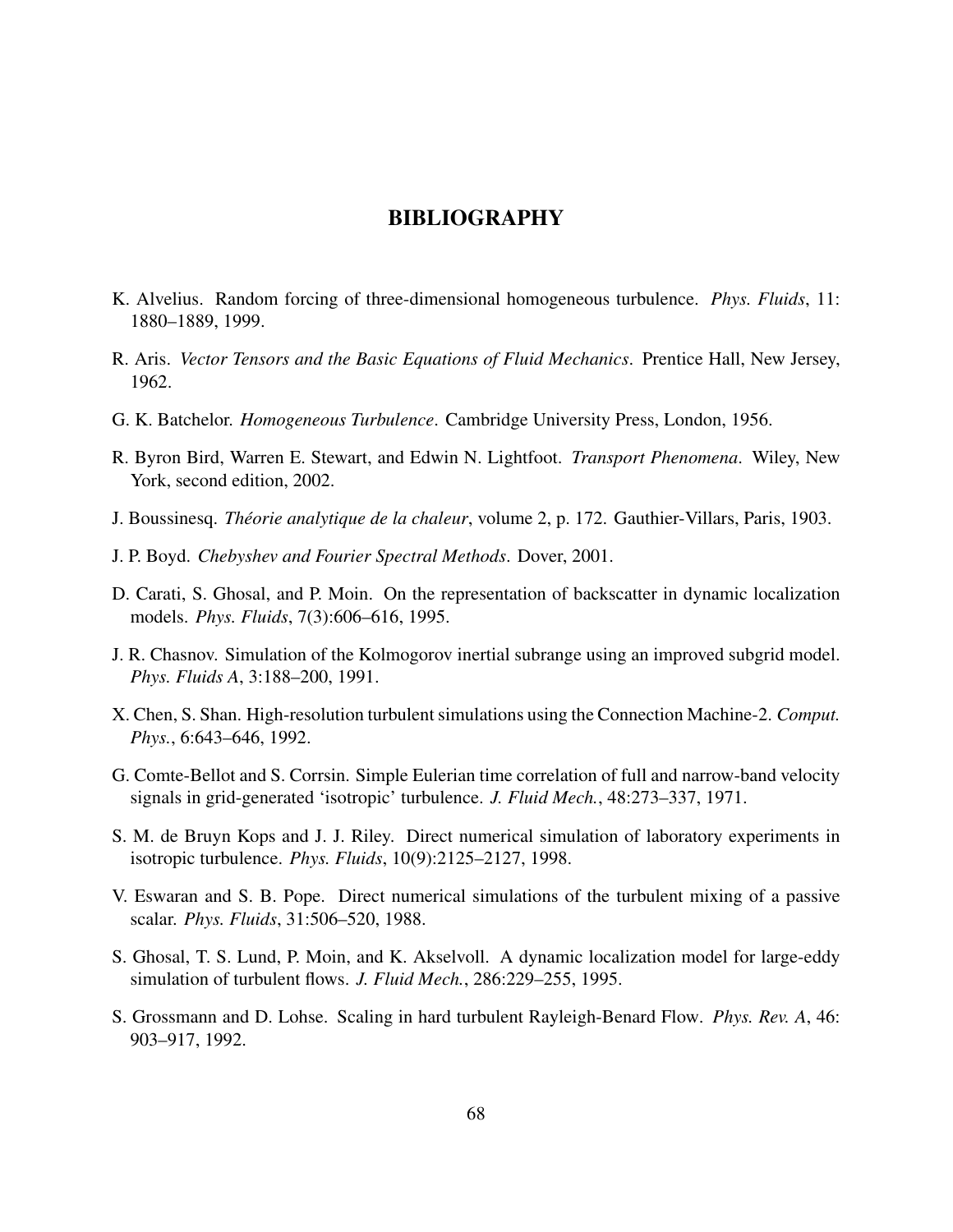- D. Holliday and M. McIntyre. On potential energy density in an incompressible, stratified fluid. *J. Fluid Mech.*, 107:221–225, 1981.
- W. Hwang and J. K. Eaton. Creating homogeneous and isotropic turbulence without a mean flow. *Exp. Fluids*, 36:444–454, 2004.
- R. M. Kerr. *Theoretical Investigation of a Passive Scalar such as Temperature in Isotropic Turbulence*. PhD thesis, Cornell University, 1981.
- R. M. Kerr. Higher-order derivative correlations and the alignment of small-scale structures in isotropic turbulence. *J. Fluid Mech.*, 153(31):31, 1985.
- A. K. Kuczaj and B. J. Geurts. Mixing in manipulated turbulence. *J. Turbulence*, 7:1–28, 2006.
- P. K. Kundu and I. M. Cohen. *Fluid Mechanics*. Academic Press, 2nd edition, 2002.
- E. Lindborg. The energy cascade in a strongly stratified fluid. *J. Fluid Mech.*, 550:207–242, 2006.
- E. N. Lorenz. Available potential energy and the maintenance of the general circulation. *Tellus*, 7: 157–167, 1955.
- T. S. Lundgren. Linearly forced isotropic turbulence. In *Annual Research Briefs 2003*, pages 461–473. Center for Turbulence Research, 2003.
- L. Machiels. Predictability of small-scale motion in isotropic fluid turbulence. *Phys. Rev. Lett.*, 79: 3411–3414, 1997.
- A. Misra and D. I. Pullin. A vortex-based subgrid stress model for large-eddy simulation. *Phys. Fluids*, 9:2443–2454, 1997.
- M. R. Overholt and S. B. Pope. A deterministic forcing scheme for direct numerical simulations of turbulence. *Comput. Fluids*, 27:11–28, 1998.
- R. L. Panton. *Incompressible Flow*. John Wiley & Sons, New York, 1984.
- J. B. Perot. Determination of the decay exponent of mechanically stirred isotropic turbulence. *Fluids Dynamics Research*, 2010(submitted).
- S. B. Pope. *Turbulent Flows*. Cambridge University Press, Cambridge, 2000.

William Prager. *Introduction to Mechanics of Continua*. Boston, Ginn and Company, 1961.

- J. J. Riley and S. M. de Bruyn Kops. Dynamics of turbulence strongly influenced by buoyancy. *Phys. Fluids*, 15(7):2047–2059, 2003.
- C. Rosales and C. Meneveau. Linear forcing in numerical simulations of isotropic turbulence: Physical space implementations and convergence properties. *Phys. Fluids*, 17(9), 2005.